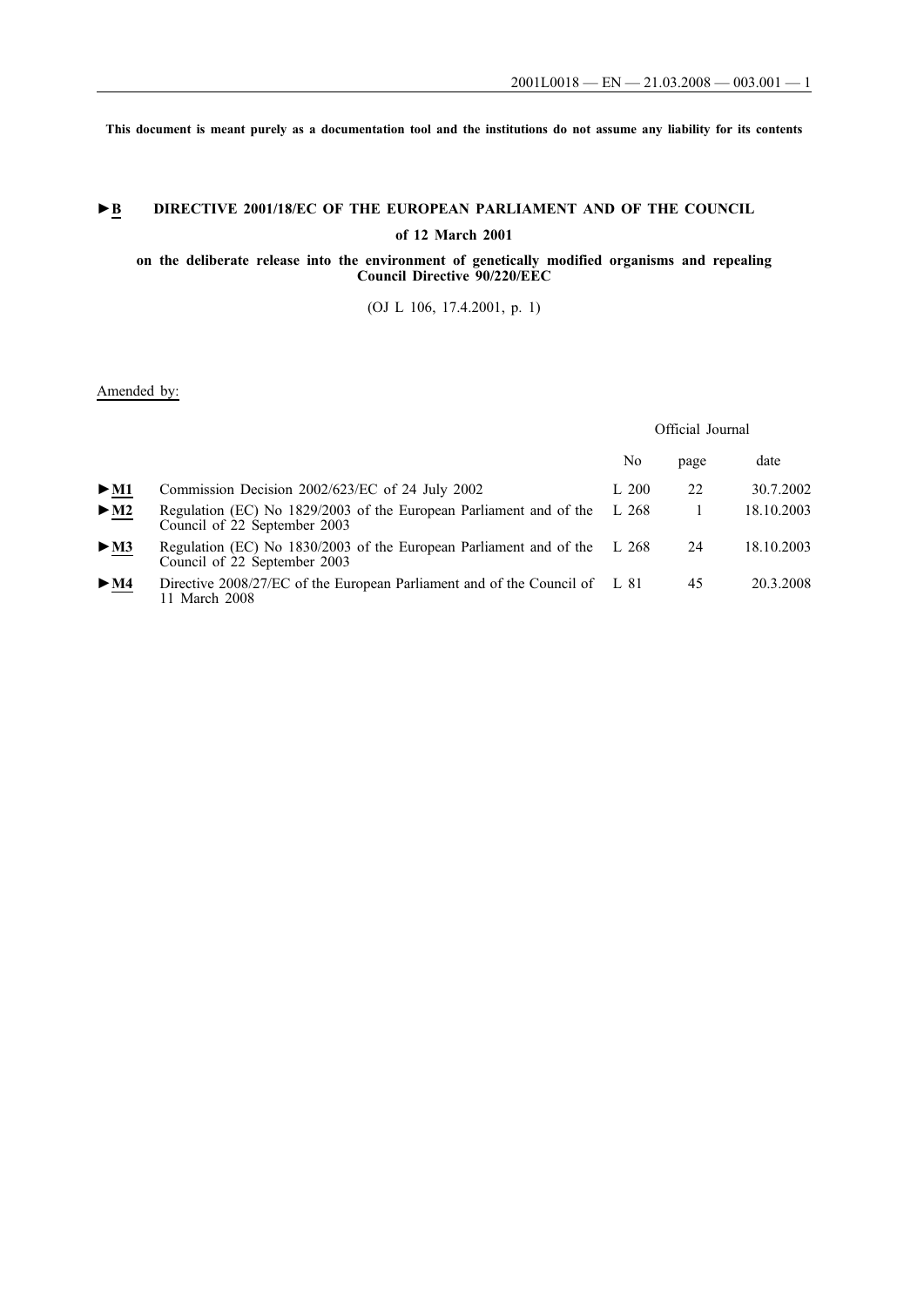### **DIRECTIVE 2001/18/EC OF THE EUROPEAN PARLIAMENT AND OF THE COUNCIL**

#### **of 12 March 2001**

### **on the deliberate release into the environment of genetically modified organisms and repealing Council Directive 90/220/EEC**

THE EUROPEAN PARLIAMENT AND THE COUNCIL OF THE EUROPEAN UNION,

Having regard to the Treaty establishing the European Community, and in particular Article 95 thereof,

Having regard to the proposal from the Commission  $(1)$ ,

Having regard to the opinion of the Economic and Social Committee  $(2)$ ,

Acting in accordance with the procedure laid down in Article 251 of the Treaty, in the light of the joint text approved by the Conciliation Committee on 20 December 2000 (3),

Whereas:

- (1) The Report of the Commission on the Review of Council Directive 90/220/EEC of 23 April 1990 on the deliberate release into the environment of genetically modified organisms (4), adopted on 10 December 1996, identified a number of areas where improvement is needed.
- (2) There is a need for clarification of the scope of Directive 90/220/EEC and of the definitions therein.
- (3) Directive 90/220/EEC has been amended. Now that new amendments are being made to the Directive, it is desirable, for reasons of clarity and rationalisation, that the provisions in question should be recast.
- (4) Living organisms, whether released into the environment in large or small amounts for experimental purposes or as commercial products, may reproduce in the environment and cross national frontiers thereby affecting other Member States. The effects of such releases on the environment may be irreversible.
- (5) The protection of human health and the environment requires that due attention be given to controlling risks from the deliberate release into the environment of genetically modified organisms (GMOs).
- (6) Under the Treaty, action by the Community relating to the environment should be based on the principle that preventive action should be taken.
- (7) It is necessary to approximate the laws of the Member States concerning the deliberate release into the environment of GMOs and to ensure the safe development of industrial products utilising GMOs.
- (8) The precautionary principle has been taken into account in the drafting of this Directive and must be taken into account when implementing it.

<sup>(1)</sup> OJ C 139, 4.5.1998, p. 1.

<sup>(2)</sup> OJ C 407, 28.12.1998, p. 1.

<sup>(3)</sup> Opinion of the European Parliament of 11 February 1999 (OJ C 150, 28.5.1999, p. 363), Council Common Position of 9 December 1999 (OJ C 64, 6.3.2000, p. 1) and Decision of the European Parliament of 12 April 2000 (OJ C 40, 7.2.2001, p. 123). Decision of the European Parliament of 14 February 2001 and Decision of the Council of 15 February 2001.

<sup>(4)</sup> OJ L 117, 8.5.1990, p. 15. Directive as last amended by Commission Directive 97/35/EC (OJ L 169, 27.6.1997, p. 72).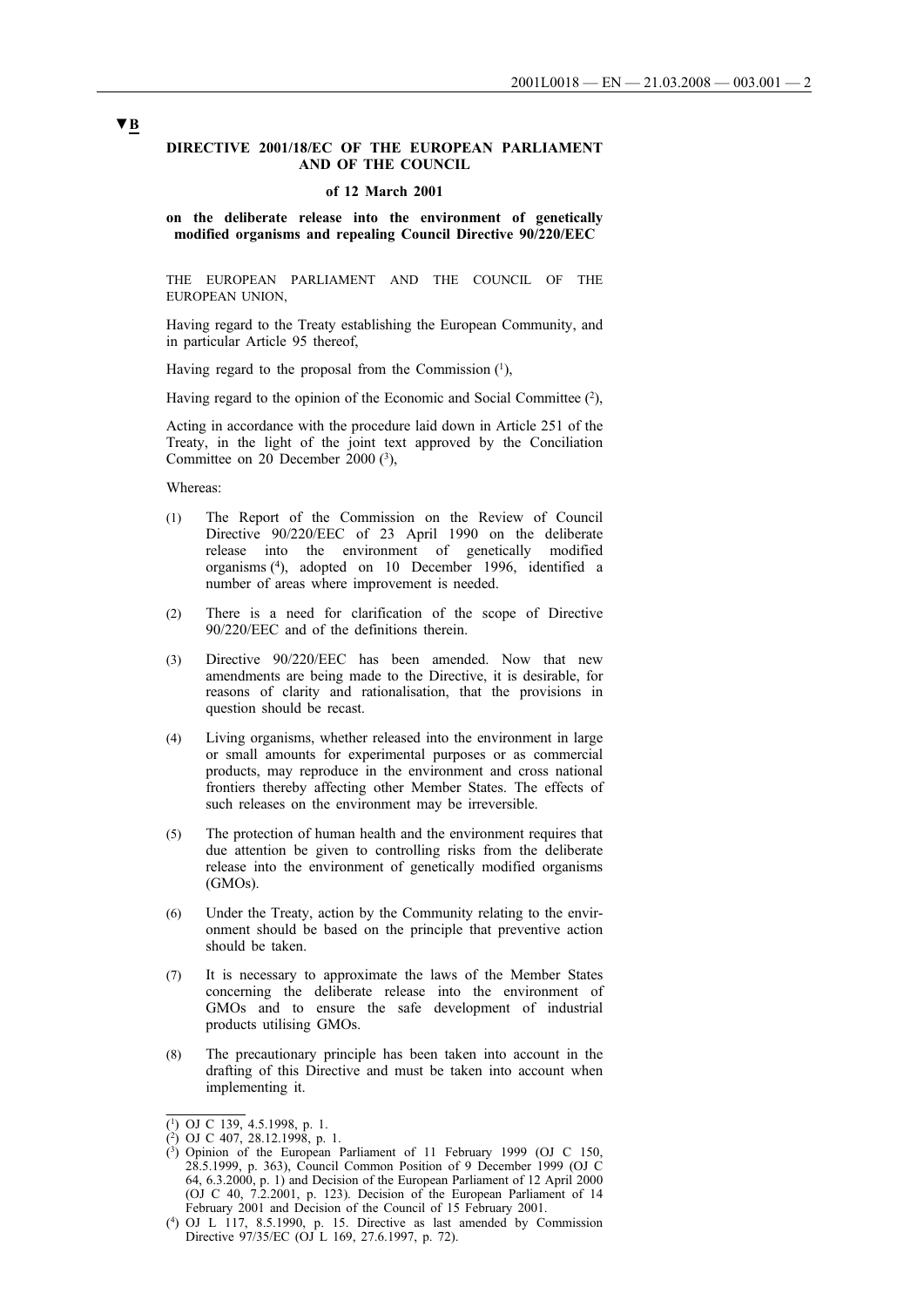- (9) Respect for ethical principles recognised in a Member State is particularly important. Member States may take into consideration ethical aspects when GMOs are deliberately released or placed on the market as or in products.
- (10) For a comprehensive and transparent legislative framework, it is necessary to ensure that the public is consulted by either the Commission or the Member States during the preparation of measures and that they are informed of the measures taken during the implementation of this Directive.
- (11) Placing on the market also covers import. Products containing and/or consisting of GMOs covered by this Directive cannot be imported into the Community if they do not comply with its provisions.
- (12) Making GMOs available to be imported or handled in bulk quantities, such as agricultural commodities, should be regarded as placing on the market for the purpose of this Directive.
- (13) The content of this Directive duly takes into account international experience in this field and international trade commitments and should respect the requirements of the Cartagena Protocol on Biosafety to the Convention on Biological Diversity. As soon as possible, and in any case before July 2001, the Commission should, in the context of the ratification of the Protocol, submit the appropriate proposals for its implementation.
- (14) Guidance on the implementation of provisions related to the definition of the placing on the market in this Directive should be provided by the Regulatory Committee.
- (15) When defining 'genetically modified organism' for the purpose of this Directive, human beings should not be considered as organisms.
- (16) The provisions of this Directive should be without prejudice to national legislation in the field of environmental liability, while Community legislation in this field needs to be complemented by rules covering liability for different types of environmental damage in all areas of the European Union. To this end the Commission has undertaken to bring forward a legislative proposal on environmental liability before the end of 2001, which will also cover damage from GMOs.
- (17) This Directive should not apply to organisms obtained through certain techniques of genetic modification which have conventionally been used in a number of applications and have a long safety record.
- (18) It is necessary to establish harmonised procedures and criteria for the case-by-case evaluation of the potential risks arising from the deliberate release of GMOs into the environment.
- (19) A case-by-case environmental risk assessment should always be carried out prior to a release. It should also take due account of potential cumulative long-term effects associated with the interaction with other GMOs and the environment.
- (20) It is necessary to establish a common methodology to carry out the environmental risk assessment based on independent scientific advice. It is also necessary to establish common objectives for the monitoring of GMOs after their deliberate release or placing on the market as or in products. Monitoring of potential cumulative long-term effects should be considered as a compulsory part of the monitoring plan.
- (21) Member States and the Commission should ensure that systematic and independent research on the potential risks involved in the deliberate release or the placing on the market of GMOs is conducted. The necessary resources should be secured for such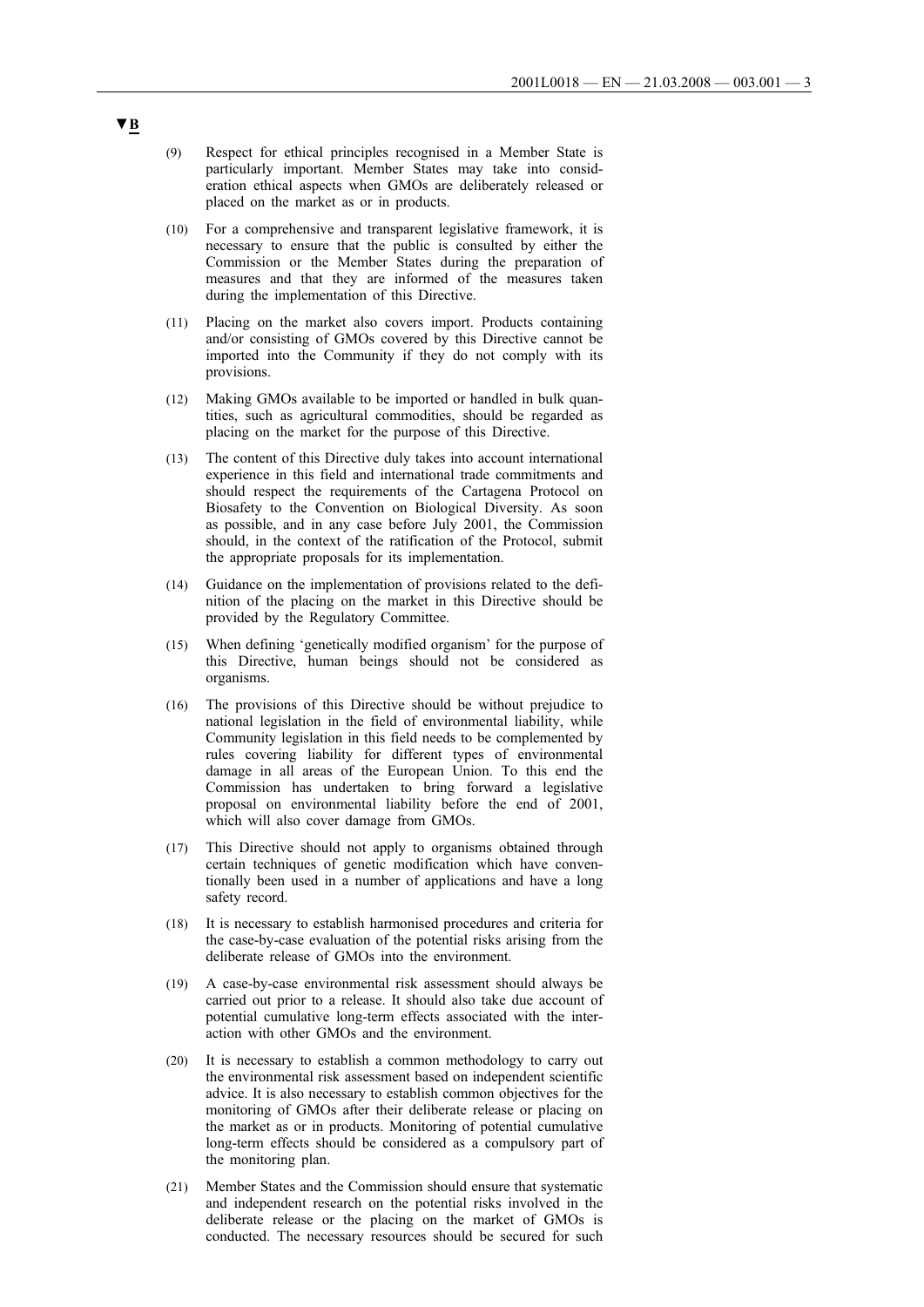research by Member States and the Community in accordance with their budgetary procedures and independent researchers should be given access to all relevant material, while respecting intellectual property rights.

- (22) The issue of antibiotic-resistance genes should be taken into particular consideration when conducting the risk assessment of GMOs containing such genes.
- (23) The deliberate release of GMOs at the research stage is in most cases a necessary step in the development of new products derived from, or containing GMOs.
- (24) The introduction of GMOs into the environment should be carried out according to the 'step by step' principle. This means that the containment of GMOs is reduced and the scale of release increased gradually, step by step, but only if evaluation of the earlier steps in terms of protection of human health and the environment indicates that the next step can be taken.
- (25) No GMOs, as or in products, intended for deliberate release are to be considered for placing on the market without first having been subjected to satisfactory field testing at the research and development stage in ecosystems which could be affected by their use.
- (26) The implementation of this Directive should be carried out in close liaison with the implementation of other relevant instruments such as Council Directive 91/414/EEC of 15 July 1991 concerning the placing of plant protection products on the market (1). In this context the competent authorities concerned with the implementation of this Directive and of those instruments, within the Commission and at national level, should coordinate their action as far as possible.
- (27) Concerning the environmental risk assessment for part C, risk management, labelling, monitoring, information to the public and safeguard clause, this Directive should be a point of reference for GMOs as or in products authorised by other Community legislation which should therefore provide for a specific environmental risk assessment, to be carried out in accordance with the principles set out in Annex II and on the basis of information specified in Annex III without prejudice to additional requirements laid down by the Community legislation mentioned above, and for requirements as regards risk management, labelling, monitoring as appropriate, information to the public and safeguard clause at least equivalent to that laid down in this Directive. To this end it is necessary to provide for cooperation with the Community and Member State bodies mentioned in this Directive for the purpose of its implementation.
- (28) It is necessary to establish a Community authorisation procedure for the placing on the market of GMOs, as or in products, where the intended use of the product involves the deliberate release of the organism(s) into the environment.
- (29) The Commission is invited to conduct a study which should contain an assessment of various options to improve further the consistency and efficiency of this framework, particularly focusing on a centralised authorisation procedure for the placing on the market of GMOs within the Community.
- (30) For sectoral legislation, monitoring requirements may have to be adapted to the product concerned.

<sup>(1)</sup> OJ L 230, 19.8.1991, p. 1. Directive as last amended by Commission Directive 1999/80/EC (OJ L 210, 10.8.1999, p. 13).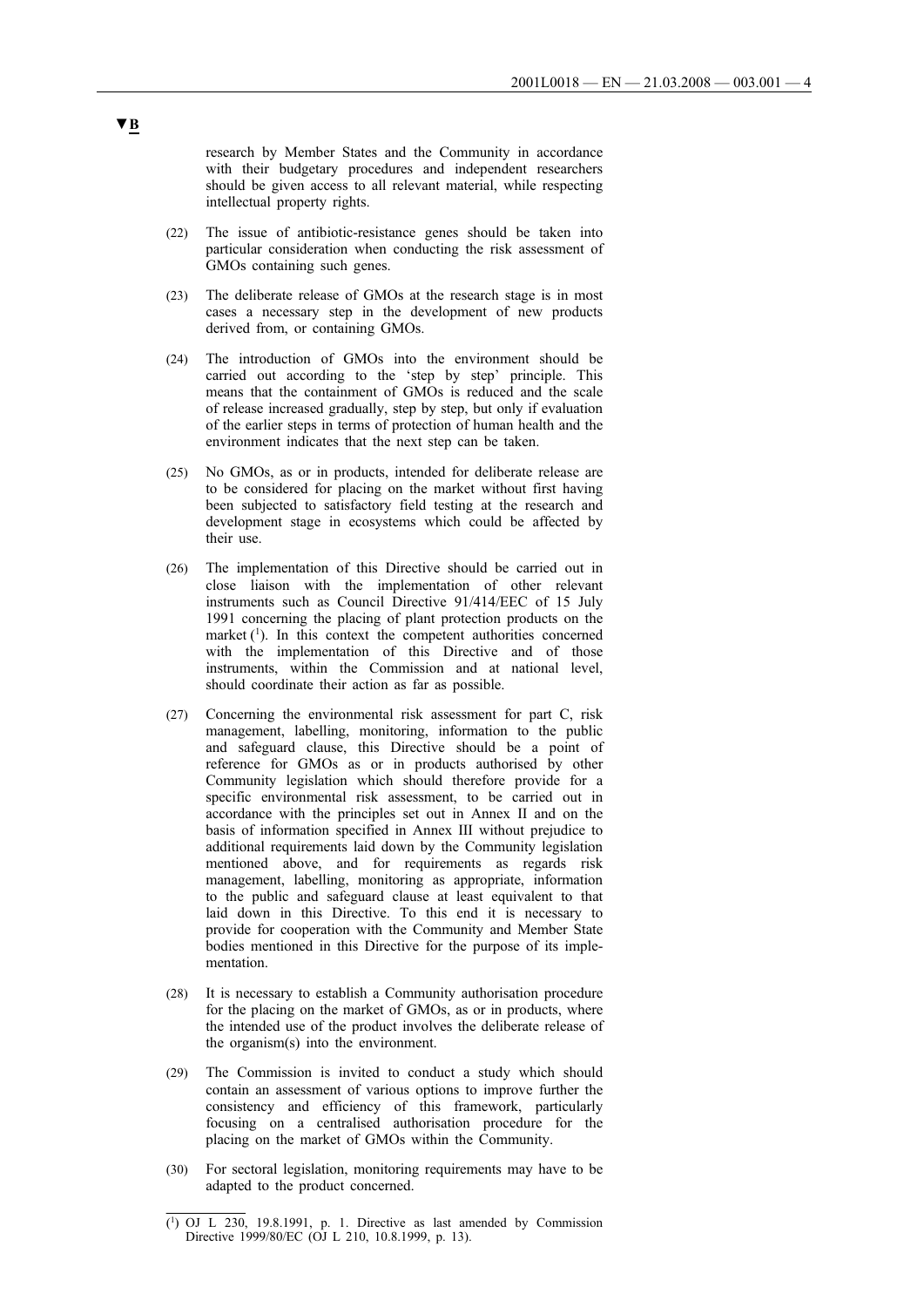- (31) Part C of this Directive does not apply to products covered by Council Regulation (EEC) No 2309/93 of 22 July 1993 laying down Community procedures for the authorisation and supervision of medicinal products for human and veterinary use and establishing a European Agency for the Evaluation of Medicinal Products (1), provided that it includes an environmental risk assessment equivalent to that provided for by this Directive.
- (32) Any person, before undertaking a deliberate release into the environment of a GMO, or the placing on the market of GMOs, as or in products, where the intended use of the product involves its deliberate release into the environment, is to submit a notification to the national competent authority.
- (33) That notification should contain a technical dossier of information including a full environmental risk assessment, appropriate safety and emergency response, and, in the case of products, precise instructions and conditions for use, and proposed labelling and packaging.
- (34) After notification, no deliberate release of GMOs should be carried out unless the consent of the competent authority has been obtained.
- (35) A notifier should be able to withdraw his dossier at any stage of the administrative procedures laid down in this Directive. The administrative procedure should come to an end when a dossier is withdrawn.
- (36) Rejection of a notification for the placing on the market of a GMO as or in products by a competent authority should be without prejudice to the submission of a notification of the same GMO to another competent authority.
- (37) An agreement should be reached at the end of the mediation period when no objections remain.
- (38) Rejection of a notification following a confirmed negative assessment report should be without prejudice to future decisions based on the notification of the same GMO to another competent authority.
- (39) In the interests of the smooth functioning of this Directive, Member States should be able to avail themselves of the various provisions for the exchange of information and experience before having recourse to the safeguard clause in this Directive.
- (40) In order to ensure that the presence of GMOs in products containing, or consisting of, genetically modified organisms is appropriately identified, the words 'This product contains genetically modified organisms' should appear clearly either on a label or in an accompanying document.
- (41) A system should be designed using the appropriate committee procedure, for the assignment of a unique identifier to GMOs, taking into account relevant developments in international fora.
- (42) It is necessary to ensure traceability at all stages of the placing on the market of GMOs as or in products authorised under part C of this Directive.
- (43) It is necessary to introduce into this Directive an obligation to implement a monitoring plan in order to trace and identify any direct or indirect, immediate, delayed or unforeseen effects on human health or the environment of GMOs as or in products after they have been placed on the market.

<sup>(1)</sup> OJ L 214, 24.8.1993, p. 1. Regulation as amended by Commission Regulation (EC) No 649/98 (OJ L 88, 24.3.1998, p. 7).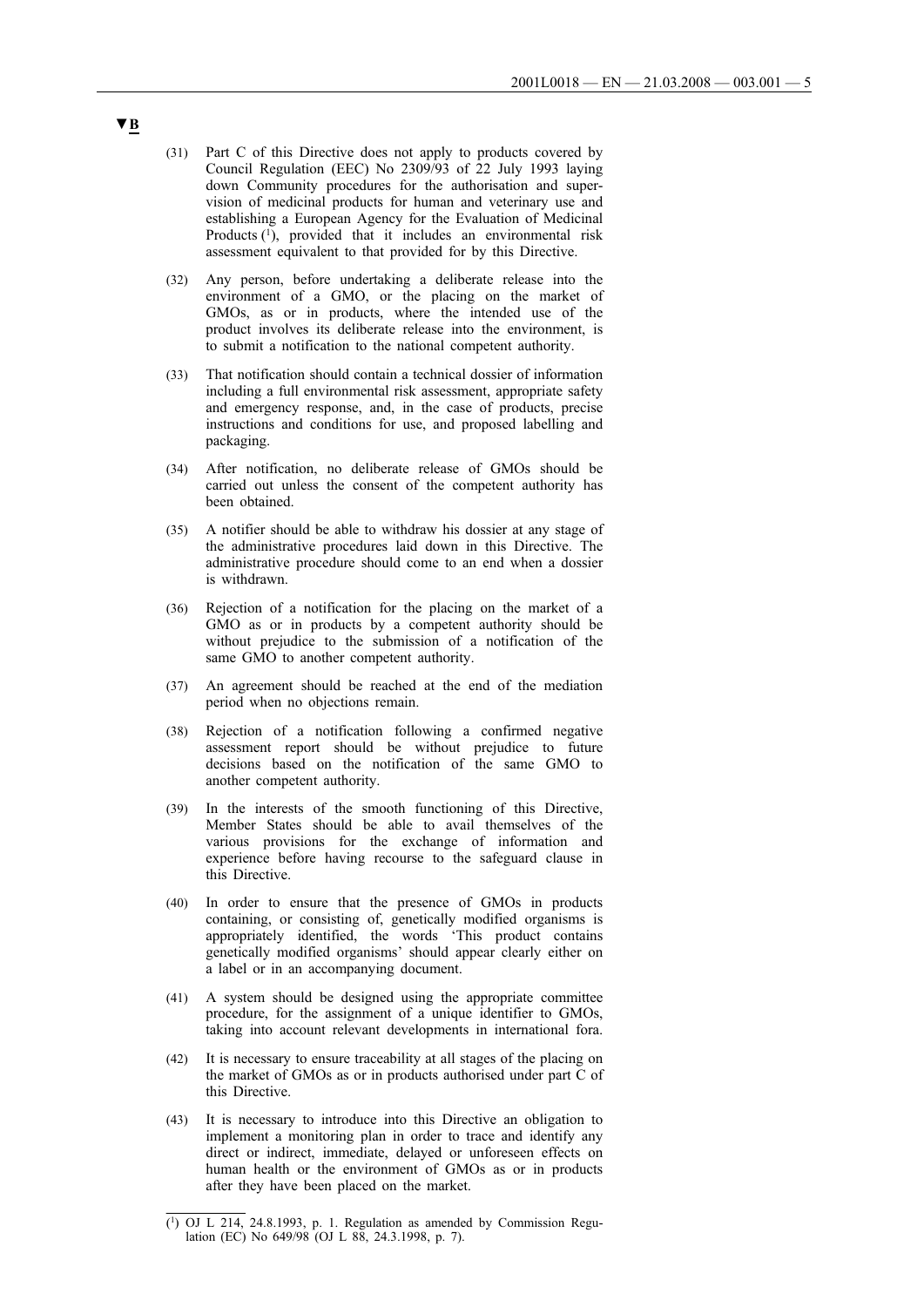- (44) Member States should be able, in accordance with the Treaty, to take further measures for monitoring and inspection, for example by official services, of the GMOs as or in products placed on the market.
- (45) Means should be sought for providing possibilities for facilitating the control of GMOs or their retrieval in the event of severe risk.
- (46) Comments by the public should be taken into consideration in the drafts of measures submitted to the Regulatory Committee.
- (47) The competent authority should give its consent only after it has been satisfied that the release will be safe for human health and the environment.
- (48) The administrative procedure for granting consents for the placing on the market of GMOs as or in products should be made more efficient and more transparent and first-time consent should be granted for a fixed period.
- (49) For products for which consent has been granted for a fixed period a streamlined procedure should apply as regards the renewal of consent.
- (50) The existing consents granted under Directive 90/220/EEC have to be renewed in order to avoid disparities between consents granted under that Directive and those pursuant to this Directive and in order to take full account of the conditions of consent under this Directive.
- (51) Such renewal requires a transitional period during which existing consents granted under Directive 90/220/EEC remain unaffected.
- (52) When a consent is renewed, it should be possible to revise all the conditions of the original consent, including those related to monitoring and the time limitation of the consent.
- (53) Provision should be made for consultation of the relevant Scientific Committee(s) established by Commission Decision 97/579/EC (1) on matters which are likely to have an impact on human health and/or the environment.
- (54) The system of exchange of information contained in notifications, established under Directive 90/220/EEC, has been useful and should be continued.
- (55) It is important to follow closely the development and use of GMOs.
- (56) When a product containing a GMO, as or in products, is placed on the market, and where such a product has been properly authorised under this Directive, a Member State may not prohibit, restrict or impede the placing on the market of GMOs, as or in products, which comply with the requirements of this Directive. A safeguard procedure should be provided in case of risk to human health or the environment.
- (57) The Commission's European Group on Ethics in Science and New Technologies should be consulted with a view to obtaining advice on ethical issues of a general nature regarding the deliberate release or placing on the market of GMOs. Such consultations should be without prejudice to the competence of Member States as regards ethical issues.
- (58) Member States should be able to consult any committee they have established with a view to obtaining advice on the ethical implications of biotechnology.
- (59) The measures necessary for the implementation of this Directive are to be adopted in accordance with Council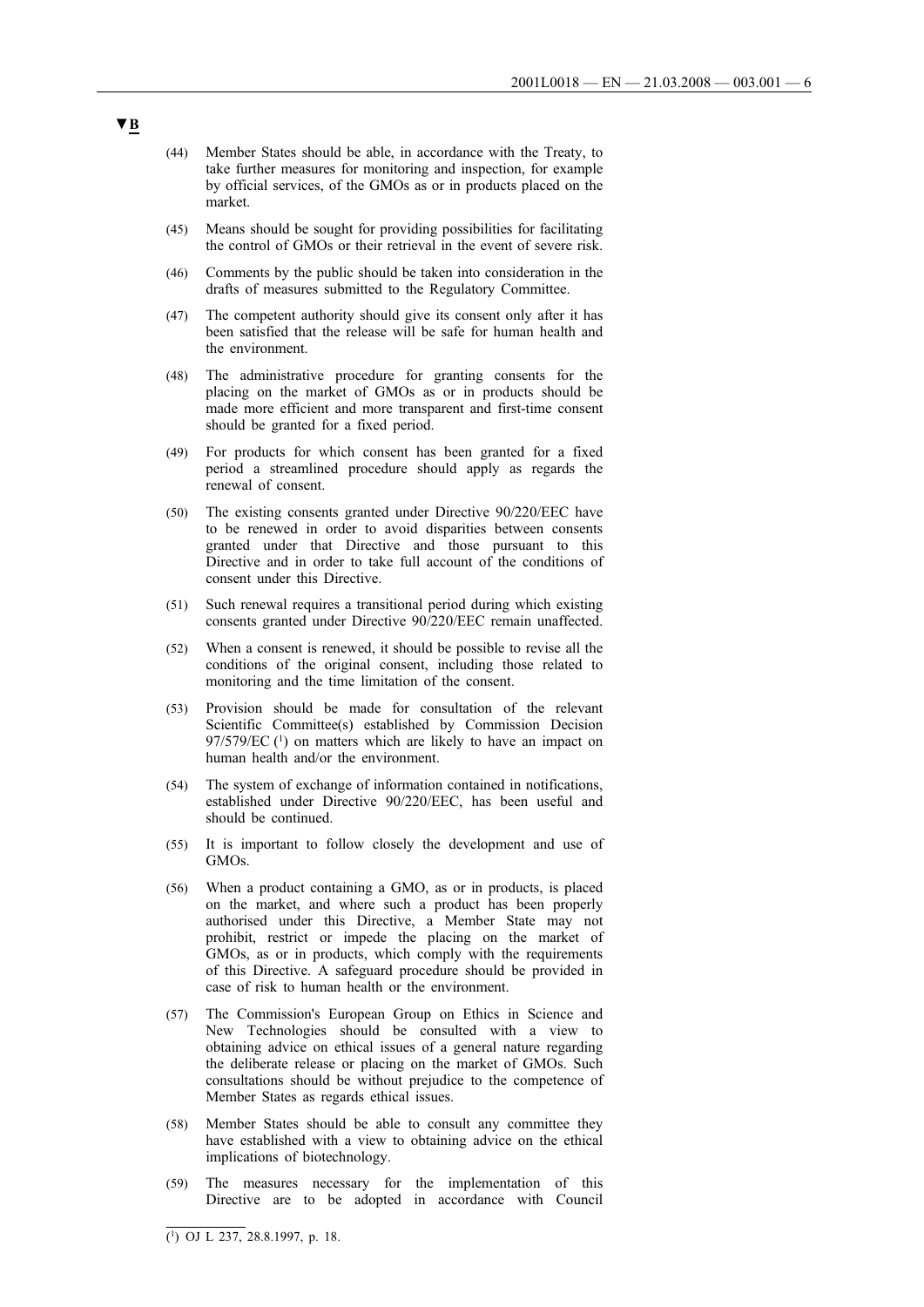Decision 1999/468/EC of 28 June 1999 laying down the procedures for the exercise of implementing powers conferred on the Commission (1).

- (60) The information exchange set up under this Directive should also cover experience gained with the consideration of ethical aspects.
- (61) In order to increase the effective implementation of the provisions adopted under this Directive it is appropriate to provide for penalties to be applied by Member States, including in the event of release or placing on the market contrary to the provisions of this Directive, particularly as a result of negligence.
- (62) A report to be issued every three years by the Commission, taking into account the information provided by Member States, should contain a separate chapter regarding the socioeconomic advantages and disadvantages of each category of GMOs authorised for placing on the market, which will take due account of the interest of farmers and consumers.
- (63) The regulatory framework for biotechnology should be reviewed so as to identify the feasibility of improving further the consistency and efficiency of that framework. Procedures may need to be adapted so as to optimise efficiency, and all options which might achieve that should be considered,

### HAVE ADOPTED THIS DIRECTIVE:

### PART A

## **GENERAL PROVISIONS**

### *Article 1*

#### **Objective**

In accordance with the precautionary principle, the objective of this Directive is to approximate the laws, regulations and administrative provisions of the Member States and to protect human health and the environment when:

- carrying out the deliberate release into the environment of genetically modified organisms for any other purposes than placing on the market within the Community,
- placing on the market genetically modified organisms as or in products within the Community.

### *Article 2*

#### **Definitions**

For the purposes of this Directive:

- (1) 'organism' means any biological entity capable of replication or of transferring genetic material;
- (2) 'genetically modified organism (GMO)' means an organism, with the exception of human beings, in which the genetic material has been altered in a way that does not occur naturally by mating and/or natural recombination;

Within the terms of this definition:

(a) genetic modification occurs at least through the use of the techniques listed in Annex I A, part 1;

 $\overline{(^1)}$  OJ L 184, 17.7.1999, p. 23.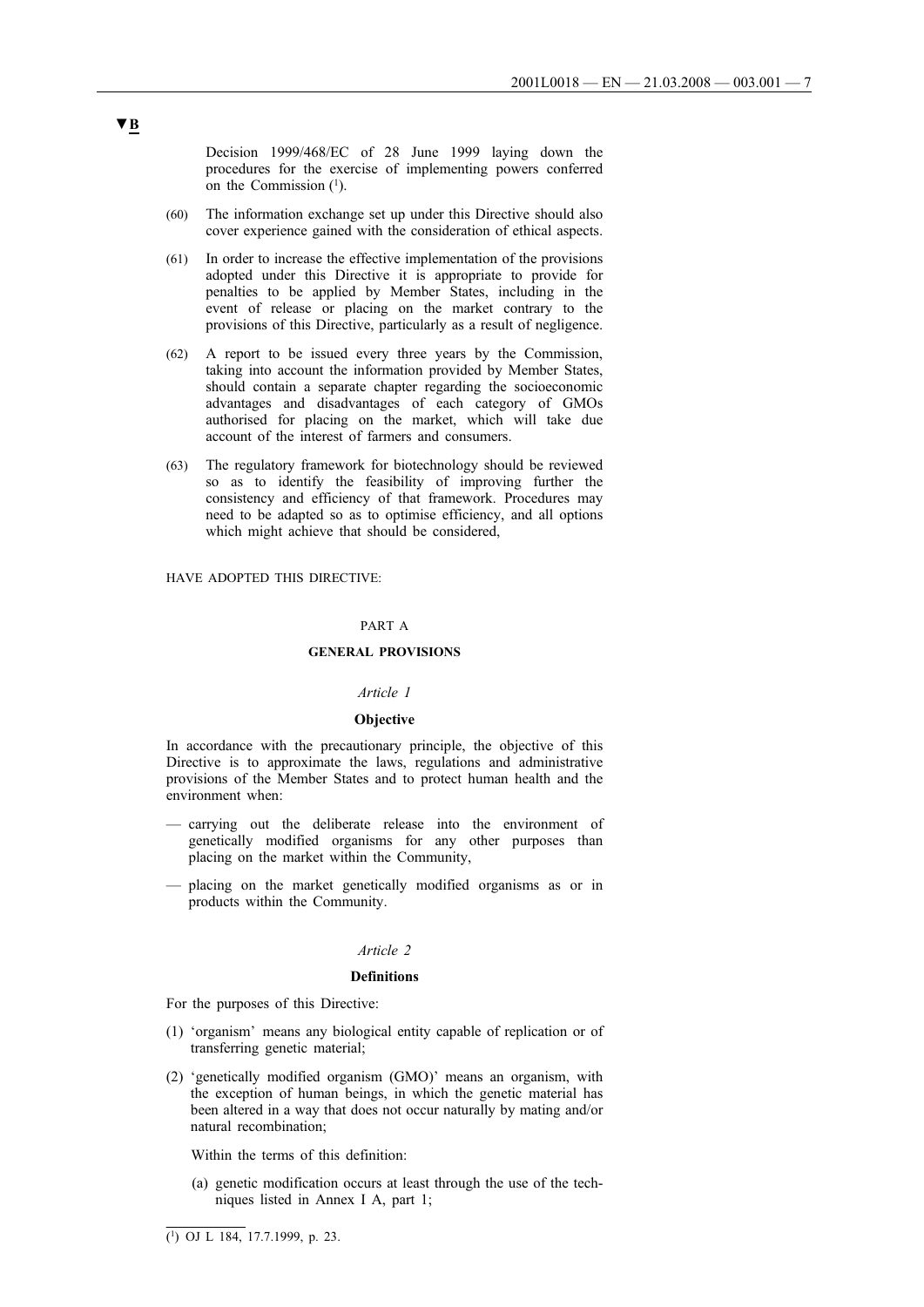- (b) the techniques listed in Annex I A, part 2, are not considered to result in genetic modification;
- (3) 'deliberate release' means any intentional introduction into the environment of a GMO or a combination of GMOs for which no specific containment measures are used to limit their contact with and to provide a high level of safety for the general population and the environment;
- (4) 'placing on the market' means making available to third parties, whether in return for payment or free of charge;

The following operations shall not be regarded as placing on the market:

- making available genetically modified microorganisms for activities regulated under Council Directive 90/219/EEC of 23 April 1990 on the contained use of genetically modified microorganisms (1) including culture collections,
- making available GMOs other than microorganisms referred to in the first indent, to be used exclusively for activities where appropriate stringent containment measures are used to limit their contact with and to provide a high level of safety for the general population and the environment, the measures should be based on the same principles of containment as laid down in Directive 90/219/EEC,
- making available GMOs to be used exclusively for deliberate releases complying with the requirements laid down in part B of this Directive;
- (5) 'notification' means the submission of the information required under this Directive to the competent authority of a Member State;
- (6) 'notifier' means the person submitting the notification;
- (7) 'product' means a preparation consisting of, or containing, a GMO or a combination of GMOs, which is placed on the market;
- (8) 'environmental risk assessment' means the evaluation of risks to human health and the environment, whether direct or indirect, immediate or delayed, which the deliberate release or the placing on the market of GMOs may pose and carried out in accordance with Annex II.

#### *Article 3*

#### **Exemptions**

1. This Directive shall not apply to organisms obtained through the techniques of genetic modification listed in Annex I B.

2. This Directive shall not apply to the carriage of genetically modified organisms by rail, road, inland waterway, sea or air.

### *Article 4*

### **General obligations**

Member States shall, in accordance with the precautionary principle, ensure that all appropriate measures are taken to avoid adverse effects on human health and the environment which might arise from the deliberate release or the placing on the market of GMOs. GMOs may only be deliberately released or placed on the market in conformity with part B or part C respectively.

 $(1)$  OJ L 117, 8.5.1990, p. 1. Directive as amended by Directive 98/81/EC (OJ L 330 5.12.1998, p. 13).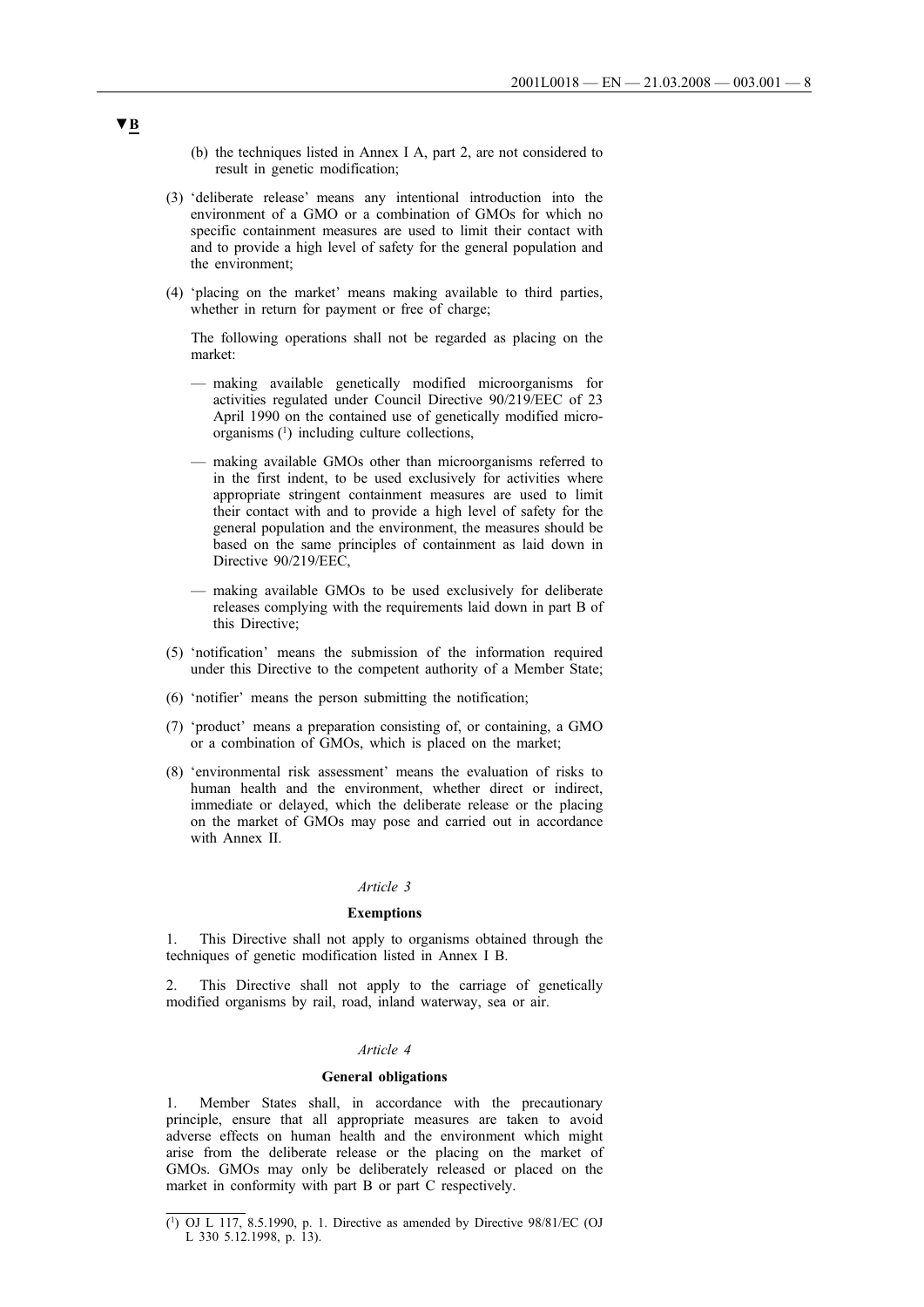2. Any person shall, before submitting a notification under part B or part C, carry out an environmental risk assessment. The information which may be necessary to carry out the environmental risk assessment is laid down in Annex III. Member States and the Commission shall ensure that GMOs which contain genes expressing resistance to antibiotics in use for medical or veterinary treatment are taken into particular consideration when carrying out an environmental risk assessment, with a view to identifying and phasing out antibiotic resistance markers in GMOs which may have adverse effects on human health and the environment. This phasing out shall take place by the 31 December 2004 in the case of GMOs placed on the market according to part C and by 31 December 2008 in the case of GMOs authorised under part B.

3. Member States and where appropriate the Commission shall ensure that potential adverse effects on human health and the environment, which may occur directly or indirectly through gene transfer from GMOs to other organisms, are accurately assessed on a case-bycase basis. This assessment shall be conducted in accordance with Annex II taking into account the environmental impact according to the nature of the organism introduced and the receiving environment.

4. Member States shall designate the competent authority or authorities responsible for complying with the requirements of this Directive. The competent authority shall examine notifications under part B and part C for compliance with the requirements of this Directive and whether the assessment provided for in paragraph 2 is appropriate.

5. Member States shall ensure that the competent authority organises inspections and other control measures as appropriate, to ensure compliance with this Directive. In the event of a release of GMO(s) or placing on the market as or in products for which no authorisation was given, the Member State concerned shall ensure that necessary measures are taken to terminate the release or placing on the market, to initiate remedial action if necessary, and to inform its public, the Commission and other Member States.

### **▼M3** \_\_\_\_\_\_\_\_\_\_

**▼B**

# PART B

### **DELIBERATE RELASE OF GMOs FOR ANY OTHER PURPOSE THAN FOR PLACING ON THE MARKET**

### *Article 5*

1. Articles 6 to 11 shall not apply to medicinal substances and compunds for human use consisting of, or containing, a GMO or combination of GMOs provided that their deliberate release for any purpose other than that of being placed on the market is authorised by Community legislation which provides:

- (a) for a specific environmental risk assessment in accordance with Annex II and on the basis of the type of information specified in Annex III without prejudice to additional requirements provided for by the said legislation;
- (b) for explicit consent prior to release;
- (c) for a monitoring plan in accordance with the relevant parts of Annex III, with a view to detecting the effects of the GMO or GMOs on human health or the environment;
- (d) in an appropriate manner for requirements relating to treatment of new items of information, information to the public, information on the results of releases, and exchanges of information at least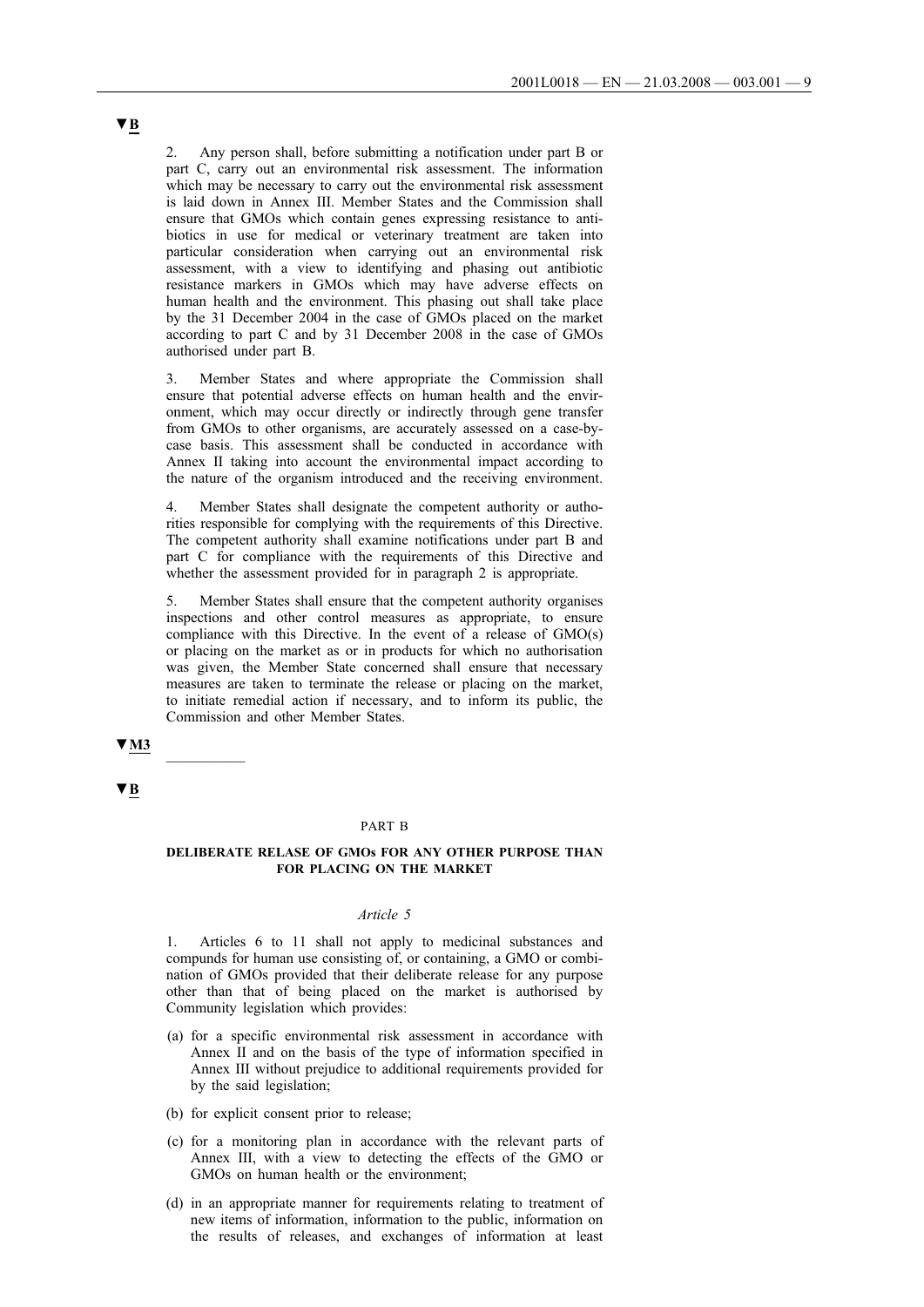equivalent to those contained in this Directive and in the measures taken in accordance therewith.

2. Assessment of the risks to the environment presented by such substances and compounds shall be carried out in coordination with the national and Community authorities mentioned in this Directive.

3. Procedures ensuring conformity of the specific environmental risk assessment and equivalence with the provisions of this Directive must be provided for by the said legislation, which must refer to this Directive.

#### *Article 6*

#### **Standard authorisation procedure**

Without prejudice to Article 5, any person must, before undertaking a deliberate release of a GMO or of a combination of GMOs, submit a notification to the competent authority of the Member State within whose territory the release is to take place.

- 2. The notification referred to in paragraph 1 shall include:
- (a) a technical dossier supplying the information specified in Annex III necessary for carrying out the environmental risk assessment of the deliberate release of a GMO or combination of GMOs, in particular:
	- (i) general information including information on personnel and training,
	- (ii) information relating to the  $GMO(s)$ ,
	- (iii) information relating to the conditions of release and the potential receiving environment,
	- (iv) information on the interactions between the GMO(s) and the environment,
	- (v) a plan for monitoring in accordance with the relevant parts of Annex III in order to identify effects of the GMO(s) on human health or the environment,
	- (vi) information on control, remediation methods, waste treatment and emergency response plans,
	- (vii) a summary of the dossier;
- (b) the environmental risk assessment and the conclusions required in Annex II, section D, together with any bibliographic reference and indications of the methods used.

3. The notifier may refer to data or results from notifications previously submitted by other notifiers, provided that the information, data and results are non confidential or these notifiers have given their agreement in writing, or may submit additional information he considers relevant.

The competent authority may accept that releases of the same GMO or of a combination of GMOs on the same site or on different sites for the same purpose and within a defined period may be notified in a single notification.

5. The competent authority shall acknowledge the date of receipt of the notification and, having considered, where appropriate, any observations by other Member States made in accordance with Article 11, shall respond in writing to the notifier within 90 days of receipt of the notification by either:

- (a) indicating that it is satisfied that the notification is in compliance with this Directive and that the release may proceed; or
- (b) indicating that the release does not fulfil the conditions of this Directive and that notification is therefore rejected.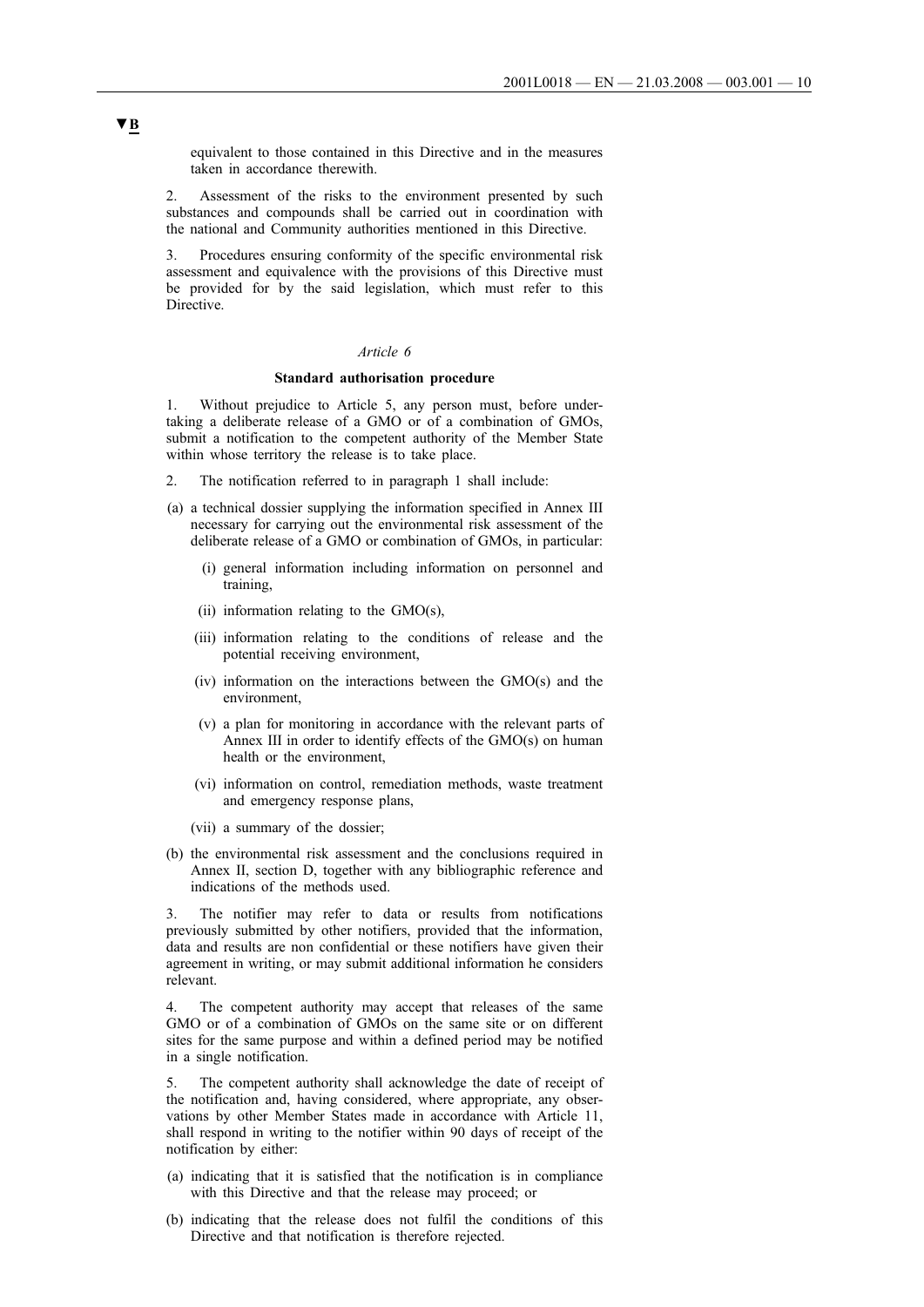6. For the purpose of calculating the 90 day period referred to in paragraph 5, no account shall be taken of any periods of time during which the competent authority:

- (a) is awaiting further information which it may have requested from the notifier, or
- (b) is carrying out a public inquiry or consultation in accordance with Article 9; this public inquiry or consultation shall not prolong the 90 day period referred to in paragraph 5 by more than 30 days.

7. If the competent authority requests new information it must simultaneously give its reasons for so doing.

The notifier may proceed with the release only when he has received the written consent of the competent authority, and in conformity with any conditions required in this consent.

9. Member States shall ensure that no material derived from GMOs which are deliberately released in accordance with part B is placed on the market, unless in accordance with part C.

### *Article 7*

### **Differentiated procedures**

1. If sufficient experience has been obtained of releases of certain GMOs in certain ecosystems and the GMOs concerned meet the criteria set out in Annex V, a competent authority may submit to the Commission a reasoned proposal for the application of differentiated procedures to such types of GMOs.

2. Following its own initiative or at the latest 30 days following the receipt of a competent authority's proposal, the Commission shall,

- (a) forward the proposal to the competent authorities, which may, within 60 days, present observations and at the same time;
- (b) make available the proposal to the public which may, within 60 days, make comments; and
- (c) consult the relevant Scientific Committee(s) which may, within 60 days give an opinion.

3. A decision shall be taken on each proposal in accordance with the procedure laid down in Article 30(2). This decision shall establish the minimum amount of technical information from Annex III necessary for evaluating any foreseeable risks from the release, in particular:

- (a) information relating to the GMO(s);
- (b) information relating to the conditions of release and the potential receiving environment;
- (c) information on the interactions between the GMO(s) and the environment;
- (d) the environmental risk assessment.

4. This decision shall be taken within 90 days of the date of the Commission's proposal or of receipt of the competent authority's proposal. This 90 day period shall not take into account the period of time during which the Commission is awaiting the observations of competent authorities, the comments of the public or the opinion of Scientific Committees, as provided for in paragraph 2.

5. The decision taken under paragraphs 3 and 4 shall provide that the notifier may proceed with the release only when he has received the written consent of the competent authority. The notifier shall proceed with the release in conformity with any conditions required in this consent.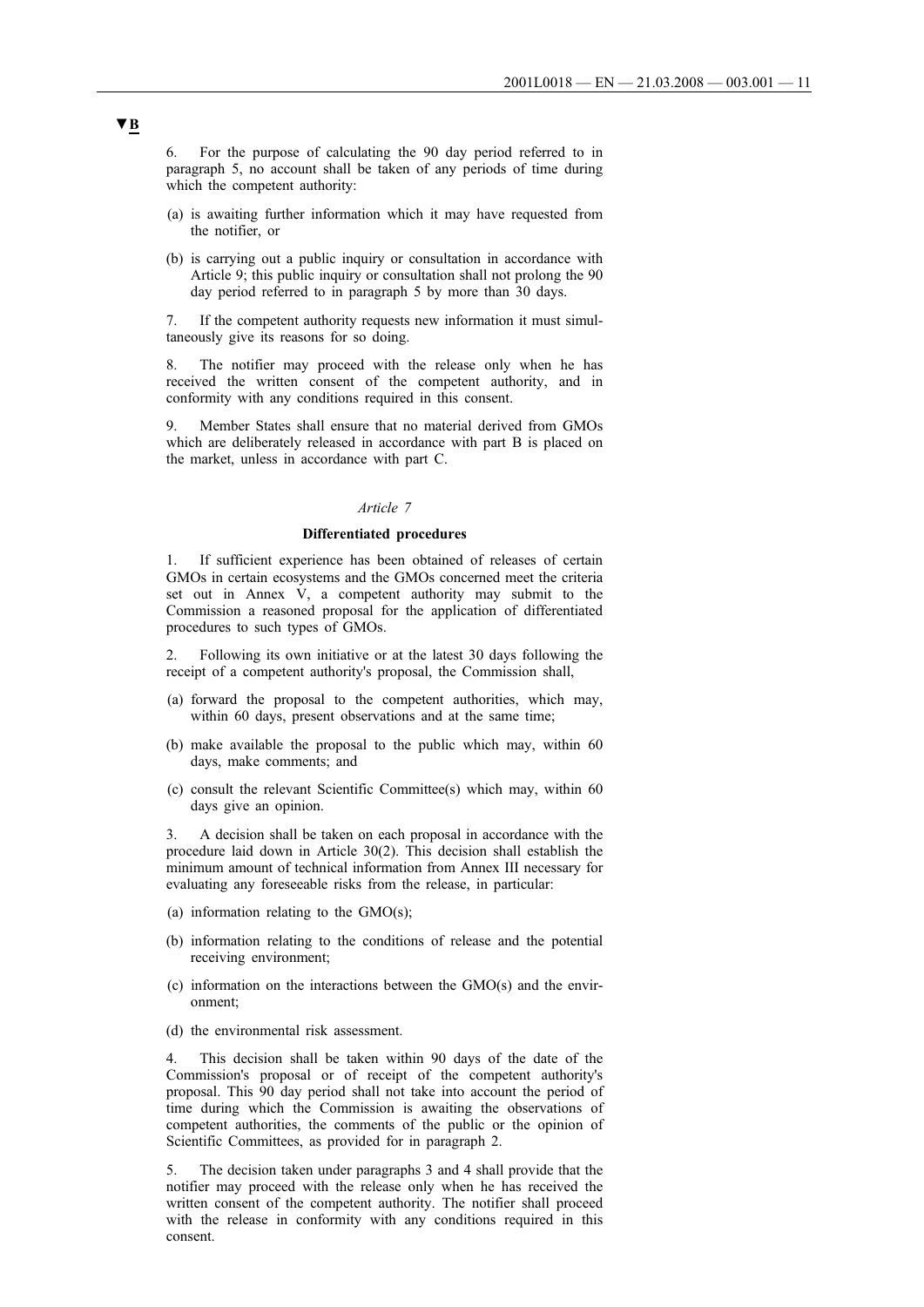The decision taken under paragraphs 3 and 4 may provide that releases of a GMO or of a combination of GMOs on the same site or on different sites for the same purpose and within a defined period may be notified in a single notification.

6. Without prejudice to paragraphs 1 to 5, Commission Decision 94/730/EC of 4 November 1994 establishing simplified procedures concerning the deliberate release into the environment of genetically modified plants pursuant to Article 6(5) of Council Directive  $90/220$ /EEC ( $\hat{1}$ ) shall continue to apply.

7. Where a Member State decides to make use or not of a procedure established in a decision taken in accordance with paragraphs 3 and 4 for releases of GMOs within its territory, it shall inform the Commission thereof.

## *Article 8*

### **Handling of modifications and new information**

1. In the event of any modification of, or unintended change to, the deliberate release of a GMO or of a combination of GMOs which could have consequences with regard to risks for human health and the environment after the competent authority has given its written consent, or if new information has become available on such risks, either while the notification is being examined by the competent authority of a Member State or after that authority has given its written consent, the notifier shall immediately:

- (a) take the measures necessary to protect human health and the environment;
- (b) inform the competent authority in advance of any modification or as soon as the unintended change is known or the new information is available;
- (c) revise the measures specified in the notification.

2. If information becomes available to the competent authority referred to in paragraph 1 which could have significant consequences with regard to risks for human health and the environment or under the circumstances described in paragraph 1, the competent authority shall evaluate such information and make it available to the public. It may require the notifier to modify the conditions of, suspend or terminate the deliberate release and shall inform the public thereof.

#### *Article 9*

#### **Consultation of and information to the public**

1. Member States shall, without prejudice to the provisions of Articles 7 and 25, consult the public and, where appropriate, groups on the proposed deliberate release. In doing so, Member States shall lay down arrangements for this consultation, including a reasonable timeperiod, in order to give the public or groups the opportunity to express an opinion.

- 2. Without prejudice to the provisions of Article 25:
- Member States shall make available to the public information on all part B releases of GMOs in their territory;
- the Commission shall make available to the public the information contained in the system of exchange of information pursuant to Article 11.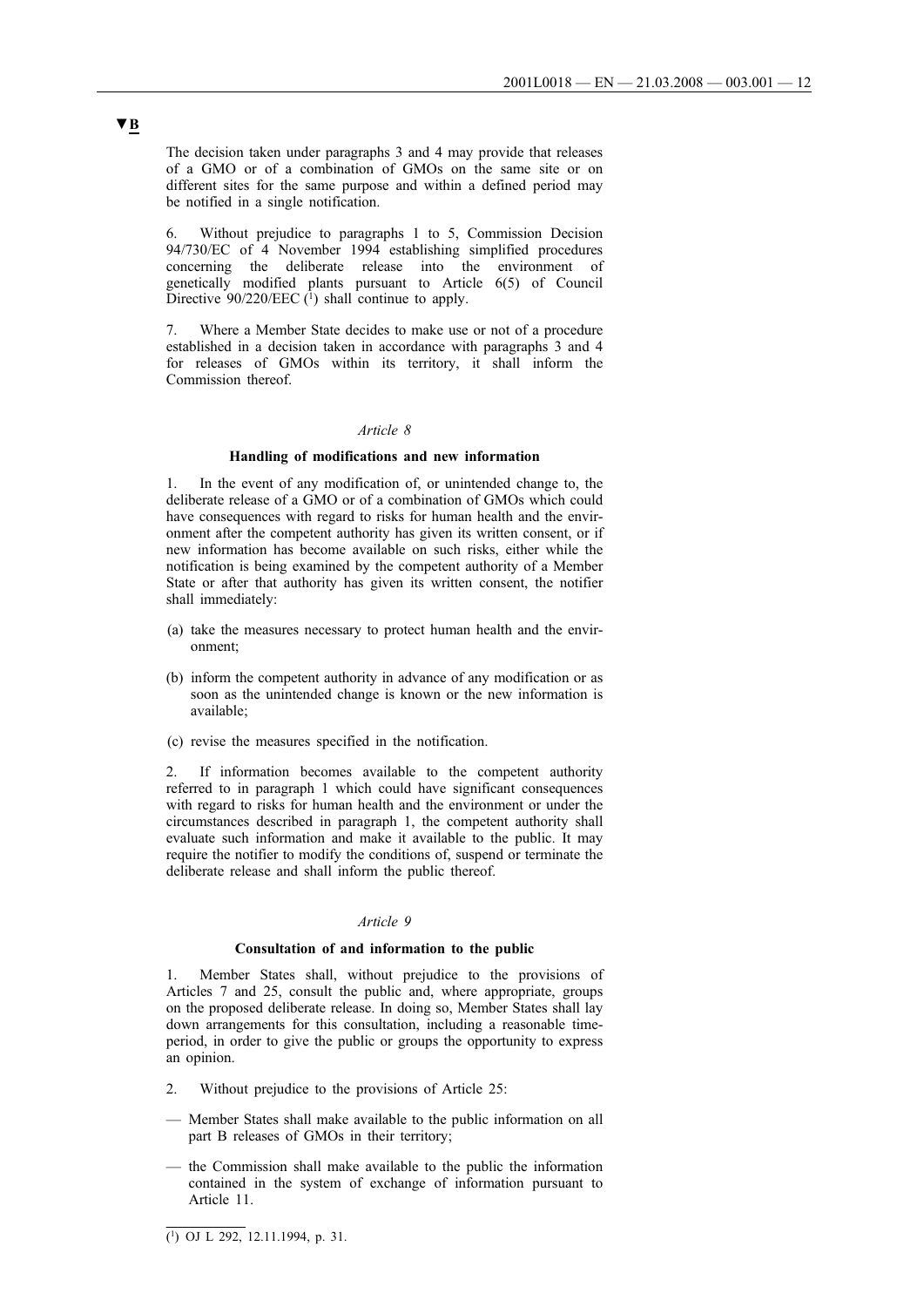### *Article 10*

### **Reporting by notifiers on releases**

After completion of a release, and thereafter, at any intervals laid down in the consent on the basis of the results of the environmental risk assessment, the notifier shall send to the competent authority the result of the release in respect of any risk to human health or the environment, with, where appropriate, particular reference to any kind of product that the notifier intends to notify at a later stage. The format for the presentation of this result shall be established in accordance with the procedure laid down in Article 30(2).

### *Article 11*

### **Exchange of information between competent authorities and the Commission**

1. The Commission shall set up a system of exchange of the information contained in the notifications. The competent authorities shall send to the Commission, within 30 days of its receipt, a summary of each notification received under Article 6. The format of this summary shall be established and modified if appropriate in accordance with the procedure laid down in Article 30(2).

2. The Commission shall, at the latest 30 days following their receipt, forward these summaries to the other Member States, which may, within 30 days, present observations through the Commission or directly. At its request, a Member State shall be permitted to receive a copy of the full notification from the competent authority of the relevant Member State.

The competent authorities shall inform the Commission of the final decisions taken in compliance with Article 6(5), including where relevant the reasons for rejecting a notification, and of the results of the releases received in accordance with Article 10.

4. For the releases of GMOs referred to in Article 7, once a year Member States shall send a list of GMOs which have been released on their territory and a list of notifications that were rejected to the Commission, which shall forward them to the competent authorities of the other Member States.

### PART C

### **PLACING ON THE MARKET OF GMOs AS OR IN PRODUCTS**

# *Article 12*

### **Sectoral legislation**

1. Articles 13 to 24 shall not apply to any GMO as or in products as far as they are authorised by Community legislation which provides for a specific environmental risk assessment carried out in accordance with the principles set out in Annex II and on the basis of information specified in Annex III without prejudice to additional requirements provided for by the Community legislation mentioned above, and for requirements as regards risk management, labelling, monitoring as appropriate, information to the public and safeguard clause at least equivalent to that laid down in this Directive.

2. As far as Council Regulation (EEC) No 2309/93 is concerned, Articles 13 to 24 of this Directive shall not apply to any GMO as or in products as far as they are authorised by that Regulation provided that a specific environmental risk assessment is carried out in accordance with the principles set out in Annex II to this Directive and on the basis of the type of information specified in Annex III to this Directive without prejudice to other relevant requirements as regards risk assessment, risk management, labelling, monitoring as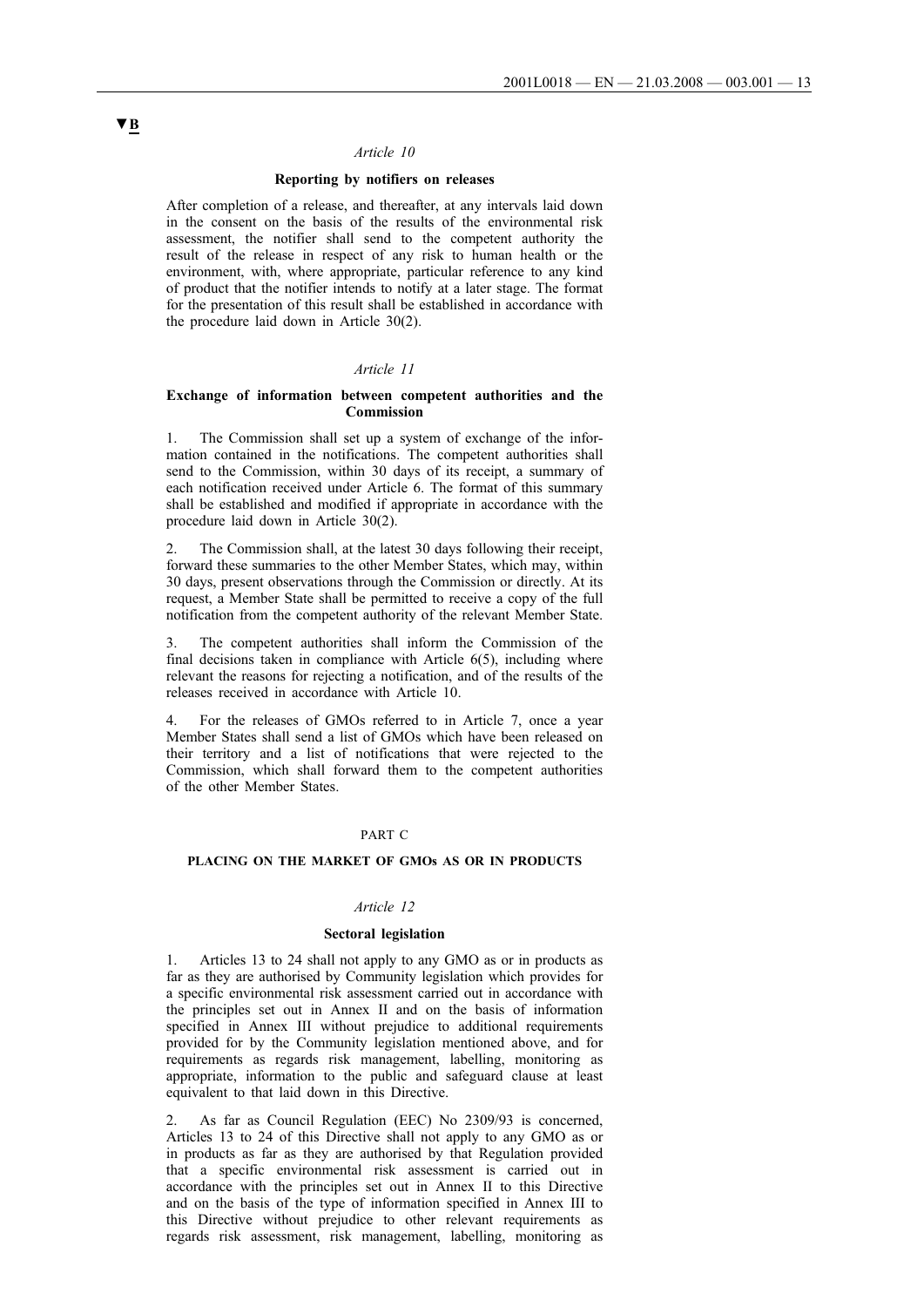appropriate, information to the public and safeguard clause provided by Community legislation concerning medicinal products for human and veterinary use.

3. Procedures ensuring that the risk assessment, requirements regarding risk management, labelling, monitoring as appropriate, information to the public and safeguard clause are equivalent to those laid down in this Directive shall be introduced, in a Regulation of the European Parliament and of the Council. Future sectoral legislation based on the provisions of that Regulation shall make a reference to this Directive. Until the Regulation enters into force, any GMO as or in products as far as they are authorised by other Community legislation shall only be placed on the market after having been accepted for placing on the market in accordance with this Directive.

4. During evaluation of the requests for the placing on the market of the GMOs referred to in paragraph 1, the bodies established by the Community under this Directive and by Member States for the purpose of implementing this Directive shall be consulted.

# **▼M2**

### *Article 12a*

### **Transitional measures for adventitious or technically unavoidable presence of genetically modified organisms having benefited from a favourable risk evaluation**

1. Placing on the market of traces of a GMO or combination of GMOs in products intended for direct use as food or feed or for processing shall be exempted from Articles 13 to 21 provided that they meet the conditions referred to in Article 47 of Regulation (EC) No 1829/2003 of the European Parliament and of the Council of 22 September 2003 on genetically modified food and feed (1).

2. This Article shall be applicable for a period of three years after the date of application of Regulation (EC) No 1829/2003.

# **▼B**

## *Article 13*

### **Notification procedure**

Before a GMO or a combination of GMOs as or in products is placed on the market, a notification shall be submitted to the competent authority of the Member State where such a GMO is to be placed on the market for the first time. The competent authority shall acknowledge the date of receipt of the notification and immediately forward the summary of the dossier referred to in paragraph 2(h) to the competent authorities of the other Member States and the Commission.

The competent authority shall without delay examine whether the notification is in accordance with paragraph 2 and shall, if necessary, ask the notifier for additional information.

When the notification is in accordance with paragraph 2, and at the latest when it sends its assessment report in accordance with Article 14 (2), the competent authority shall forward a copy of the notification to the Commission which shall, within 30 days of its receipt, forward it to the competent authorities of the other Member States.

- 2. The notification shall contain:
- (a) the information required in Annexes III and IV. This information shall take into account the diversity of sites of use of the GMO as or in a product and shall include information on data and results obtained from research and developmental releases concerning the impact of the release on human health and the environment;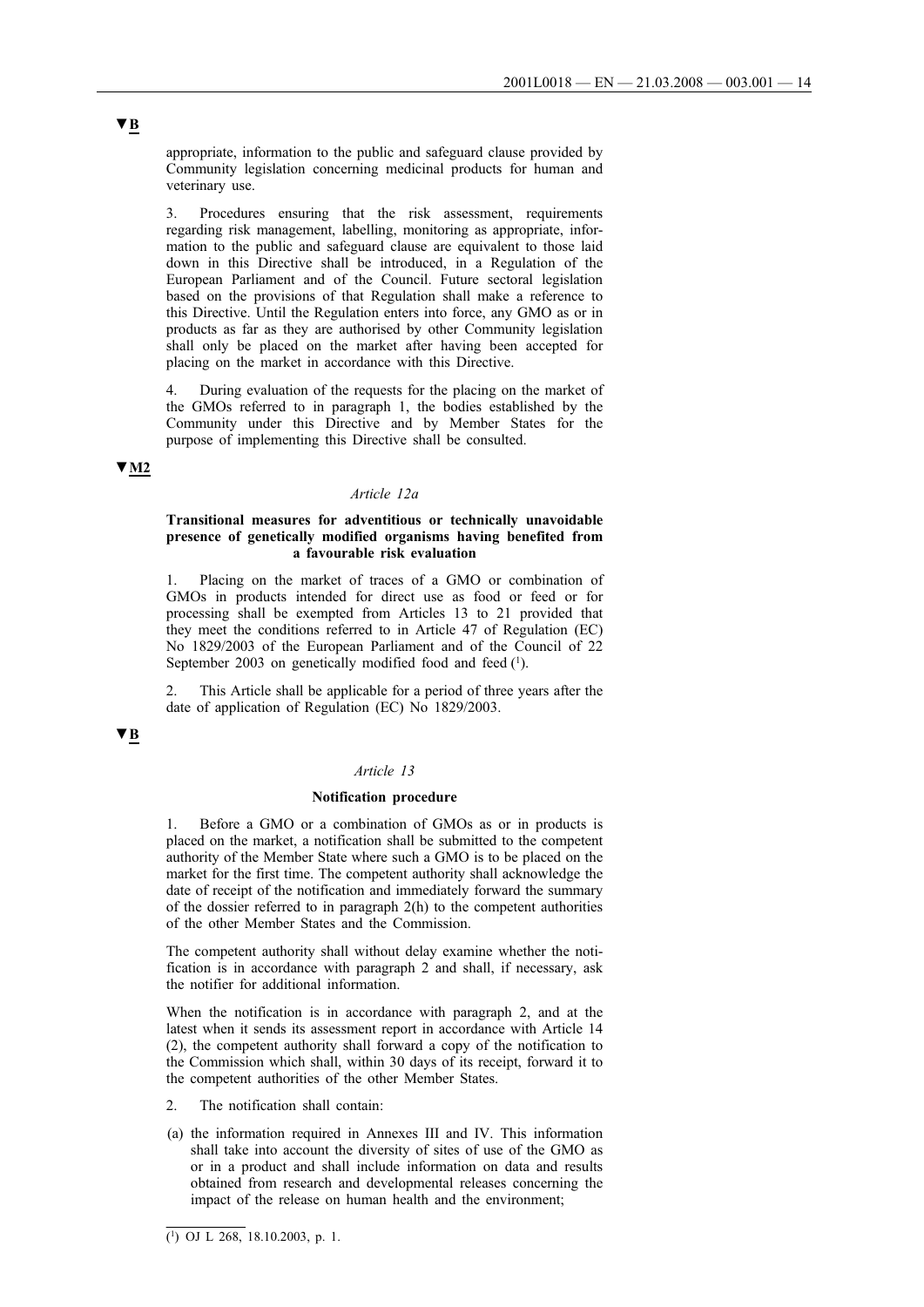- (b) the environmental risk assessment and the conclusions required in Annex II, section D;
- (c) the conditions for the placing on the market of the product, including specific conditions of use and handling;
- (d) with reference to Article 15(4), a proposed period for the consent which should not exceed ten years;
- (e) a plan for monitoring in accordance with Annex VII, including a proposal for the time-period of the monitoring plan; this time-period may be different from the proposed period for the consent;
- (f) a proposal for labelling which shall comply with the requirements laid down in Annex IV. The labelling shall clearly state that a GMO is present. The words 'this product contains genetically modified organisms' shall appear either on a label or in an accompanying document;
- (g) a proposal for packaging which shall comprise the requirements laid down in Annex IV;
- (h) a summary of the dossier. The format of the summary shall be established in accordance with the procedure laid down in Article 30(2).

If on the basis of the results of any release notified under part B, or on other substantive, reasoned scientific grounds, a notifier considers that the placing on the market and use of a GMO as or in a product do not pose a risk to human health and the environment, he may propose to the competent authority not to provide part or all of the information required in Annex IV, section B.

3. The notifier shall include in this notification information on data or results from releases of the same GMOs or the same combination of GMOs previously or currently notified and/or carried out by the notifier either inside or outside the Community.

The notifier may also refer to data or results from notifications previously submitted by other notifiers or submit additional information he considers relevant, provided that the information, data and results are non-confidential or these notifiers have given their agreement in writing.

In order for a GMO or combination of GMOs to be used for a purpose different from that already specified in a notification, a separate notification shall be submitted.

6. If new information has become available with regard to the risks of the GMO to human health or the environment, before the written consent is granted, the notifier shall immediately take the measures necessary to protect human health and the environment, and inform the competent authority thereof. In addition, the notifier shall revise the information and conditions specified in the notification.

### *Article 14*

### **Assessment report**

1. On receipt and after acknowledgement of the notification in accordance with Article 13(2), the competent authority shall examine it for compliance with this Directive.

2. Within 90 days after receipt of the notification the competent authority shall:

- prepare an assessment report and send it to the notifier. A subsequent withdrawal by the notifier shall be without prejudice to any further submission of the notification to another competent authority;
- in the case referred to in paragraph  $3(a)$ , send its report, together with the information referred to in paragraph 4 and any other infor-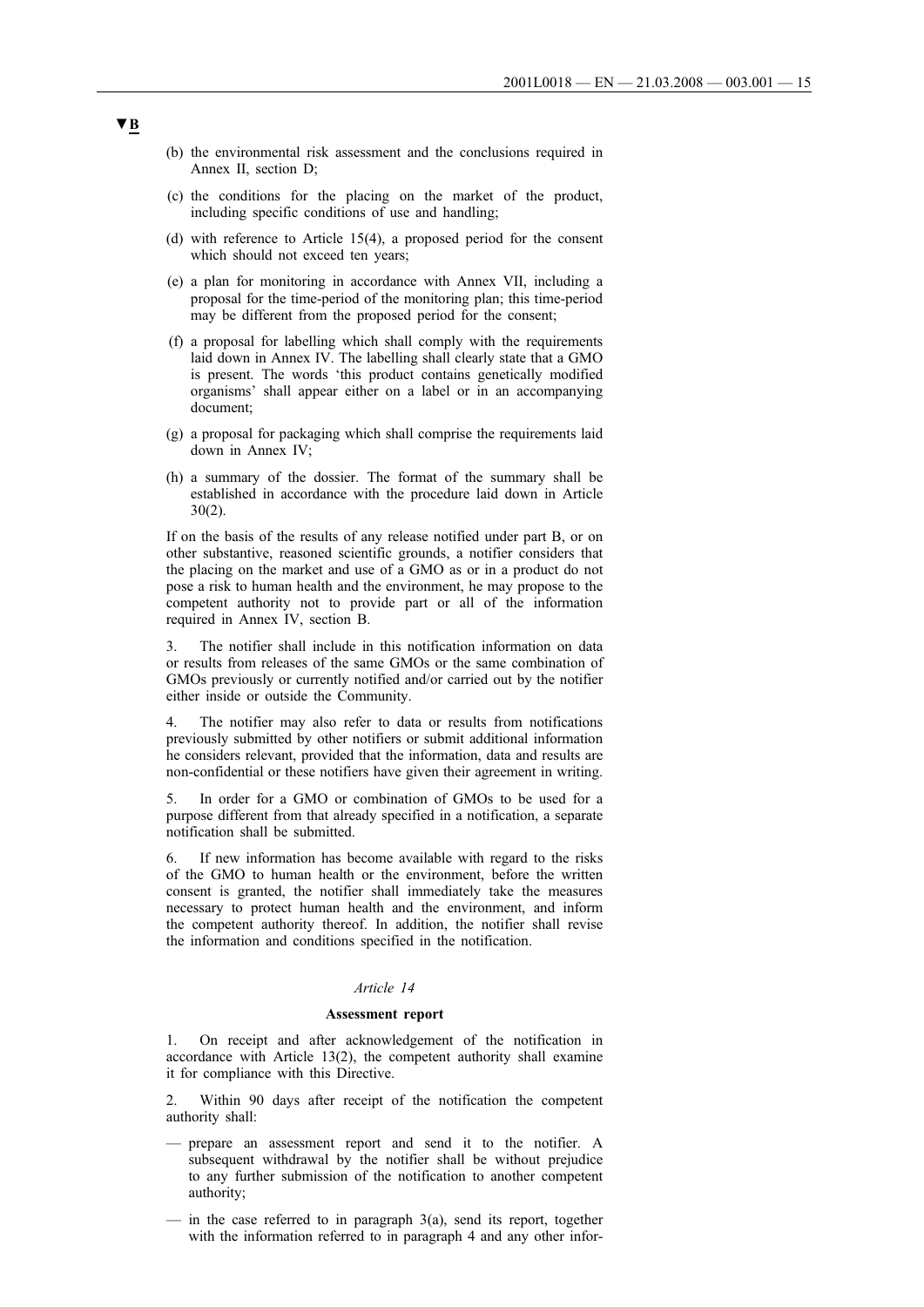mation on which it has based its report, to the Commission which shall, within 30 days of its receipt, forward it to the competent authorities of the other Member States.

In the case referred to paragraph 3(b), the competent authority shall send its report, together with the information referred to in paragraph 4 and any other information on which it has based its report, to the Commission no earlier than 15 days after sending the assessment report to the notifier and no later than 105 days after receipt of the notification. The Commission shall, within 30 days of its receipt, forward the report to the competent authorities of the other Member States.

- 3. The assessment report shall indicate whether:
- (a) the GMO(s) in question should be placed on the market and under which conditions; or
- (b) the GMO(s) in question should not be placed on the market.

The assessment reports shall be established in accordance with the guidelines laid down in Annex VI.

4. For the purpose of calculating the 90 day period referred to in paragraph 2, any periods of time during which the competent authority is awaiting further information which it may have requested from the notifier shall not be taken into account. The competent authority shall state the reasons in any request for further information.

# *Article 15*

### **Standard procedure**

1. In the cases referred to in Article 14(3), a competent authority or the Commission may ask for further information, make comments or present reasoned objections to the placing on the market of the GMO(s) in question within a period of 60 days from the date of circulation of the assessment report.

Comments or reasoned objections and replies shall be forwarded to the Commission which shall immediately circulate them to all competent authorities.

The competent authorities and the Commission may discuss any outstanding issues with the aim of arriving at an agreement within 105 days from the date of circulation of the assessment report.

Any periods of time during which further information from the notifier is awaited shall not be taken into account for the purpose of calculating the final 45 day period for arriving at an agreement. Reasons shall be stated in any request for further information.

2. In the case referred to in Article 14(3)(b), if the competent authority which prepared the report decides that the GMO(s) should not be placed on the market, the notification shall be rejected. This decision shall state the reasons.

3. If the competent authority which prepared the report decides that the product may be placed on the market, in the absence of any reasoned objection from a Member State or the Commission within 60 days following the date of circulation of the assessment report referred to in Article 14(3)(a) or if outstanding issues are resolved within the 105 day period referred to in paragraph 1, the competent authority which prepared the report shall give consent in writing for placing on the market, shall transmit it to the notifier and shall inform the other Member States and the Commission thereof within 30 days.

The consent shall be given for a maximum period of ten years starting from the date on which the consent is issued.

For the purpose of approval of a GMO or a progeny of that GMO intended only for the marketing of their seeds under the relevant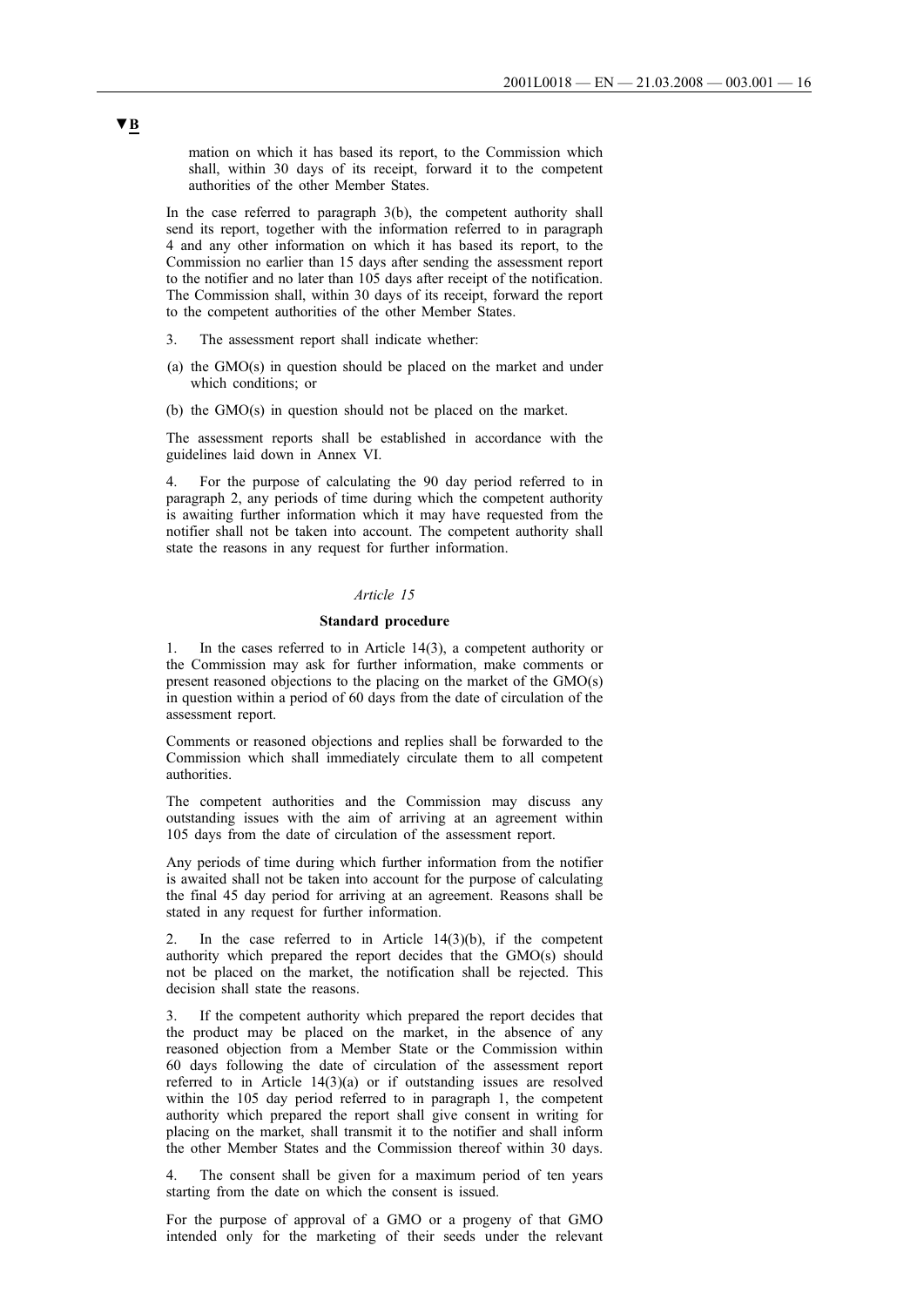Community provisions, the period of the first consent shall end at the latest ten years after the date of the first inclusion of the first plant variety containing the GMO on an official national catalogue of plant varieties in accordance with Council Directives  $70/457/\overline{EEC}$  (1) and 70/458/EEC (2).

In the case of forest reproductive material, the period of the first consent shall end at the latest ten years after the date of the first inclusion of basic material containing the GMO on an official national register of basic material in accordance with Council Directive 1999/105/EC (3).

### *Article 16*

### **Criteria and information for specified GMOs**

1. A competent authority, or the Commission on its own initiative, may make a proposal on criteria and information requirements to be met for the notification, by way of derogation from Article 13, for the placing on the market of certain types of GMOs as or in products.

# **▼M4**

2. The criteria and information requirements referred to in paragraph 1, as well as any appropriate requirements for a summary of the dossier, shall be established. Those measures, designed to amend non-essential elements of this Directive by supplementing it, shall be adopted, after consultation of the relevant Scientific Committee, in accordance with the regulatory procedure with scrutiny referred to in Article 30(3). The criteria and information requirements shall be such as to ensure a high level of safety of human health and the environment and shall be based on the available scientific evidence concerning such safety and on experience gained from the release of comparable GMOs.

The requirements set out in Article 13(2) shall be replaced by those adopted in accordance with the first subparagraph, and the procedure set out in Article 13(3), (4), (5) and (6) and Articles 14 and  $15$  shall apply.

3. Before the regulatory procedure with scrutiny referred to in Article 30(3) is initiated with a view to a decision on criteria and information requirements referred to in paragraph 1, the Commission shall make the proposal available to the public. The public may make comments to the Commission within 60 days. The Commission shall forward any such comments, together with an analysis, to the Committee established pursuant to Article 30.

# **▼B**

# *Article 17*

### **Renewal of consent**

By way of derogation from Articles 13, 14 and 15, the procedure set out in paragraphs 2 to 9 shall be applied to the renewal of:

- (a) consents granted under part C; and
- (b) before 17 October 2006 of consents granted under Directive 90/220/EEC for placing on the market of GMOs as or in products before 17 October 2002,

At the latest nine months before the expiry of the consent, for the consents referred to in paragraph 1(a), and before 17 October 2006, for

<sup>(1)</sup> Council Directive 70/457/EEC of 29 September 1970 on the common catalogue of varieties of agricultural plant species (OJ L 225, 12.10.1970, p. 1). Directive as last amended by Directive 98/96/EC (OJ L 25, 1.2.1999, p. 27).

<sup>(2)</sup> Council Directive 70/458/EEC of 29 September 1970 on the marketing of vegetable seed (OJ L 225, 12.10.1970, p. 7). Directive as last amended by Directive 98/96/FC.

<sup>(3)</sup> Council Directive 1999/105/EC of 22 December 1999 on the marketing of forest reproductive material (OJ L 11, 15.1.2000, p. 17).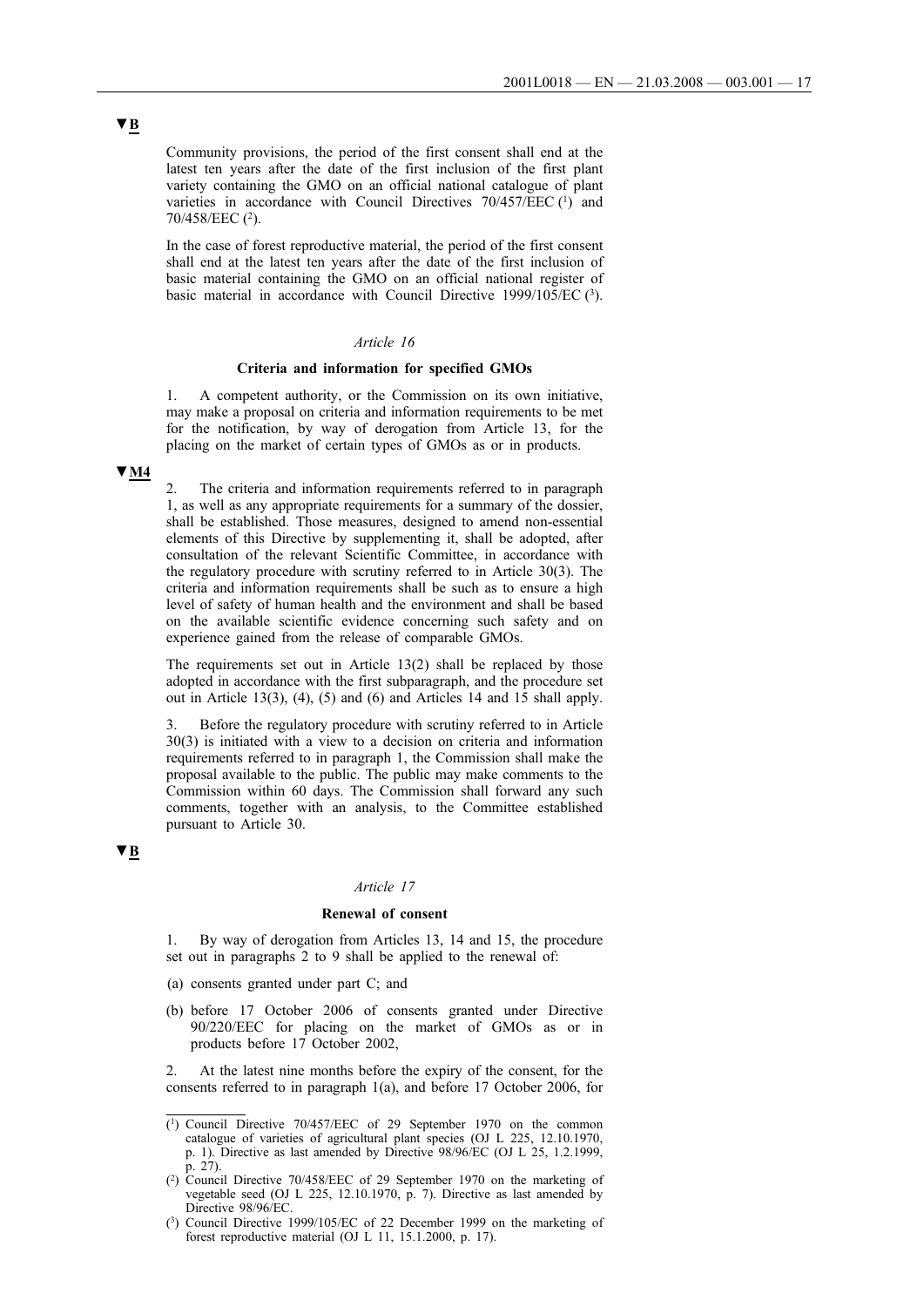the consents referred to in paragraph 1(b), the notifier under this Article shall submit a notification to the competent authority which received the original notification, which shall contain:

- (a) a copy of the consent to the placing on the market of the GMOs;
- (b) a report on the results of the monitoring which was carried out according to Article 20. In the case of consents referred to in paragraph 1(b), this report shall be submitted when the monitoring was carried out;
- (c) any other new information which has become available with regard to the risks of the product to human health and/or the environment; and
- (d) as appropriate, a proposal for amending or complementing the conditions of the original consent, *inter alia* the conditions concerning future monitoring and the time limitation of the consent.

The competent authority shall acknowledge the date of receipt of the notification and when the notification is in accordance with this paragraph it shall without delay forward a copy of the notification and its assessment report to the Commission, which shall, within 30 days of their receipt, forward them to the competent authorities of the other Member States. It shall also send its assessment report to the notifier.

- 3. The assessment report shall indicate whether:
- (a) the GMO(s) should remain on the market and under which conditions; or
- (b) the GMO(s) should not remain on the market.

4. The other competent authorities or the Commission may ask for further information, make comments, or present reasoned objections within a period of 60 days from the date of circulation of the assessment report.

5. All comments, reasoned objections and replies shall be forwarded to the Commission which shall immediately circulate them to all competent authorities.

In the case of paragraph  $3(a)$  and in the absence of any reasoned objection from a Member State or the Commission within 60 days from the date of circulation of the assessment report, the competent authority which prepared the report shall transmit to the notifier the final decision in writing and shall inform the other Member States and the Commission thereof within 30 days. The validity of the consent should not, as a general rule, exceed ten years and may be limited or extended as appropriate for specific reasons.

7. The competent authorities and the Commission may discuss any outstanding issues with the aim of arriving at an agreement within 75 days from the date of circulation of the assessment report.

8. If outstanding issues are resolved within the 75 day period referred to in paragraph 7, the competent authority which prepared the report shall transmit to the notifier its final decision in writing and shall inform the other Member States and the Commission thereof within 30 days. The validity of the consent may be limited as appropriate.

9. Following a notification for the renewal of a consent in accordance with paragraph 2, the notifier may continue to place the GMOs on the market under the conditions specified in that consent until a final decision has been taken on the notification.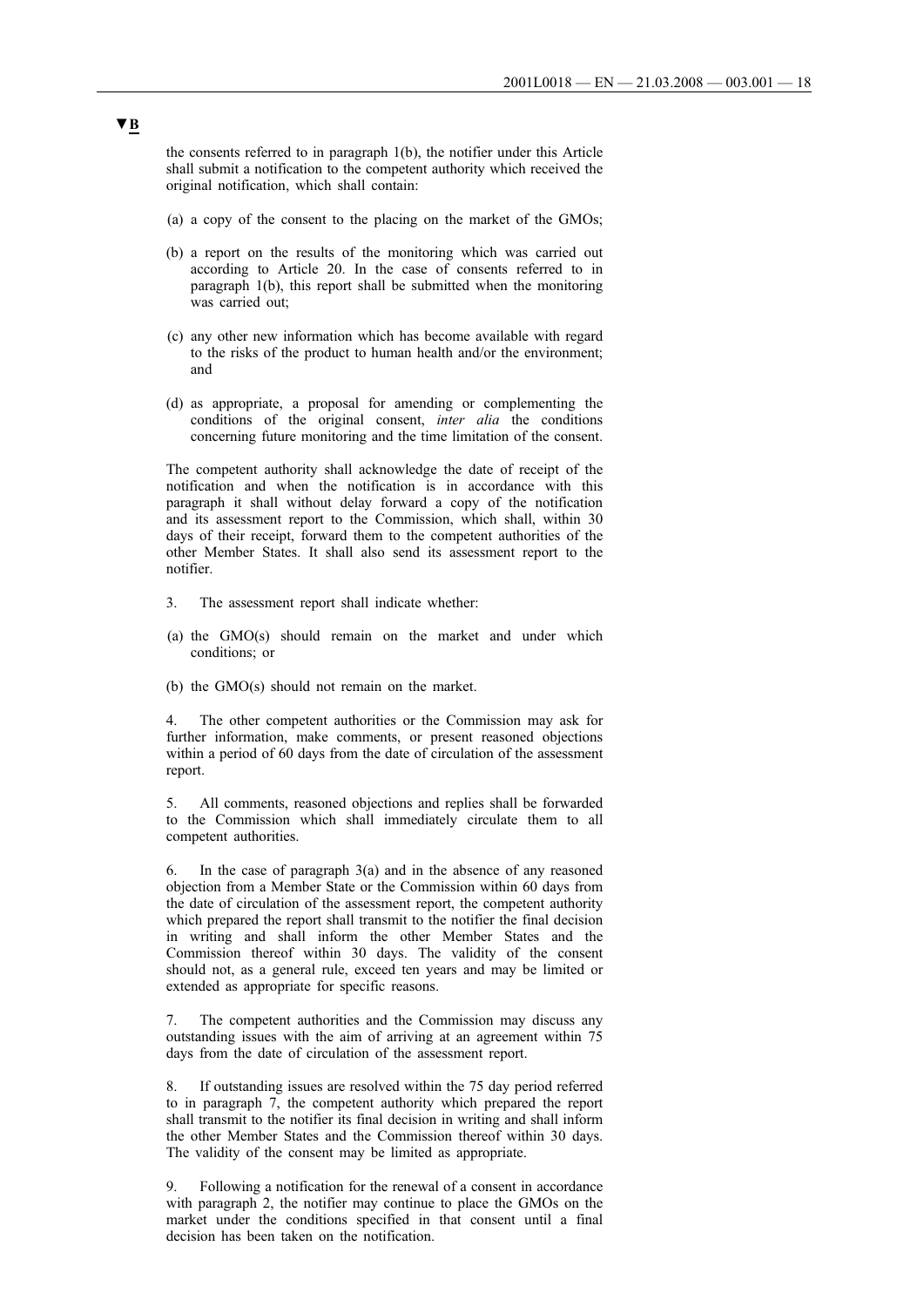### *Article 18*

## **Community procedure in case of objections**

1. In cases where an objection is raised and maintained by a competent authority or the Commission in accordance with Articles 15, 17 and 20, a decision shall be adopted and published within 120 days in accordance with the procedure laid down in Article 30(2). This decision shall contain the same information as in Article 19(3).

For the purpose of calculating the 120 day period, any period of time during which the Commission is awaiting further information which it may have requested from the notifier or is seeking the opinion of the Scientific Committee which has been consulted in accordance with Article 28 shall not be taken into account. The Commission shall state reasons in any request for further information and inform the competent authorities of its requests to the notifier. The period of time during which the Commission is awaiting the opinion of the Scientific Committee shall not exceed 90 days.

The period of time that the Council takes to act in accordance with the procedure laid down in Article 30(2) shall not be taken into account.

2. Where a favourable decision has been taken, the competent authority which prepared the report shall give consent in writing to the placing on the market or to the renewal of the consent, shall transmit it to the notifier and shall inform the other Member States and the Commission thereof within 30 days following the publication or notification of the decision.

### *Article 19*

#### **Consent**

1. Without prejudice to requirements under other Community legislation, only if a written consent has been given for the placing on the market of a GMO as or in a product may that product be used without further notification throughout the Community in so far as the specific conditions of use and the environments and/or geographical areas stipulated in these conditions are strictly adhered to.

2. The notifier may proceed with the placing on the market only when he has received the written consent of the competent authority in accordance with Articles 15, 17 and 18, and in conformity with any conditions required in that consent.

3. The written consent referred to in Articles 15, 17 and 18 shall, in all cases, explicitly specify:

- (a) the scope of the consent, including the identity of the GMO(s) to be placed on the market as or in products, and their unique identifier;
- (b) the period of validity of the consent;
- (c) the conditions for the placing on the market of the product, including any specific condition of use, handling and packaging of the GMO(s) as or in products, and conditions for the protection of particular ecosystems/environments and/or geographical areas;
- (d) that, without prejudice to Article 25, the notifier shall make control samples available to the competent authority on request;
- (e) the labelling requirements, in compliance with the requirements laid down in Annex IV. The labelling shall clearly state that a GMO is present. The words 'This product contains genetically modified organisms' shall appear either on a label or in a document accompanying the product or other products containing the GMO(s);
- (f) monitoring requirements in accordance with Annex VII, including obligations to report to the Commission and competent authorities, the time period of the monitoring plan and, where appropriate, any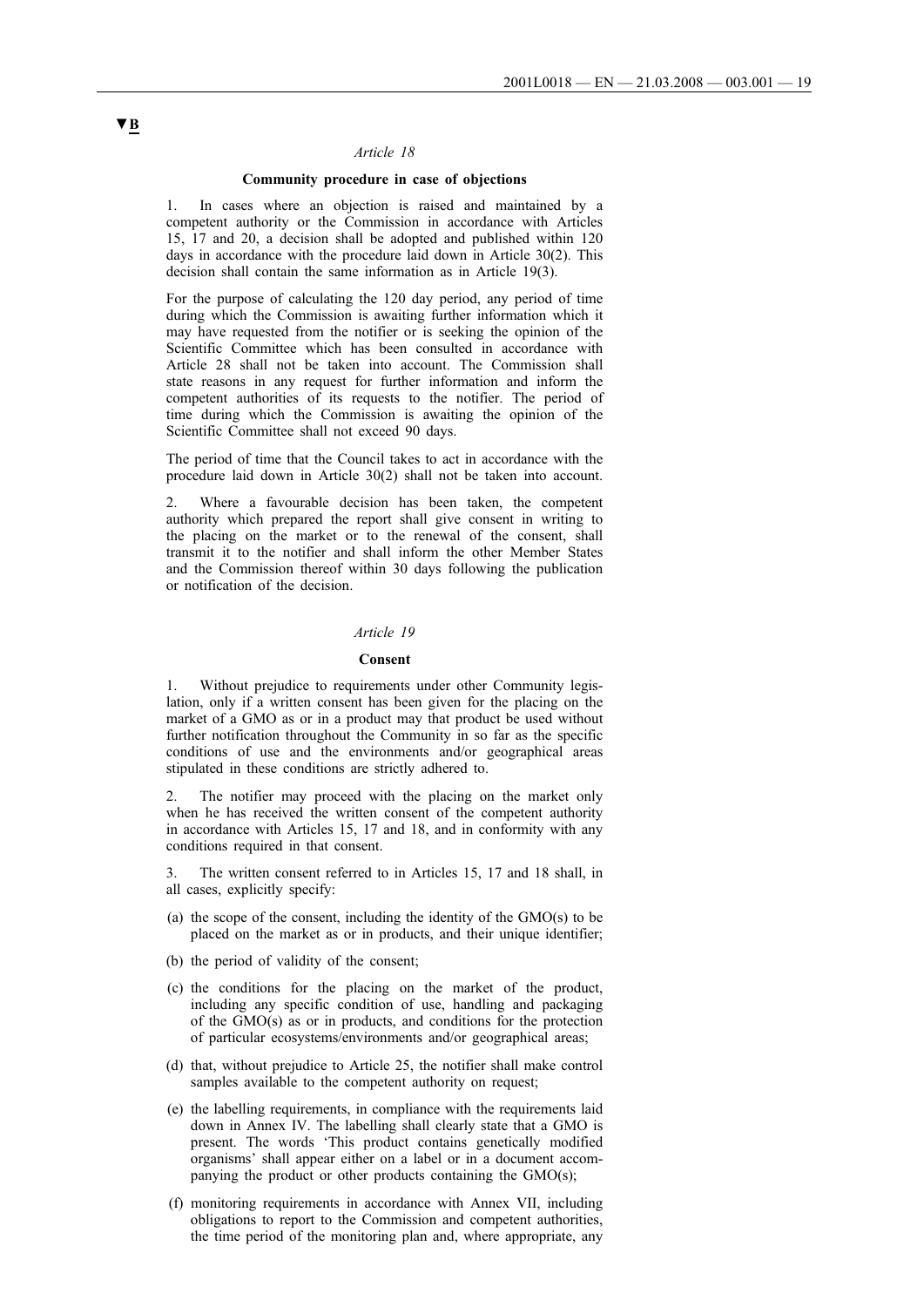obligations on any person selling the product or any user of it, *inter alia*, in the case of GMOs grown, concerning a level of information deemed appropriate on their location.

4. Member States shall take all necessary measures to ensure that the written consent and the decision referred to in Article 18, where applicable, are made accessible to the public and that the conditions specified in the written consent and the decision, where applicable, are complied with.

### *Article 20*

### **Monitoring and handling of new information**

1. Following the placing on the market of a GMO as or in a product, the notifier shall ensure that monitoring and reporting on it are carried out according to the conditions specified in the consent. The reports of this monitoring shall be submitted to the Commission and the competent authorities of the Member States. On the basis of these reports, in accordance with the consent and within the framework for the monitoring plan specified in the consent, the competent authority which received the original notification may adapt the monitoring plan after the first monitoring period.

2. If new information has become available, from the users or other sources, with regard to the risks of the GMO(s) to human health or the environment after the written consent has been given, the notifier shall immediately take the measures necessary to protect human health and the environment, and inform the competent authority thereof.

In addition, the notifier shall revise the information and conditions specified in the notification.

3. If information becomes available to the competent authority which could have consequences for the risks of the GMO(s) to human health or the environment, or under the circumstances described in paragraph 2, it shall immediately forward the information to the Commission and the competent authorities of the other Member States and may avail itself of the provisions in Articles 15(1) and 17(7) where appropriate, when the information has become available before the written consent.

When the information has become available after the consent has been given, the competent authority shall within 60 days after receipt of the new information, forward its assessment report indicating whether and how the conditions of the consent should be amended or the consent should be terminated to the Commission which shall, within 30 days of its receipt, forward it to the competent authorities of the other Member States.

Comments or reasoned objections to further placing on the market of the GMO or on the proposal for amending the conditions of the consent shall, within 60 days following the circulation of the assessment report, be forwarded to the Commission which shall immediately forward them to all competent authorities.

The competent authorities and the Commission may discuss any outstanding issues with the aim of arriving at an agreement within 75 days from the date of circulation of the assessment report.

In the absence of any reasoned objection from a Member State or the Commission within 60 days following the date of circulation of the new information or if outstanding issues are resolved within 75 days, the competent authority which prepared the report shall amend the consent as proposed, shall transmit the amended consent to the notifier and shall inform the other Member States and the Commission thereof within 30 days.

4. So as to ensure its transparency, the results of the monitoring carried out under part C of the Directive shall be made publicly available.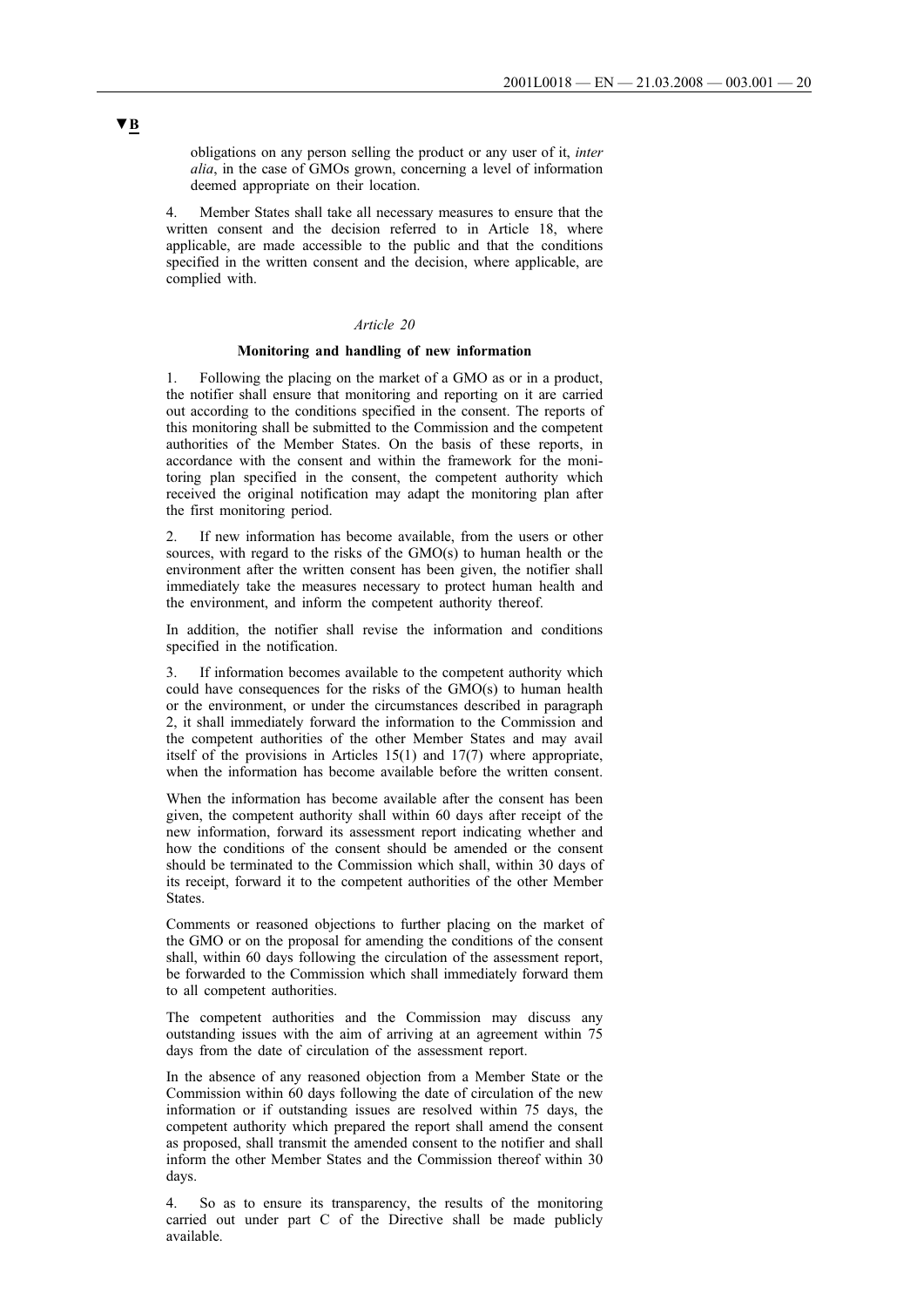### *Article 21*

# **Labelling**

1. Member States shall take all necessary measures to ensure that at all stages of the placing on the market, the labelling and packaging of GMOs placed on the market as or in products comply with the relevant requirements specified in the written consent referred to in Articles 15 (3), 17(5) and (8), 18(2) and 19(3).

# **▼M4**

2. For products where adventitious or technically unavoidable traces of authorised GMOs cannot be excluded, a minimum threshold may be established below which these products shall not have to be labelled in accordance with paragraph 1.

Threshold levels shall be established according to the product concerned. Those measures, designed to amend non-essential elements of this Directive by supplementing it, shall be adopted in accordance with the regulatory procedure with scrutiny referred to in Article 30(3).

3. For products intended for direct processing, paragraph 1 shall not apply to traces of authorised GMOs in proportions no higher than 0,9 % or lower thresholds, provided that these traces are adventitious or technically unavoidable.

The threshold levels referred to in the first subparagraph may be established. Those measures, designed to amend non-essential elements of this Directive by supplementing it, shall be adopted in accordance with the regulatory procedure with scrutiny referred to in Article 30(3).

# **▼B**

### *Article 22*

### **Free circulation**

Without prejudice to Article 23, Member States may not prohibit, restrict or impede the placing on the market of GMOs, as or in products, which comply with the requirements of this Directive.

### *Article 23*

#### **Safeguard clause**

Where a Member State, as a result of new or additional information made available since the date of the consent and affecting the environmental risk assessment or reassessment of existing information on the basis of new or additional scientific knowledge, has detailed grounds for considering that a GMO as or in a product which has been properly notified and has received written consent under this Directive constitutes a risk to human health or the environment, that Member State may provisionally restrict or prohibit the use and/or sale of that GMO as or in a product on its territory.

The Member State shall ensure that in the event of a severe risk, emergency measures, such as suspension or termination of the placing on the market, shall be applied, including information to the public.

The Member State shall immediately inform the Commission and the other Member States of actions taken under this Article and give reasons for its decision, supplying its review of the environmental risk assessment, indicating whether and how the conditions of the consent should be amended or the consent should be terminated, and, where appropriate, the new or additional information on which its decision is based.

# **▼M4**

2. Within 60 days of the date of receipt of the information transmitted by the Member State, a decision shall be taken on the measure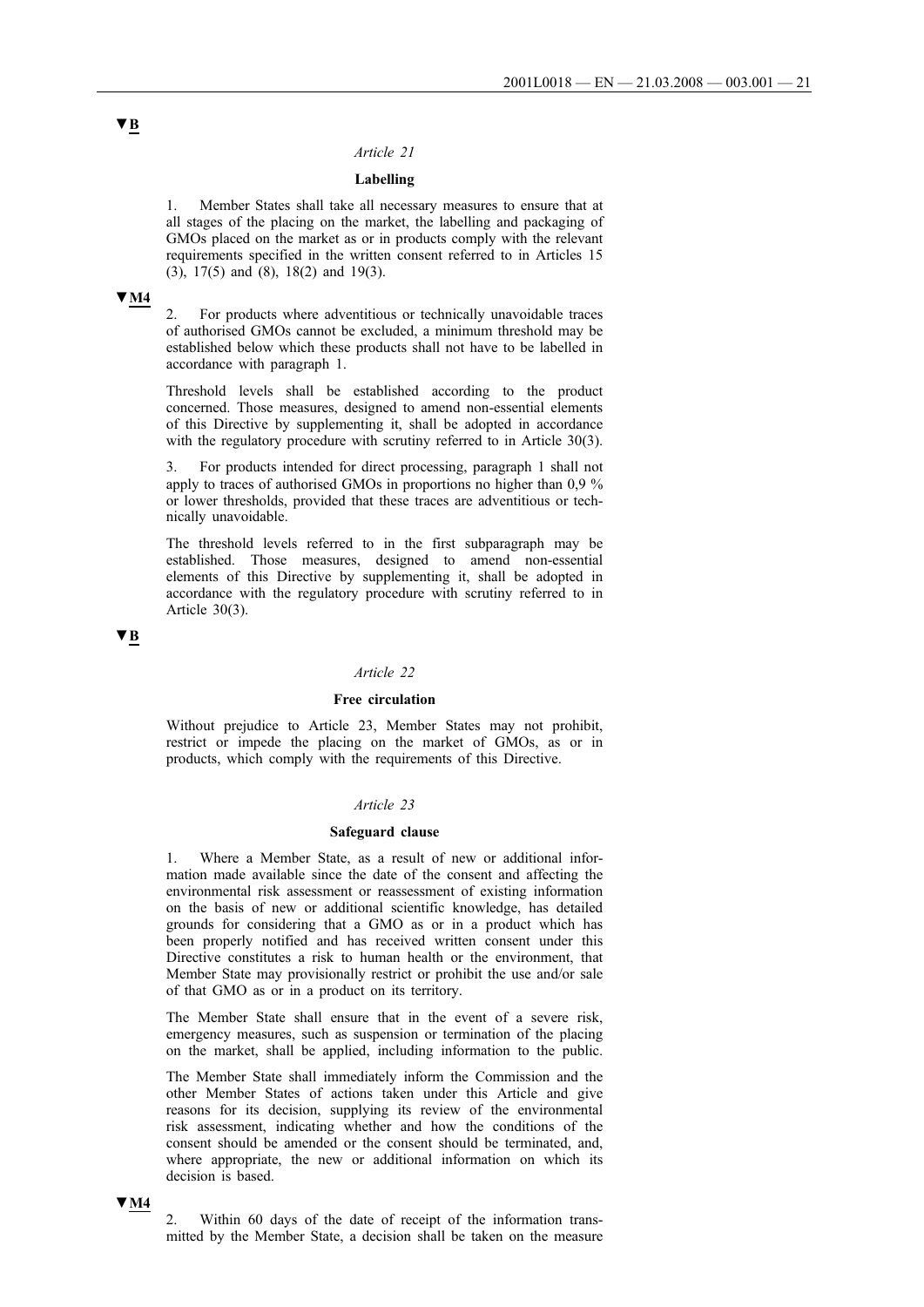taken by that Member State in accordance with the regulatory procedure referred to in Article 30(2). For the purpose of calculating the 60-day period, any period of time during which the Commission is awaiting further information which it may have requested from the notifier or is seeking the opinion of the Scientific Committee or Committees which has or have been consulted shall not be taken into account. The period of time during which the Commission is awaiting the opinion of the Scientific Committee or Committees consulted shall not exceed 60 days.

Likewise, the period of time the Council takes to act in accordance with the regulatory procedure referred to in Article 30(2) shall not be taken into account.

# **▼B**

### *Article 24*

### **Information to the public**

1. Without prejudice to Article 25, upon receipt of a notification in accordance with Article 13(1), the Commission shall immediately make available to the public the summary referred to in Article 13(2)(h). The Commission shall also make available to the public assessment reports in the case referred to in Article  $14(3)(a)$ . The public may make comments to the Commission within 30 days. The Commission shall immediately forward the comments to the competent authorities.

2. Without prejudice to Article 25, for all GMOs which have received written consent for placing on the market or whose placing on the market was rejected as or in products under this Directive, the assessment reports carried out for these GMOs and the opinion(s) of the Scientific Committees consulted shall be made available to the public. For each product, the GMO or GMOs contained therein and the use or uses shall be clearly specified.

# PART D

# **FINAL PROVISIONS**

# *Article 25*

### **Confidentiality**

The Commission and the competent authorities shall not divulge to third parties any confidential information notified or exchanged under this Directive and shall protect intellectual property rights relating to the data received.

2. The notifier may indicate the information in the notification submitted under this Directive, the disclosure of which might harm his competitive positionand which should therefore be treated as confidential. Verifiable justification must be given in such cases.

3. The competent authority shall, after consultation with the notifier, decide which information will be kept confidential and shall inform the notifier of its decisions.

4. In no case may the following information when submitted according to Articles 6, 7, 8, 13, 17, 20 or 23 be kept confidential:

- general description of the GMO or GMOs, name and address of the notifier, purpose of the release, location of release and intended uses;
- methods and plans for monitoring of the GMO or GMOs and for emergency response;
- environmental risk assessment.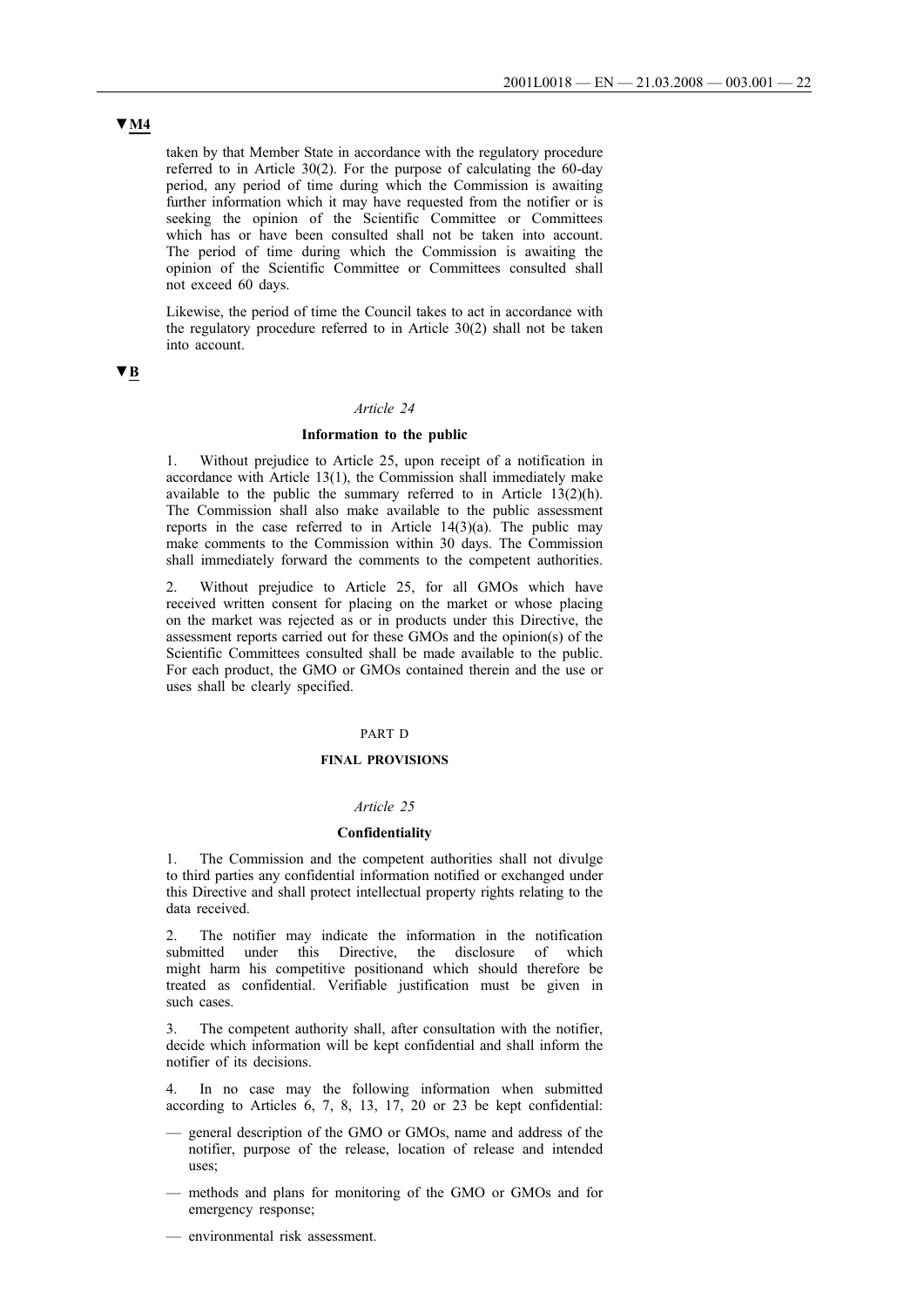5. If, for whatever reasons, the notifier withdraws the notification, the competent authorities and the Commission must respect the confidentiality of the information supplied.

#### *Article 26*

### **Labelling of GMOs referred to in Article 2(4), second subparagraph**

1. The GMOs to be made available for operations referred to under Article 2(4), second subparagraph, shall be subject to adequate labelling requirements in accordance with the relevant sections of Annex IV in order to provide for clear information, on a label or in an accompanying document, on the presence of GMOs. To that effect the words 'This product contains genetically modified organisms' shall appear either on a label or in an accompanying document.

# **▼M4**

2. Conditions for the implementation of paragraph 1 shall be established, without duplicating or creating inconsistencies with labelling provisions laid down in existing Community legislation. Those measures, designed to amend non-essential elements of this Directive by supplementing it, shall be adopted in accordance with the regulatory procedure with scrutiny referred to in Article 30(3). In so doing, account should be taken, as appropriate, of labelling provisions established by Member States in accordance with Community legislation.

# **▼M2**

## *Article 26a*

### **Measures to avoid the unintended presence of GMOs**

1. Member States may take appropriate measures to avoid the unintended presence of GMOs in other products.

2. The Commission shall gather and coordinate information based on studies at Community and national level, observe the developments regarding coexistence in the Member States and, on the basis of the information and observations, develop guidelines on the coexistence of genetically modified, conventional and organic crops.

# **▼M4**

#### *Article 27*

#### **Adaptation of annexes to technical progress**

The adaptation to technical progress of Sections C and D of Annex II, Annexes III to VI, and Section C of Annex VII, designed to amend non-essential elements of this Directive, shall be adopted in accordance with the regulatory procedure with scrutiny referred to in Article 30(3).

### **▼B**

### *Article 28*

### **Consultation of Scientific Committee(s)**

1. In cases where an objection as regards the risks of GMOs to human health or to the environment is raised by a competent authority or the Commission and maintained in accordance with Article 15(1), 17(4), 20(3) or 23, or where the assessment report referred to in Article 14 indicates that the GMO should not be placed on the market, the relevant Scientific Committee(s) shall be consulted by the Commission, on its own initiative or at the request of a Member State, on the objection.

2. The relevant Scientific Committee(s) may also be consulted by the Commission, on its own initiative or at the request of a Member State, on any matter under this Directive that may have an adverse effect on human health and the environment.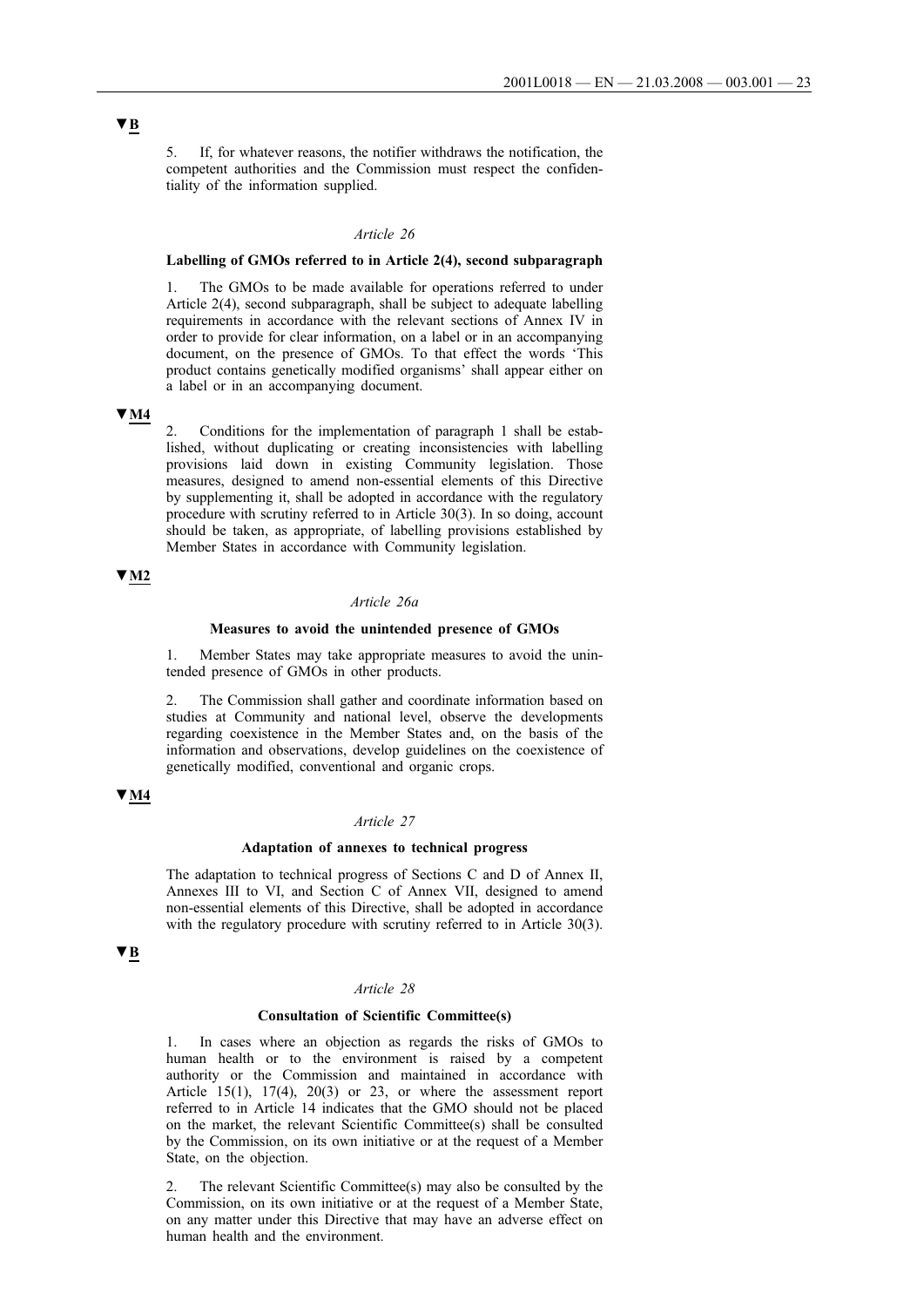3. The administrative procedures laid down in this Directive shall not be affected by paragraph 2.

### *Article 29*

#### **Consultation of Committee(s) on Ethics**

1. Without prejudice to the competence of Member States as regards ethical issues, the Commission shall, on its own initiative or at the request of the European Parliament or the Council, consult any committee it has created with a view to obtaining its advice on the ethical implications of biotechnology, such as the European Group on Ethics in Science and New Technologies, on ethical issues of a general nature.

This consultation may also take place at the request of a Member State.

This consultation is conducted under clear rules of openness, transparency and public accessibility. Its outcome shall be accessible to the public.

3. The administrative procedures provided for in this Directive shall not be affected by paragraph 1.

#### *Article 30*

### **Committee procedure**

1. The Commission shall be assisted by a committee.

2. Where reference is made to this paragraph, Articles 5 and 7 of Decision 1999/468/EC shall apply, having regard to the provisions of Article 8 thereof.

The period laid down in Article 5(6) of Decision 1999/468/EC shall be set at three months.

### **▼M4**

3. Where reference is made to this paragraph, Article 5a(1) to (4) and Article 7 of Decision 1999/468/EC shall apply, having regard to the provisions of Article 8 thereof.

# **▼B**

### *Article 31*

#### **Exchange of information and reporting**

1. Member States and the Commission shall meet regularly and exchange information on the experience acquired with regard to the prevention of risks related to the release and the placing on the market of GMOs. This information exchange shall also cover experience gained from the implementation of Article 2(4), second subparagraph, environmental risk assessment, monitoring and the issue of consultation and information of the public.

Where necessary, guidance on the implementation of Article 2(4), second subparagraph, may be provided by the committee established under Article 30(1).

2. The Commission shall establish one or several register(s) for the purpose of recording the information on genetic modifications in GMOs mentioned in point A No 7 of Annex IV. Without prejudice to Article 25, the register(s) shall include a part which is accessible to the public. The detailed arrangements for the operation of the register(s) shall be decided in accordance with the procedure laid down in Article 30(2).

- 3. Without prejudice to paragraph 2 and point A No 7 of Annex IV,
- (a) Member States shall establish public registers in which the location of the release of the GMOs under part B is recorded.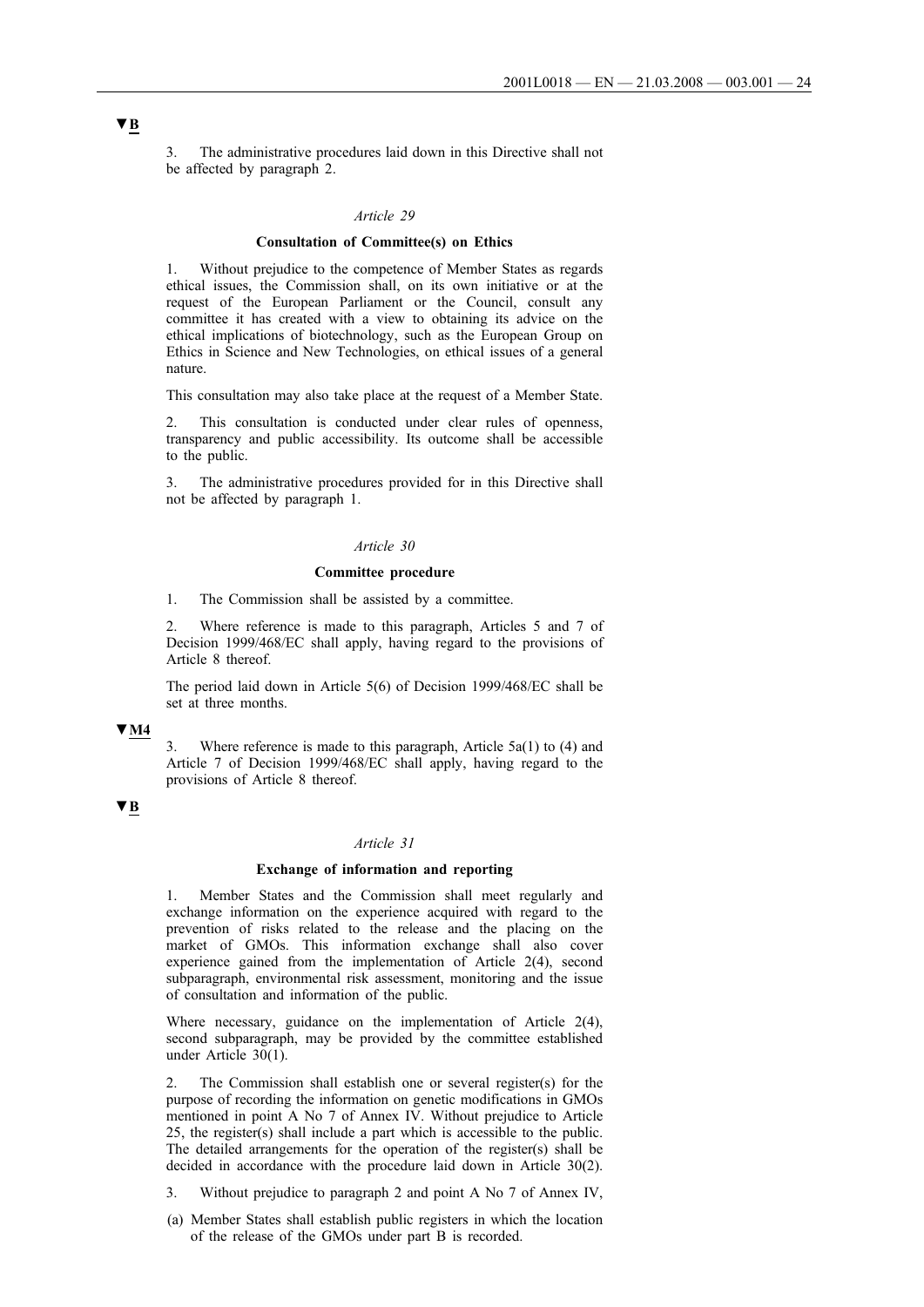- (b) Member States shall also establish registers for recording the location of GMOs grown under part C, *inter alia* so that the possible effects of such GMOs on the environment may be monitored in accordance with the provisions of Articles 19(3)(f) and 20(1). Without prejudice to such provisions in Articles 19 and 20, the said locations shall:
	- be notified to the competent authorities, and
	- be made known to the public

in the manner deemed appropriate by the competent authorities and in accordance with national provisions.

4. Every three years, Member States shall send the Commission a report on the measures taken to implement the provisions of this Directive. This report shall include a brief factual report on their experience with GMOs placed on the market in or as products under this Directive.

5. Every three years, the Commission shall publish a summary based on the reports referred to in paragraph 4.

6. The Commission shall send to the European Parliament and the Council, in 2003 and thereafter every three years, a report on the experience of Member States with GMOs placed on the market under this Directive.

When submitting this report in 2003, the Commission shall at the same time submit a specific report on the operation of part B and part C including an assessment of:

- (a) all its implications, particularly to take account of the diversity of European ecosystems and the need to complement the regulatory framework in this field;
- (b) the feasibility of various options to improve further the consistency and efficiency of this framework, including a centralised Community authorisation procedure and the arrangements for the final decision making by the Commission;
- (c) whether sufficient experience has accumulated on the implementation of part B differentiated procedures to justify a provision on implicit consent in these procedures and on part C to justify the application of differentiated procedures; and
- (d) the socioeconomic implications of deliberate releases and placing on the market of GMOs.

8. The Commission shall send to the European Parliament and the Council every year, a report on the ethical issues referred to in Article 29(1); this report may be accompanied, if appropriate, by a proposal with a view to amending this Directive.

#### *Article 32*

### **Implementation of the Cartagena Protocol on biosafety**

1. The Commission is invited to bring forward as soon as possible and in any case before July 2001 a legislative proposal for implementing in detail the Cartagena Protocol on biosafety. The proposal shall complement and, if necessary, amend the provisions of this Directive.

2. This proposal shall, in particular, include appropriate measures to implement the procedures laid down in the Cartagena Protocol and, in accordance with the Protocol, require Community exporters to ensure that all requirements of the Advance Informed Agreement Procedure, as set out in Articles 7 to 10, 12 and 14 of the Cartagena Protocol, are fulfilled.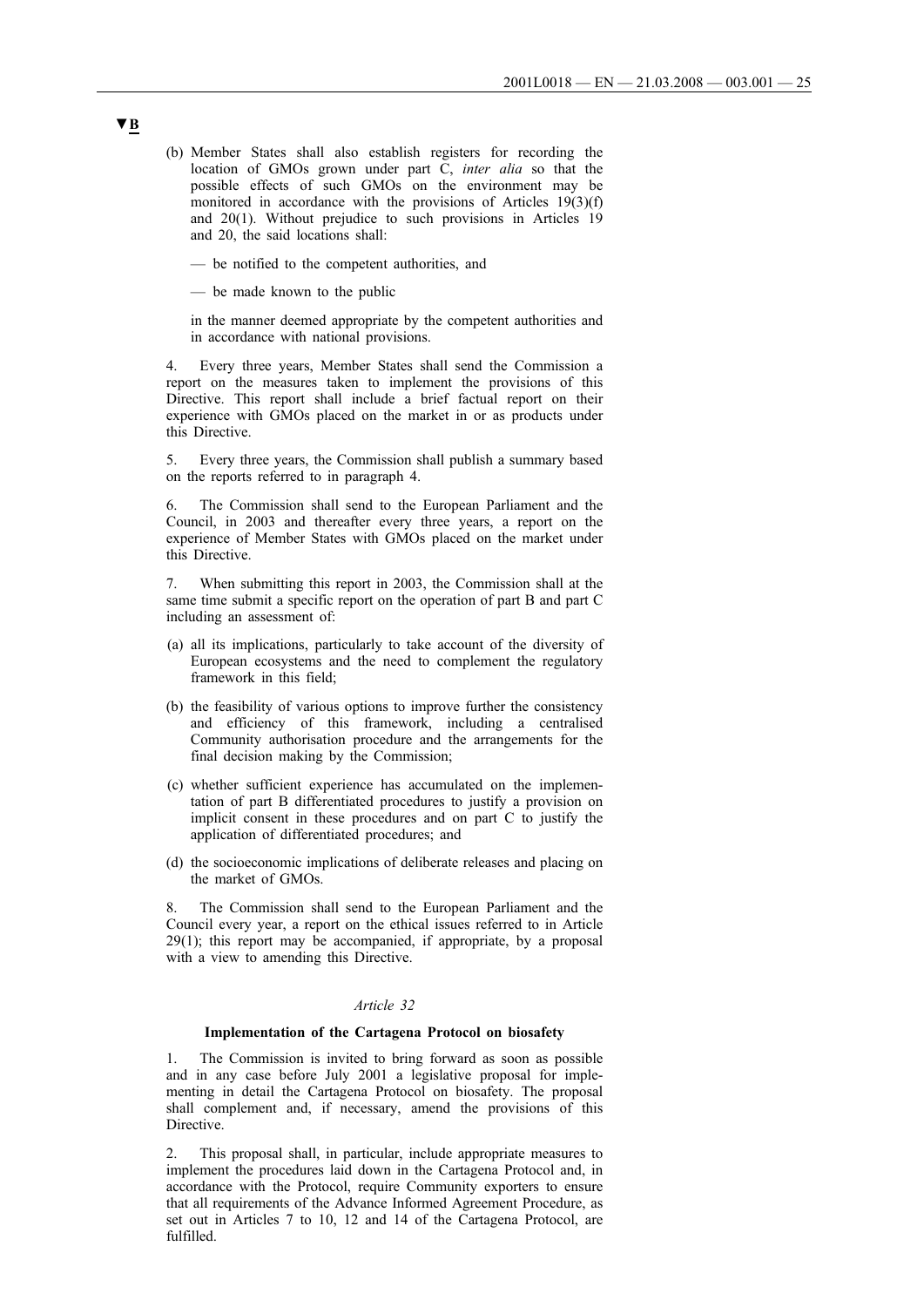### *Article 33*

# **Penalties**

Member States shall determine the penalties applicable to breaches of the national provisions adopted pursuant to this Directive. Those penalties shall be effective, proportionate and dissuasive.

# *Article 34*

## **Transposition**

1. Member States shall bring into force the laws, regulations and administrative provisions necessary to comply with this Directive by 17 October 2002. They shall forthwith inform the Commission thereof.

When Member States adopt these measures they shall contain a reference to this Directive or shall be accompanied by such reference on the occasion of their official publication. The methods of making such a reference shall be laid down by the Member States.

2. Member States shall communicate to the Commission the texts of the main provisions of domestic law which they adopt in the field covered by this Directive.

### *Article 35*

### **Pending notifications**

1. Notifications concerning placing on the market of GMOs as or in products received pursuant to Directive 90/220/EEC, and in respect of which the procedures of that Directive have not been completed by 17 October 2002 shall be subject to the provisions of this Directive.

2. By 17 January 2003 notifiers shall have complemented their notification in accordance with this Directive.

#### *Article 36*

#### **Repeal**

1. Directive 90/220/EEC shall be repealed on 17 October 2002.

2. References made to the repealed Directive shall be construed as being made to this Directive and should be read in accordance with the correlation table in Annex VIII.

#### *Article 37*

This Directive shall enter into force on the day of its publication in the *Official Journal of the European Communities*.

# *Article 38*

This Directive is addressed to the Member States.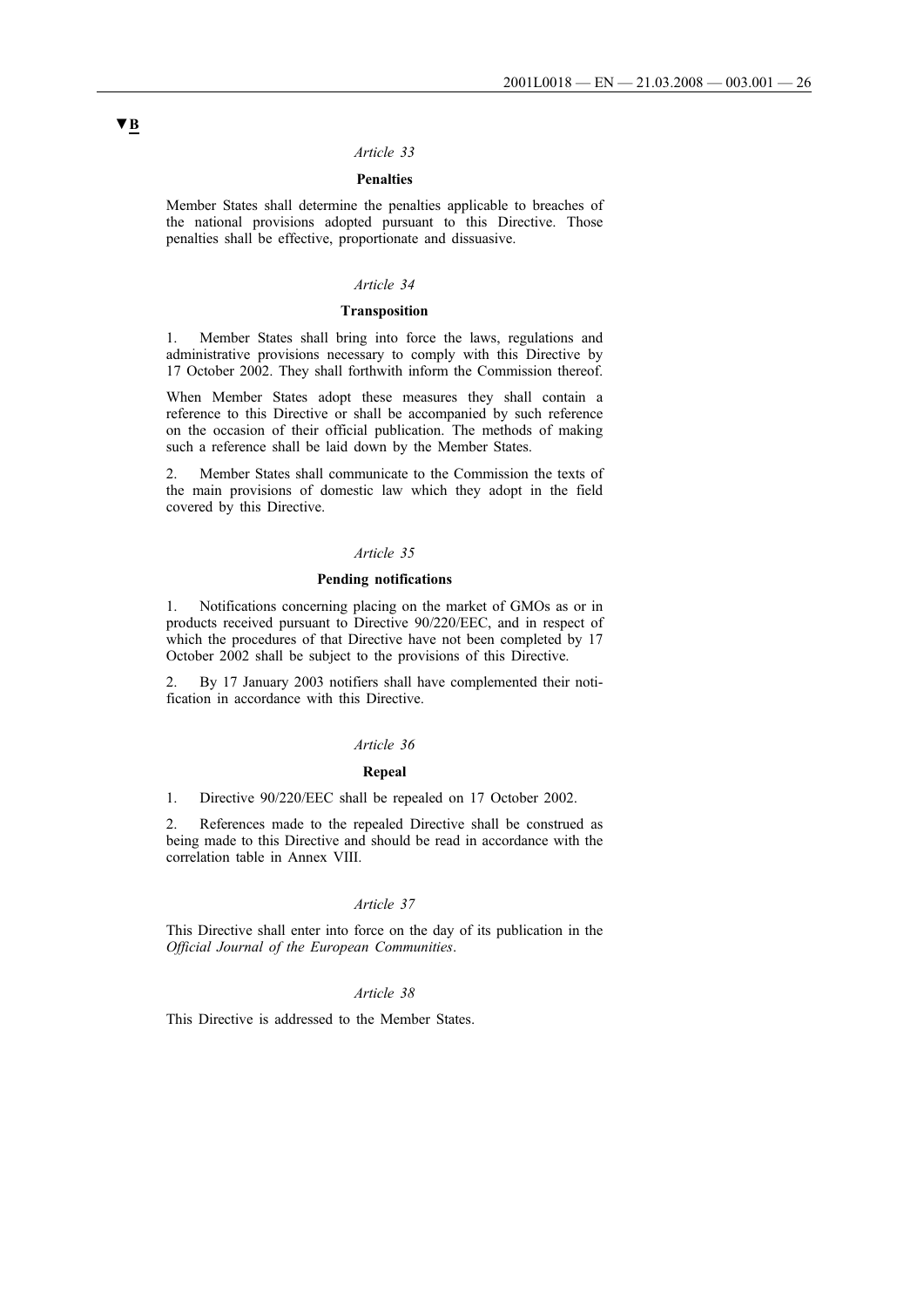### *ANNEX I A*

# **TECHNIQUES REFERRED TO IN ARTICLE 2(2)**

PART 1

Techniques of genetic modification referred to in Article 2(2)(a) are *inter alia*:

- (1) recombinant nucleic acid techniques involving the formation of new combinations of genetic material by the insertion of nucleic acid molecules produced by whatever means outside an organism, into any virus, bacterial plasmid or other vector system and their incorporation into a host organism in which they do not naturally occur but in which they are capable of continued propagation;
- (2) techniques involving the direct introduction into an organism of heritable material prepared outside the organism including micro-injection, macroinjection and micro-encapsulation;
- (3) cell fusion (including protoplast fusion) or hybridisation techniques where live cells with new combinations of heritable genetic material are formed through the fusion of two or more cells by means of methods that do not occur naturally.

PART 2

Techniques referred to in Article 2(2)(b) which are not considered to result in genetic modification, on condition that they do not involve the use of recombinant nucleic acid molecules or genetically modified organisms made by techniques/methods other than those excluded by Annex I B:

- (1) in vitro fertilisation,
- (2) natural processes such as: conjugation, transduction, transformation,
- (3) polyploidy induction.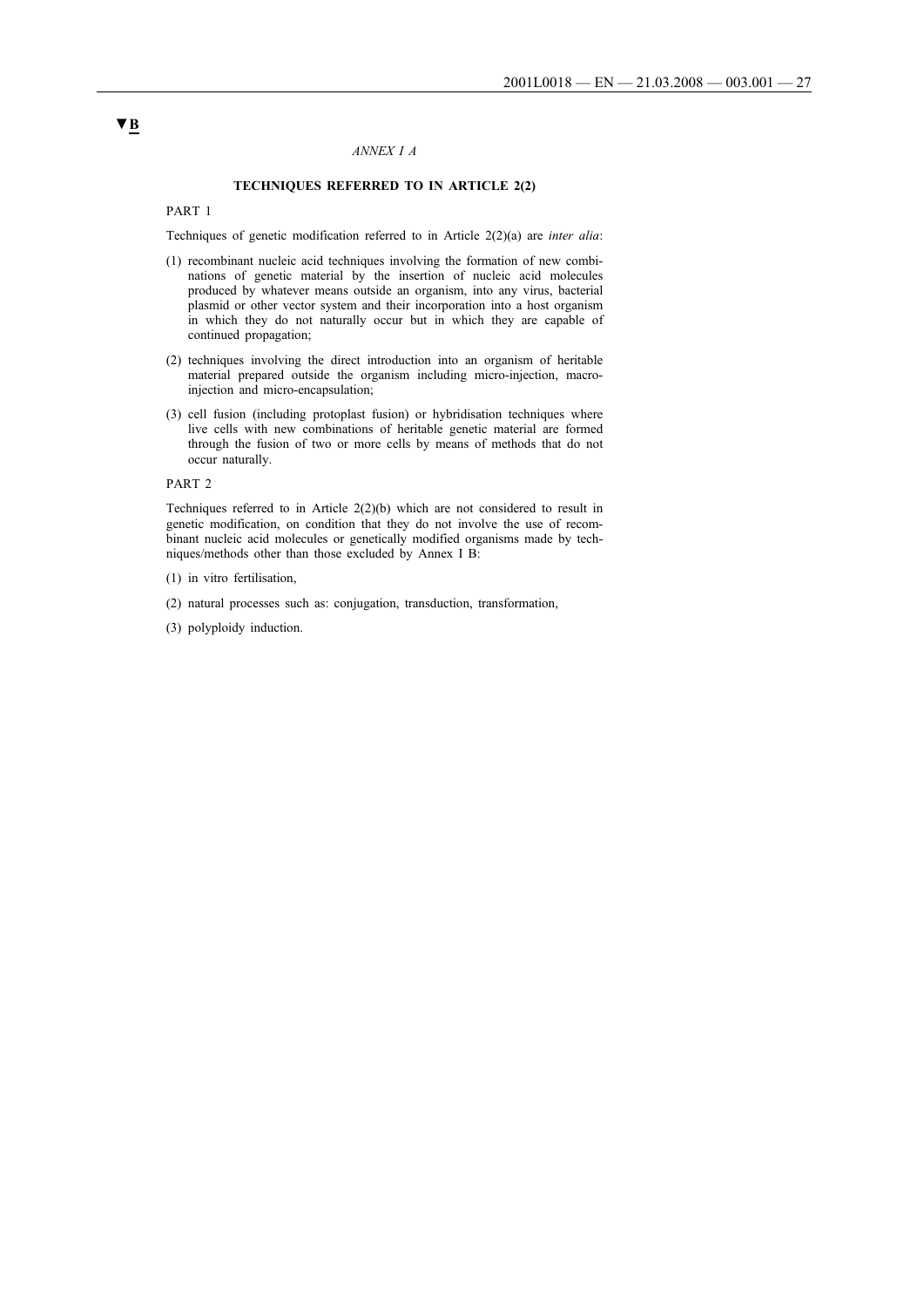# *ANNEX I B*

## **TECHNIQUES REFERRED TO IN ARTICLE 3**

Techniques/methods of genetic modification yielding organisms to be excluded from the Directive, on the condition that they do not involve the use of recombinant nucleic acid molecules or genetically modified organisms other than those produced by one or more of the techniques/methods listed below are:

- (1) mutagenesis,
- (2) cell fusion (including protoplast fusion) of plant cells of organisms which can exchange genetic material through traditional breeding methods.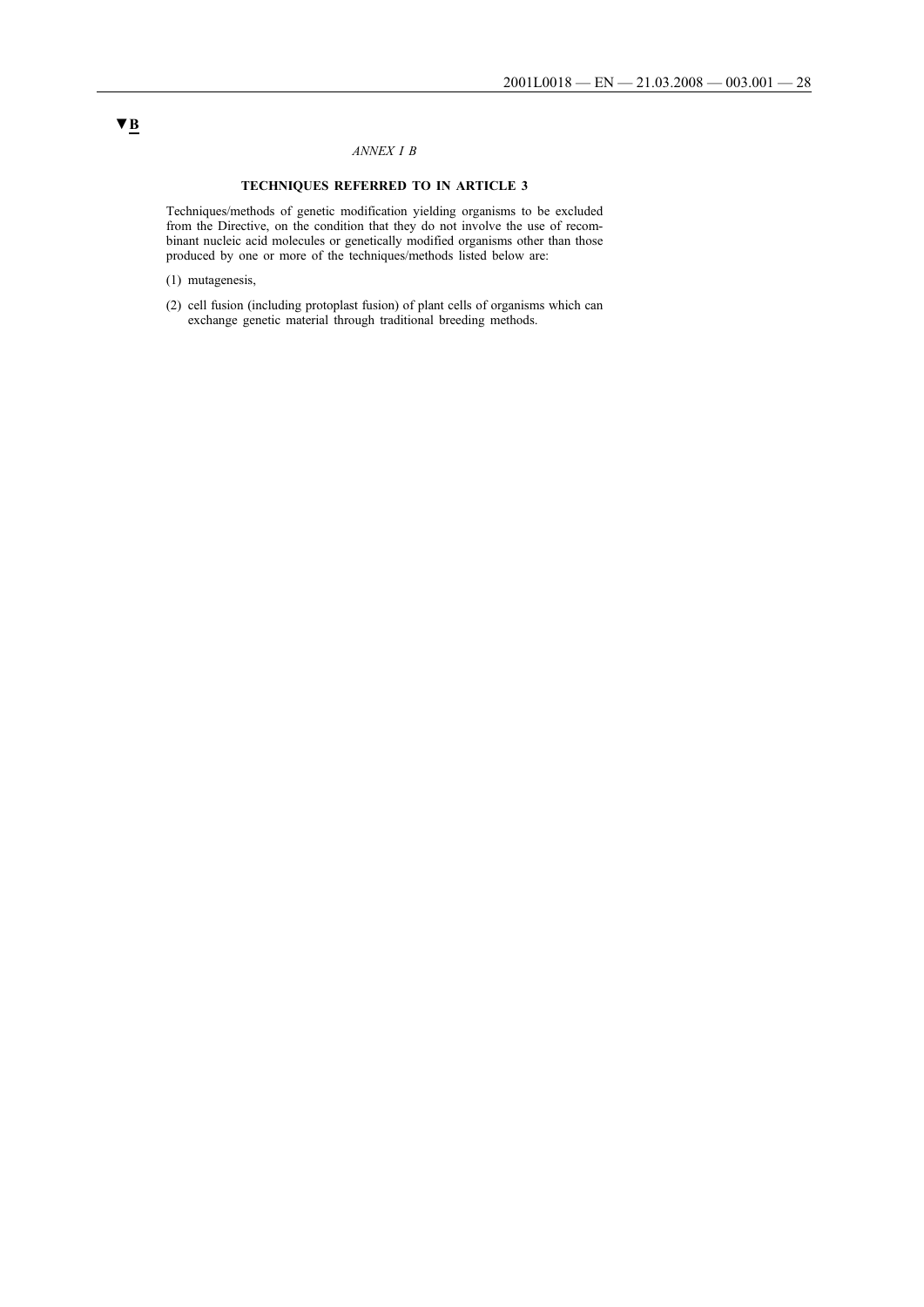### *ANNEX II*

#### **PRINCIPLES FOR THE ENVIRONMENTAL RISK ASSESSMENT**

#### **▼M4**

This Annex describes in general terms the objective to be achieved, the elements to be considered and the general principles and methodology to be followed to perform the environmental risk assessment (e.r.a.) referred to in Articles 4 and 13. Technical guidance notes may be developed in accordance with the regulatory procedure referred to in Article 30(2) in order to facilitate the implementation and explanation of this Annex.

### **▼B**

With a view to contributing to a common understanding of the terms 'direct, indirect, immediate and delayed' when implementing this Annex, without prejudice to further guidance in this respect and in particular as regards the extent to which indirect effects can and should be taken into account, these terms are described as follows:

- 'direct effects' refers to primary effects on human health or the environment which are a result of the GMO itself and which do not occur through a causal chain of events;
- 'indirect effects' refers to effects on human health or the environment occurring through a causal chain of events, through mechanisms such as interactions with other organisms, transfer of genetic material, or changes in use or management.

Observations of indirect effects are likely to be delayed;

- 'immediate effects' refers to effects on human health or the environment which are observed during the period of the release of the GMO. Immediate effects may be direct or indirect;
- 'delayed effects' refers to effects on human health or the environment which may not be observed during the period of the release of the GMO, but become apparent as a direct or indirect effect either at a later stage or after termination of the release.

A general principle for environmental risk assessment is also that an analysis of the 'cumulative long-term effects' relevant to the release and the placing on the market is to be carried out. 'Cumulative long-term effects' refers to the accumulated effects of consents on human health and the environment, including *inter alia* flora and fauna, soil fertility, soil degradation of organic material, the feed/ food chain, biological diversity, animal health and resistance problems in relation to antibiotics.

#### A. **Objective**

The objective of an e.r.a. is, on a case by case basis, to identify and evaluate potential adverse effects of the GMO, either direct and indirect, immediate or delayed, on human health and the environment which the deliberate release or the placing on the market of GMOs may have. The e. r.a. should be conducted with a view to identifying if there is a need for risk management and if so, the most appropriate methods to be used.

#### B. **General Principles**

In accordance with the precautionary principle, the following general principles should be followed when performing the e.r.a.:

- identified characteristics of the GMO and its use which have the potential to cause adverse effects should be compared to those presented by the non-modified organism from which it is derived and its use under corresponding situations;
- the e.r.a. should be carried out in a scientifically sound and transparent manner based on available scientific and technical data;
- the e.r.a. should be carried out on a case by case basis, meaning that the required information may vary depending on the type of the GMOs concerned, their intended use and the potential receiving environment, taking into account, i.a., GMOs already in the environment;
- if new information on the GMO and its effects on human health or the environment becomes available, the e.r.a. may need to be readdressed in order to: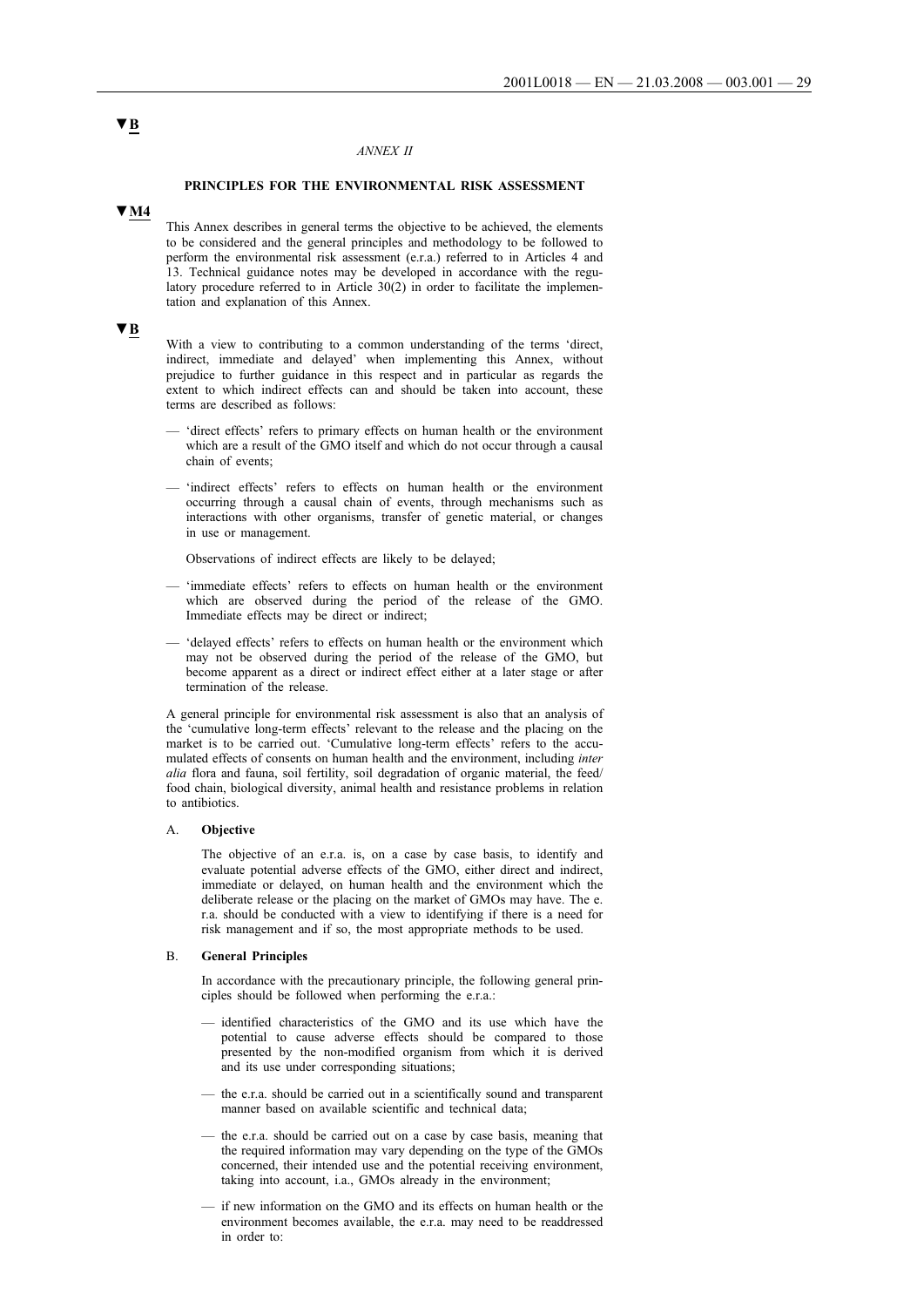- determine whether the risk has changed;
- determine whether there is a need for amending the risk management accordingly.
- C. **Methodology**
- C.1. Characteristics of GMOs and releases

Depending on the case the e.r.a. has to take into account the relevant technical and scientific details regarding characteristics of:

- the recipient or parental organism(s);
- the genetic modification(s), be it inclusion or deletion of genetic material, and relevant information on the vector and the donor;
- $-$  the GMO:
- the intended release or use including its scale;
- the potential receiving environment; and
- the interaction between these.

Information from releases of similar organisms and organisms with similar traits and their interaction with similar environments can assist the e.r.a.

C.2. Steps in the e.r.a.

In drawing conclusions for the e.r.a. referred to in Articles 4, 6, 7 and 13 the following points should be addressed:

1. *Identification of characteristics which may cause adverse effects:*

Any characteristics of the GMOs linked to the genetic modification that may result in adverse effects on human health or the environment shall be identified. A comparison of the characteristics of the GMO(s) with those of the non-modified organism under corresponding conditions of the release or use, will assist in identifying the particular potential adverse effects arising from the genetic modification. It is important not to discount any potential adverse effect on the basis that it is unlikely to occur.

Potential adverse effects of GMOs will vary from case to case, and may include:

- disease to humans including allergenic or toxic effects (see for example items II.A.11. and II.C.2(i) in Annex III A, and B 7 in Annex III B);
- disease to animals and plants including toxic, and where appropriate, allergenic effects (see for example items II.A.11. and II.C.2 (i) in Annex III A, and B 7 and D 8 in Annex III B);
- effects on the dynamics of populations of species in the receiving environment and the genetic diversity of each of these populations (see for example items IV B 8, 9 and 12 in Annex III A);
- altered susceptibility to pathogens facilitating the dissemination of infectious diseases and/or creating new reservoirs or vectors;
- compromising prophylactic or therapeutic medical, veterinary, or plant protection treatments, for example by transfer of genes conferring resistance to antibiotics used in human or veterinary medicine (see for example items II.A.11(e) and II.C.2(i)(iv) in Annex III A);
- effects on biogeochemistry( biogeochemical cycles), particularly carbon and nitrogen recycling through changes in soil decomposition of organic material (see for example items II.A.11(f) and IV. B.15 in Annex III A, and D 11 in Annex III B).

Adverse effects may occur directly or indirectly through mechanisms which may include:

- the spread of the  $GMO(s)$  in the environment,
- the transfer of the inserted genetic material to other organisms, or the same organism whether genetically modified or not,
- phenotypic and genetic instability,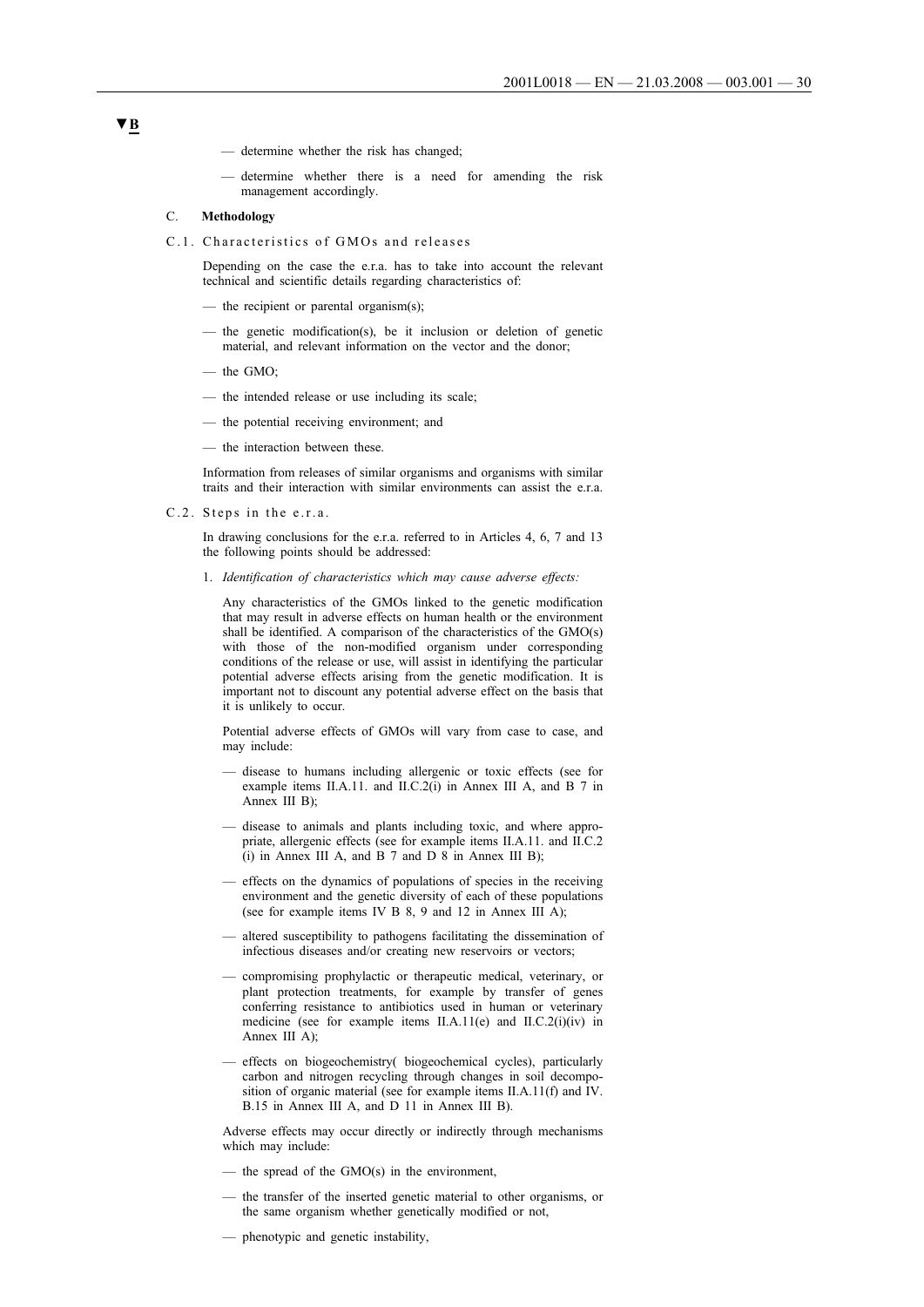- interactions with other organisms,
- changes in management, including, where applicable, in agricultural practices.
- 2. *Evaluation of the potential consequences of each adverse effect, if it occurs*

The magnitude of the consequences of each potential adverse effect should be evaluated.

This evaluation should assume that such an adverse effect will occur. The magnitude of the consequences is likely to be influenced by the environment into which the GMO(s) is (are) intended to be released and the manner of the release.

3. *Evaluation of the likelihood of the occurrence of each identified potential adverse effect*

A major factor in evaluating the likelihood or probability of adverse effects occurring is the characteristics of the environment into which the GMO(s) is intended to be released, and the manner of the release.

4. *Estimation of the risk posed by each identified characteristic of the GMO(s)*

An estimation of the risk to human health or the environment posed by each identified characteristic of the GMO which has the potential to cause adverse effects should be made as far as possible, given the state of the art, by combining the likelihood of the adverse effect occurring and the magnitude of the consequences, if it occurs.

5. *Application of management strategies for risks from the deliberate release or marketing of GMO(s)*

The risk assessment may identify risks that require management and how best to manage them, and a risk management strategy should be defined.

6. *Determination of the overall risk of the GMO(s)*

An evaluation of the overall risk of the GMO(s) should be made taking into account any risk management strategies which are proposed.

#### D. **Conclusions on the potential environmental impact from the release or the placing on the market of GMOs**

On the basis of an e.r.a. carried out in accordance with the principles and methodology outlined in sections B and C, information on the points listed in sections D1 or D2 should be included, as appropriate, in notifications with a view to assisting in drawing conclusions on the potential environmental impact from the release or the placing on the market of GMOs:

- D.1. In the case of GMOs other than higher plants
	- 1. Likelihood of the GMO to become persistent and invasive in natural habitats under the conditions of the proposed release(s).
	- 2. Any selective advantage or disadvantage conferred to the GMO and the likelihood of this becoming realised under the conditions of the proposed release(s).
	- 3. Potential for gene transfer to other species under conditions of the proposed release of the GMO and any selective advantage or disadvantage conferred to those species.
	- 4. Potential immediate and/or delayed environmental impact of the direct and indirect interactions between the GMO and target organisms (if applicable).
	- 5. Potential immediate and/or delayed environmental impact of the direct and indirect interactions between the GMO with non-target organisms, including impact on population levels of competitors, prey, hosts, symbionts, predators, parasites and pathogens.
	- 6. Possible immediate and/or delayed effects on human health resulting from potential direct and indirect interactions of the GMO and persons working with, coming into contact with or in the vicinity of the GMO release(s).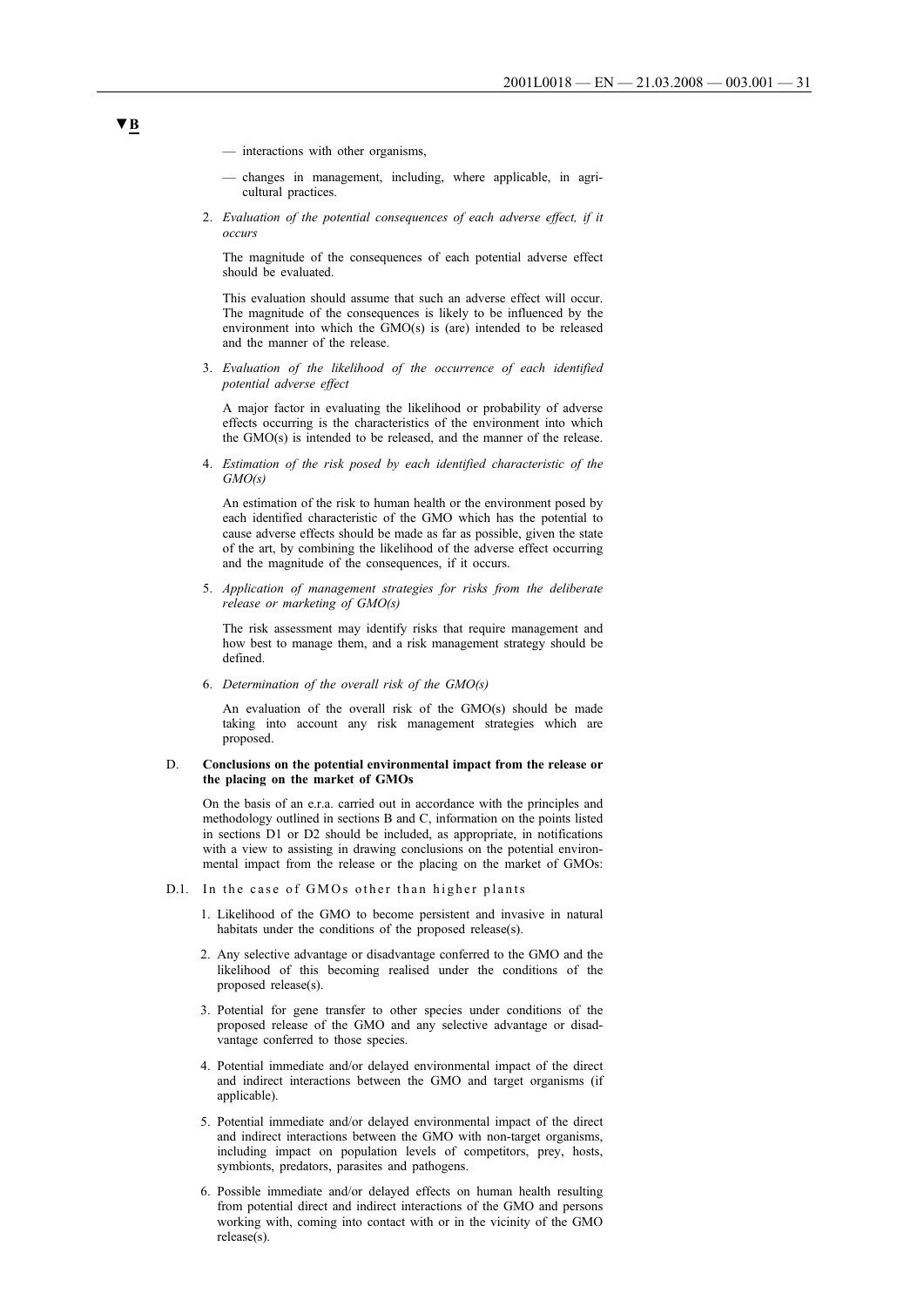- 7. Possible immediate and/or delayed effects on animal health and consequences for the feed/food chain resulting from consumption of the GMO and any product derived from it, if it is intended to be used as animal feed.
- 8. Possible immediate and/or delayed effects on biogeochemical processes resulting from potential direct and indirect interactions of the GMO and target and non-target organisms in the vicinity of the GMO release(s).
- 9. Possible immediate and/or delayed, direct and indirect environmental impacts of the specific techniques used for the management of the GMO where these are different from those used for non-GMOs.
- D.2. In the case of genetically modified higher plants (GMHP)
	- 1. Likelihood of the GMHP becoming more persistent than the recipient or parental plants in agricultural habitats or more invasive in natural habitats.
	- 2. Any selective advantage or disadvantage conferred to the GMHP.
	- 3. Potential for gene transfer to the same or other sexually compatible plant species under conditions of planting the GMHP and any selective advantage or disadvantage conferred to those plant species.
	- 4. Potential immediate and/or delayed environmental impact resulting from direct and indirect interactions between the GMHP and target organisms, such as predators, parasitoids, and pathogens (if applicable).
	- 5. Possible immediate and/or delayed environmental impact resulting from direct and indirect interactions of the GMHP with non-target organisms, (also taking into account organisms which interact with target organisms), including impact on population levels of competitors, herbivores, symbionts (where applicable), parasites and pathogens.
	- 6. Possible immediate and/or delayed effects on human health resulting from potential direct and indirect interactions of the GMHP and persons working with, coming into contact with or in the vicinity of the GMHP release(s).
	- 7. Possible immediate and/or delayed effects on animal health and consequences for the feed/food chain resulting from consumption of the GMO and any products derived from it, if it is intended to be used as animal feed.
	- 8. Possible immediate and/or delayed effects on biogeochemical processes resulting from potential direct and indirect interactions of the GMO and target and non-target organisms in the vicinity of the GMO release(s).
	- 9. Possible immediate and/or delayed, direct and indirect environmental impacts of the specific cultivation, management and harvesting techniques used for the GMHP where these are different from those used for non-GMHPs.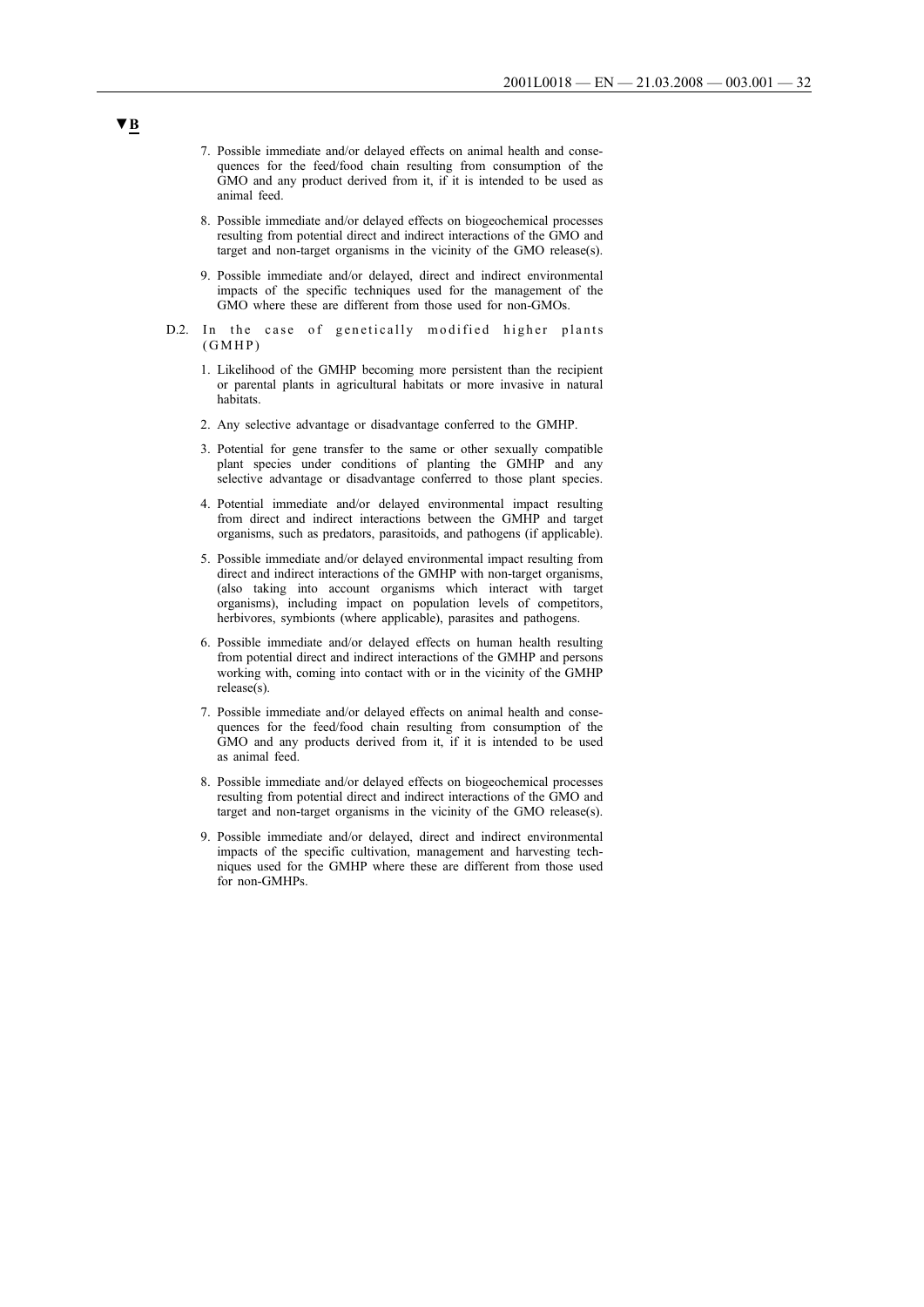#### **GUIDANCE NOTES ON THE OBJECTIVE, ELEMENTS, GENERAL PRINCIPLES AND METHODOLOGY OF THE ENVIRONMENTAL RISK ASSESSMENT REFERRED TO IN ANNEX II TO DIRECTIVE 2001/18/EC**

### 1. **INTRODUCTION**

Environmental risk assessment (ERA) is defined in Article 2(8) of Directive 2001/18/EC as 'the evaluation of risks to human health and the environment, whether direct or indirect, immediate or delayed, which the deliberate release or the placing on the market of GMOs may pose'. As one of the general obligations under the Directive, Article 4(3) requires Member States and, where appropriate, the Commission to ensure that potential adverse effects on human health and the environment, which may occur in particular directly or indirectly, are accurately assessed on a case-by-case basis taking into account the environmental impact according to the nature of the organism introduced and the receiving environment. ERA is carried out in accordance with Annex II to the Directive, and is also referred to in Parts B and C thereof. Annex II describes in general terms the objective to be achieved, the elements to be considered and the general principles and methodology to be followed to perform the ERA, taking into account the impact on human health and the environment according to the nature of the organism introduced and the receiving environment.

Notifiers must submit a notification including an ERA for deliberate release under Article 6(2) or for placing on the market under Article 13(2).

This guidance note supplements Annex II to Directive 2001/18/EC and outlines the objectives and principles as well as the methodology for the ERA, in order to assist notifiers, to facilitate the performance by the competent authorities of a comprehensive and appropriate ERA under Directive 2001/18/EC and to make the process of ERA transparent to the general public.

The six steps in the ERA are set out in Chapter 4.2.

#### 2. **OBJECTIVE**

In accordance with Annex II to Directive 2001/18/EC, *the objective of an ERA is, on a case by case basis, to identify and evaluate potential adverse effects of the GMO, either direct and indirect, immediate or delayed, on human health and the environment which the deliberate release or placing on the market of GMOs may have. The ERA should be conducted with a view to identifying if there is a need for risk management and if so, the most appropriate methods to be used* (<sup>1</sup>).

The ERA therefore covers deliberate release (Part B) and placing on the market (Part C) as referred to in Directive 2001/18/EC. Placing on the market very often, but not necessarily, includes deliberate release into the environment, but is always an intentional introduction on the market (for example, agricultural products containing or consisting of GMOs, only for the use of food, feed and processing). In these cases too an ERA has to be included in the notification process. In general there may be a difference between the ERA for deliberate release and that for placing on the market, due, for example, to the differences in existing data, time-scale and area.

In addition, these guidance notes cover all GMOs, including microorganisms, plants and animals. Although so far most GMOs deliberately released or placed on the market are higher plants, this may change in future.

The ERA will serve as the basis for identifying the need for risk management and, if so, the most appropriate methods to be used, and for focused monitoring (see Chapter 3).

The overall case-by-case assessment covers the GMO(s) concerned (GMO-by-GMO assessment) and the environment(s) in which the GMO is to be released (for example, site-by-site assessment and region-by-region assessment, if applicable).

Future developments in genetic modification may make it necessary to adapt Annex II and these guidance notes to technical progress. Further differentiation of information requirements for different types of GMOs, like single cell organisms, fish or insects, or for particular uses of GMOs, like the development of vaccines, may be possible once there is sufficient experience with notifications for the release of particular GMOs in the Community (Annex III, fourth paragraph, and Chapter 6).

<sup>(1)</sup> The text in italics is taken directly from Annex II to Directive 2001/18/EC.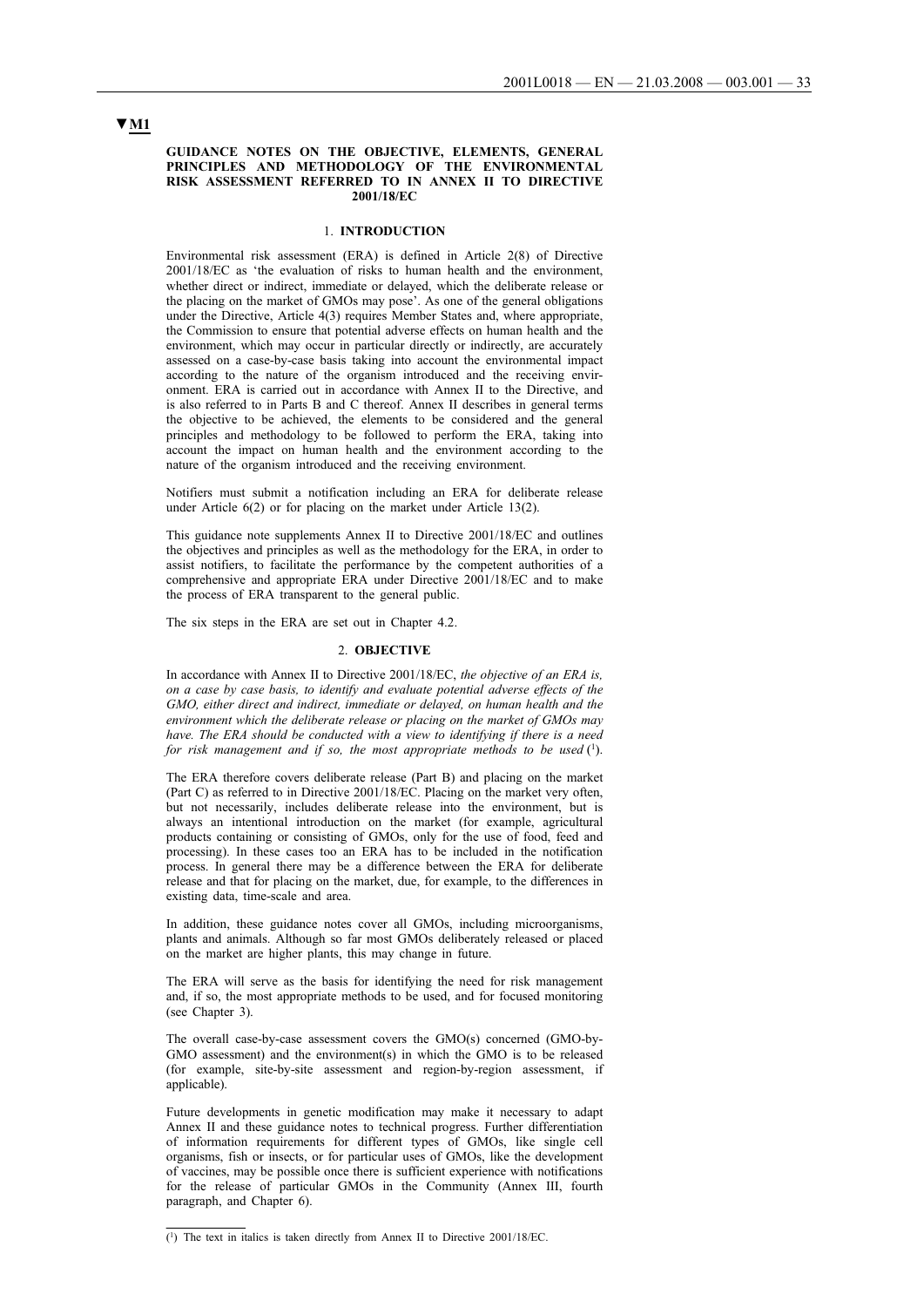Risk assessment of the use of antibiotic resistance marker genes is a very specific issue and further guidance on this item may be recommended.

Different 'effect categories' of GMOs on human health or the environment are described in Annex II to Directive 2001/18/EC. In the interests of a common interpretation, the definitions given in the Directive of the following terms are illustrated as follows:

- 'direct effects' *refers to primary effects on human health or the environment which are a result of the GMO itself and which do not occur through a causal chain of events* (for example, the direct effect of the Bt toxin on target organisms, or the pathogenic effect of a GM microorganism on human health),
- 'indirect effects' *refers to effects on human health or the environment occurring through a causal chain of events, through mechanisms such as interactions with other organisms, transfer of genetic material, or changes in use or management; observations of indirect effects are likely to be delayed* (for example, where reducing the target population of insects affects the population of other insects, or where the development of multiple resistance or systemic effects will require assessment of long-term interaction; however, some indirect effects such as reductions in usage of pesticides could be immediate),
- 'immediate effects' *refers to effects on human health or the environment which are observed during the period of the release of the GMO. Immediate effects may be direct or indirect* (for example, death of insects foraging on transgenic plants that have pest-resistant traits, or the induction of allergies in susceptible humans due to exposure to a particular GMO),
- 'delayed effects' *refers to effects on human health or the environment, which may not be observed during the period of the release of the GMO but become apparent as a direct or indirect effect either at a later stage or after termination of the release* (for example, establishment or invasive behaviour of a GMO after several generations following deliberate release, which is very important if the GMO lives for a long time, for example, genetically modified tree species; or hybrids of close relatives of a transgenic crop becoming invasive in natural ecosystems).

The delayed effects in particular may be difficult to determine, especially if they become apparent only in the long term. Appropriate measures such as monitoring (see below) can help in detecting these effects.

#### 3. **GENERAL PRINCIPLES**

In accordance with the precautionary principle, the ERA should be based on the following general principles:

— *Identified characteristics of the GMO and its use which have the potential to cause adverse effects should be compared to those presented by the nonmodified organism from which it is derived and its use under corresponding situations*.

A baseline of the receiving environment, including its organisms and their interactions and their known variations, should be determined before any (harmful) characteristics of the GMO can be identified. The baseline serves as a point of reference against which future changes can be compared. For example, in the case of vegetatively propagated crops, comparative analysis should include the parental species used to generate the transgenic lines. In the case of crops that reproduce sexually, comparators would include appropriate isogenic lines. If crops are developed using back-crossing, it is important that in such cases substantial equivalence testing uses the most appropriate controls and does not simply rely on comparisons with original parental material.

If the existing data are not sufficient, a baseline has to be defined on other references to allow a comparison. The baseline will depend to a considerable extent on the receiving environment, including biotic and abiotic factors (for example, natural preserved habitats, agricultural farmland or contaminated land) or a combination of different environments.

— *The ERA should be carried out in a scientifically sound and transparent manner based on available scientific and technical data*.

Evaluation of potential adverse effects should be based on scientific and technical data and on common methodology for the identification, gathering and interpretation of the relevant data. Data, measurements and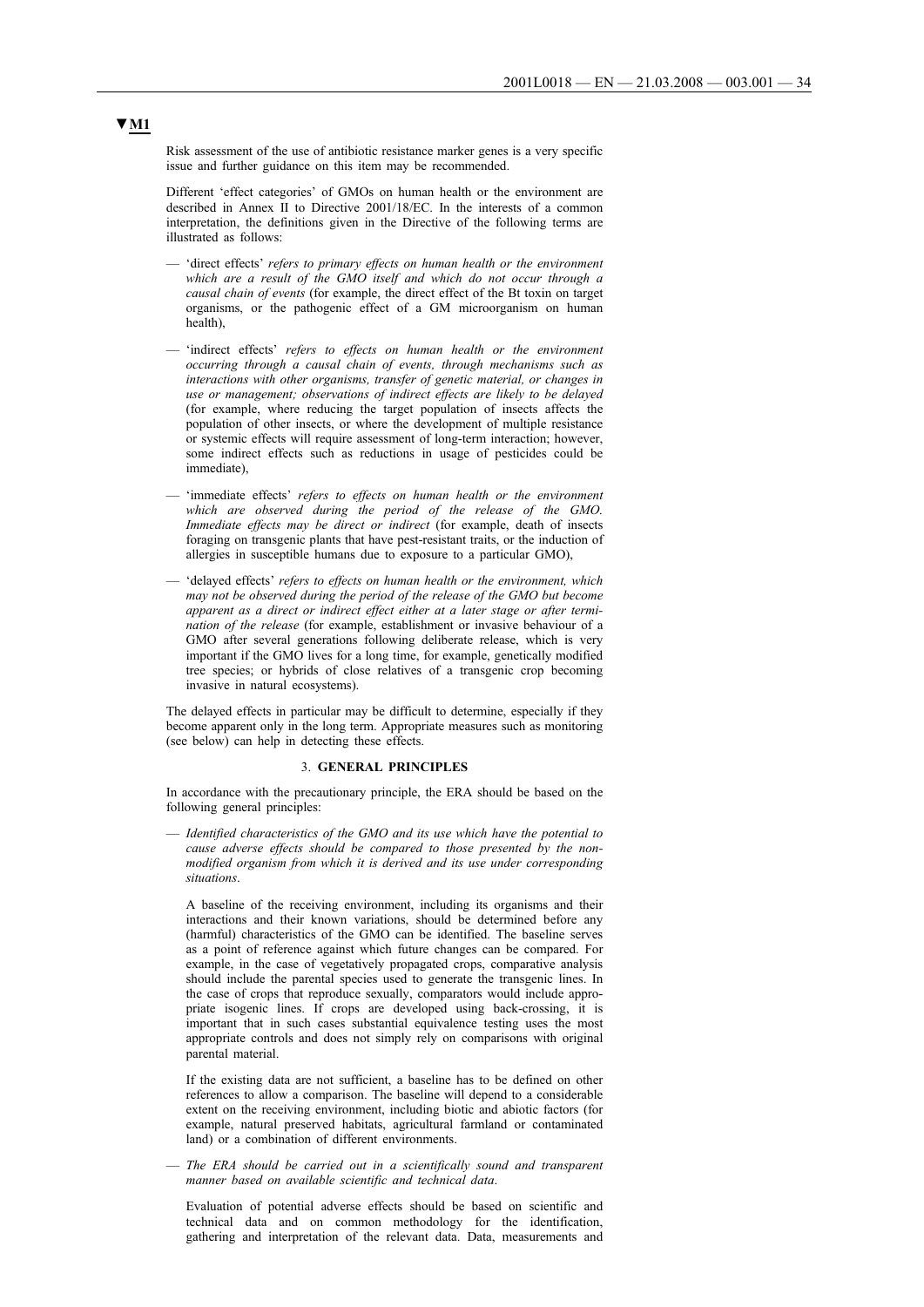tests should be clearly described. In addition, the use of scientifically sound modelling procedures could provide missing data useful for ERA.

ERA has to take into account uncertainty at various levels. Scientific uncertainty results usually from five characteristics of the scientific method: the variable chosen, the measurements made, the samples taken, the models used and the causal relationships employed. Scientific uncertainty may also arise from a controversy on existing data or lack of some relevant data. Uncertainty may relate to qualitative or quantitative elements of the analysis. The level of knowledge or data for a baseline is reflected by the level of uncertainty, which has to be provided by the notifier (assessment of uncertainty, including lack of data, knowledge gaps, standard deviation, complexity, etc.) in comparison with the scientific uncertainties in current practice.

The ERA may not always result in definitive answers to all the questions considered because of lack of data. For potential long-term effects, in particular, the availability of data may be very low. In these cases in particular appropriate risk management (safeguards) has to be considered in accordance with the precautionary principle in order to prevent adverse effects on human health and the environment.

As a general principle, the ERA should include the results of adequate research into the potential risks involved in the deliberate release or placing on the market of GMOs, along with any clearly documented comparable experience.

Use of the step-by-step approach (i.e. all the steps beginning with experiments in the contained use system through deliberate release up to placing on the market) can be useful. Data from each step should be collected as early as possible during the procedure. Simulated environmental conditions in a contained system could give results of relevance to deliberate release (for example, the behaviour of microorganisms can be simulated in microcosms, or the behaviour of plants can be simulated in greenhouses to a certain extent).

For GMOs to be placed on the market, relevant and available data from deliberate releases should be provided from the types of environment where the GMO will be used.

— *The ERA should be carried out on a case by case basis, meaning that the required information may vary depending on the type of the GMOs concerned, their intended use and the potential receiving environment, taking into account, inter alia, GMOs already in the environment.*

The ERA should use the case-by-case principle because of the broad range of individual characteristics of different organisms (GMO by GMO) and different environments (site by site and region by region).

There may be a huge variety in the environmental effects of genetically modified microorganisms (because of their small size and their often unknown interactions), plants (for example, higher plants used for food and feed, or trees because of their potential longevity), and animals (for example, insects because of their small size and their high potential for overcoming barriers; or saltwater fish because of their high distribution potential).

Moreover, there may be a broad range of environmental characteristics (sitespecific or regional-specific) to be taken into account. To support a case-bycase assessment, it may be useful to classify regional data by habitat area, reflecting aspects of the receiving environment relevant to GMOs (for example, botanical data on the occurrence of wild relatives of GMO plants in different agricultural or natural habitats of Europe).

The notifier must also take into account potentially harmful interactions of the GMO with any relevant GMOs that may have been deliberately released or placed on the market in the past, including repeated releases of the same GMO, such as the use of plant protection products. Repeated releases, as compared to occasional releases, might in time cause a high background level of the GMO to become permanent in the environment.

If new information on the GMO and its effects on human health or the environment becomes available, the ERA may need to be re-addressed in order to:

- determine whether the risk has changed,
- determine whether there it is necessary to amend the risk management accordingly.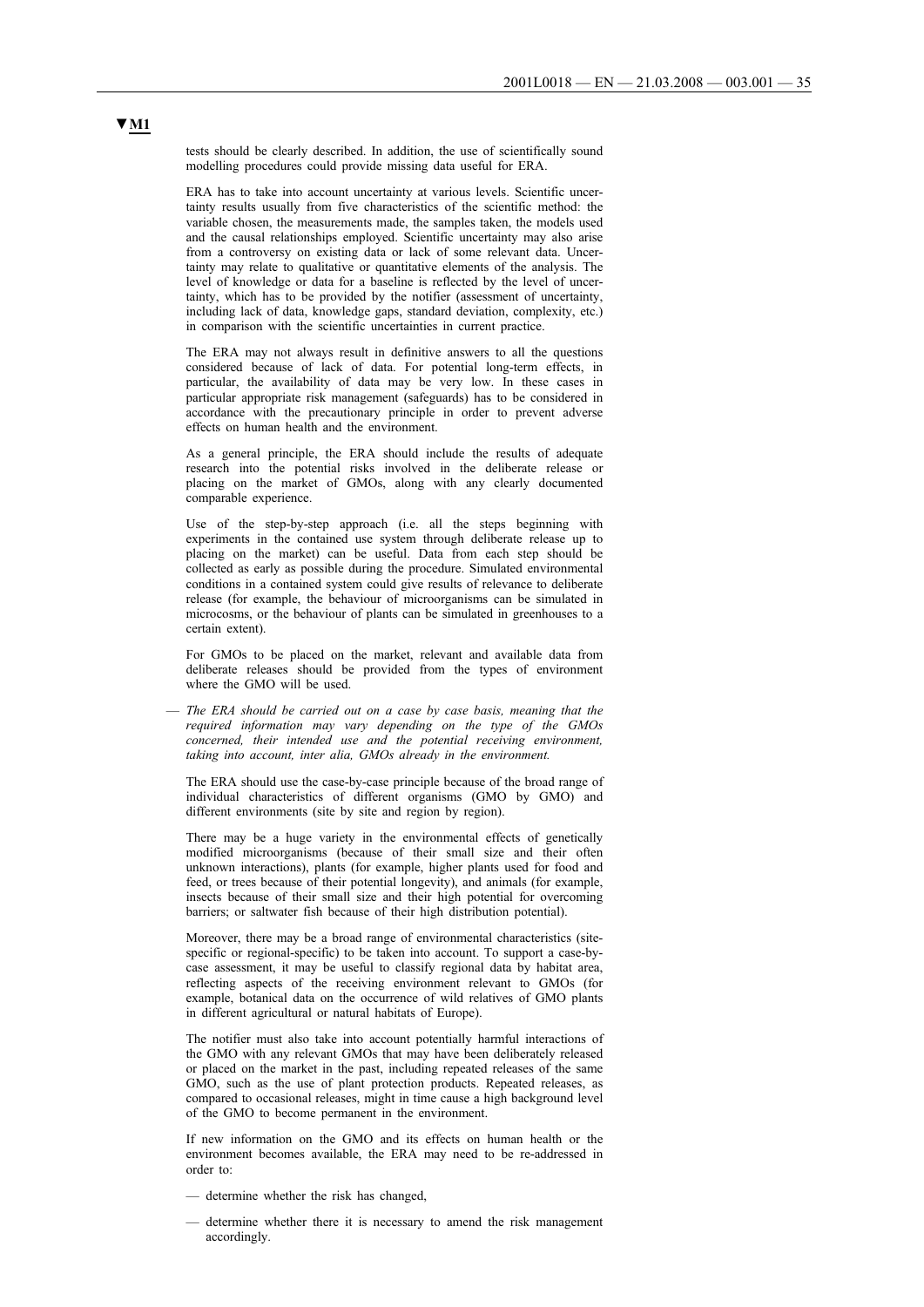In the case of new information, irrespective of whether immediate measures need to be taken, there may have to be a new ERA to assess the need to change the terms of authorisation for the GMO's release or placing on the market, or to adjust risk management measures (see also Chapter 6). New information can arise from research or from monitoring plans, or from relevant experience elsewhere.

ERA and monitoring are closely linked. The ERA provides the basis for the monitoring plans, which focus on adverse effects on human health and the environment. The requirements for the monitoring plans for the deliberate release of GMOs (Part B in accordance with the relevant parts of Annex III) and the placing on the market of GMOs (Part C in accordance with Annex VII) are different. The Part C monitoring, including general surveillance, may also play an important role in providing data for long-term, potentially adverse effects of GMOs. Monitoring results may confirm the ERA or may lead to re-evaluation of the ERA.

— *A general principle for ERA is also that an analysis of the* 'cumulative longterm effects' *relevant to the release and the placing on the market is to be carried out*.'Cumulative long-term effects' *refers to the accumulated effects of consents on human health and the environment, including flora and fauna, soil fertility, soil degradation of organic material, the feed/food chain, biological diversity, animal health and resistance problems in relation to antibiotics*.

In considering the potential cumulative long-term effects, the ERA should take into account issues such as:

- the long-term interactions of the GMO and the receiving environment,
- the characteristics of a GMO which become important on a long-term basis,
- repeated deliberate releases or placings on the market over a long period,
- the GMOs deliberately released or placed on the market in the past.

Further information may be required on long-term effects in particular (for instance, multiple herbicide resistances) and there must be adequate research, partly within the framework of the monitoring plans, which can provide important data for assessing cumulative long-term effects. Further guidance on this item may be recommended.

#### 4. **METHODOLOGY**

#### 4.1. **Characteristics of GMOs and releases**

The ERA has to take into account the relevant technical and scientific details regarding characteristics of:

- the recipient or parental organism(s),
- the genetic modification(s), be it inclusion or deletion of genetic material, and relevant information on the vector and the donor,
- $=$  the GMO.
- the intended release or use including its scale,
- the potential receiving environment, and
- the interaction between these.

*Information from releases of similar organisms and organisms with similar traits and their interaction with similar environments can assist the ERA*.

Prior to deliberate release of a GMO or a combination of GMOs under Part B or to the placing on the market under Part C of the Directive, a notification including the information set out in Annexes IIIA and IIIB to the Directive (information on the GMO, the donor, the recipient, the vector, the conditions of the release and the environment, the interactions between the GMOs and the environment and of monitoring GMOs) should be submitted to the competent authority of the Member State where the release or the placing on the market is to take place for the first time.

Those notifications should contain a technical dossier of information including a full ERA in accordance with Article  $6(2)$  and Article 13(2) of the Directive, the amount of detail needed to substantiate any point depending on its importance in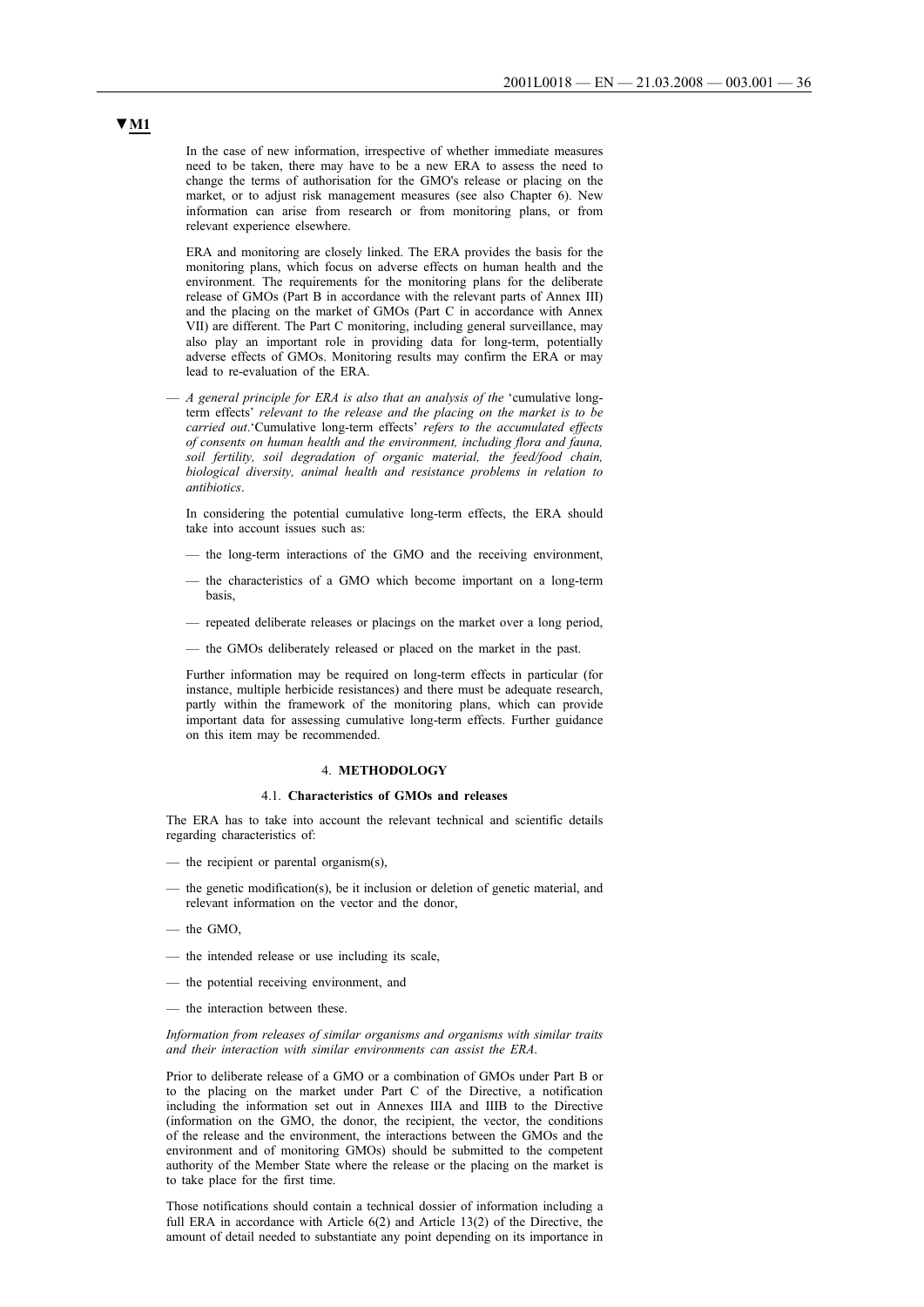the ERA. Notifiers shall provide bibliographic references and indicate the methods used.

The information on recipient, donor, vector, genetic modification and the GMO, on the basis of information requested in Annexes IIIA and IIIB to the Directive, is independent of the environment in which the GMO is to be experimentally released or placed on the market, and the conditions under which it will be experimentally released or marketed. This information is the basis for identifying any potential harmful characteristics (potential hazards) of the GMO. Knowledge and experience gained in releases of the same or similar GMOs may provide important information on the potential hazards of the release in question.

Information on intended release, receiving environment and interaction between these, as requested in Annexes IIIA and IIIB to the Directive relates to the particular environment into which the GMO will be released, and the conditions, including the scale of the release. This information will determine the extent of any potentially harmful characteristics of the GMO.

#### 4.2. **Steps in the analysis of ERA**

*In drawing conclusions for the ERA referred to in Articles 4, 6, 7 and 13 of Directive 2001/18/EC, the following points should be addressed as main steps in the ERA*.

| Diagram 1: The six steps in the analysis of ERA                                          |                                                                                                                        |                                                                                                       |  |  |  |
|------------------------------------------------------------------------------------------|------------------------------------------------------------------------------------------------------------------------|-------------------------------------------------------------------------------------------------------|--|--|--|
|                                                                                          | <b>Step 1:</b> Identification of characteristics which may cause<br>adverse effects                                    |                                                                                                       |  |  |  |
| Step 2: Evaluation of the potential consequences of each<br>adverse effect, if it occurs |                                                                                                                        | Step 3: Evaluation of the likelihood of the occurrence of<br>each identified potential adverse effect |  |  |  |
|                                                                                          | <b>Step 4:</b> Estimation of the risk posed by each identified<br><i>characteristic of the <math>GMO(s)</math></i>     |                                                                                                       |  |  |  |
|                                                                                          | <b>Step 5:</b> Application of management strategies for risks<br>from the deliberate release or marketing of<br>GMO(s) |                                                                                                       |  |  |  |
|                                                                                          | <b>Step 6:</b> Determination of the overall risk of the $GMO(s)$                                                       |                                                                                                       |  |  |  |

A 'hazard' (harmful characteristics) is defined as the potential of an organism to cause harm to or adverse effects on human health and/or the environment.

A 'risk' is the combination of the magnitude of the consequences of a hazard, if it occurs, and the likelihood that the consequences occur.

4.2.1. *Step 1: Identification of characteristics which may cause adverse effects*

*Any characteristics of the GMOs linked to the genetic modification that may result in adverse effects on human health or the environment must be identified. A comparison of the characteristics of the GMO(s) with those of the nonmodified organism under corresponding conditions of the release or use will assist in identifying the particular potential adverse effects arising from the genetic modification in the GMO. It is important not to discount any potential adverse effect on the basis that it is unlikely to occur*.

Potential adverse effects of GMOs will vary from case to case, and may include:

- disease to humans including allergenic or toxic effects,
- disease to animals and plants including toxic, and where appropriate, allergenic effects,
- effects on the dynamics of populations of species in the receiving environment and the genetic diversity of each of these populations,
- altered susceptibility to pathogens facilitating the dissemination of infectious diseases and/or creating new reservoirs or vectors,
- compromising prophylactic or therapeutic medical, veterinary, or plant protection treatments, for example by transfer of genes conferring resistance to antibiotics used in human or veterinary medicine,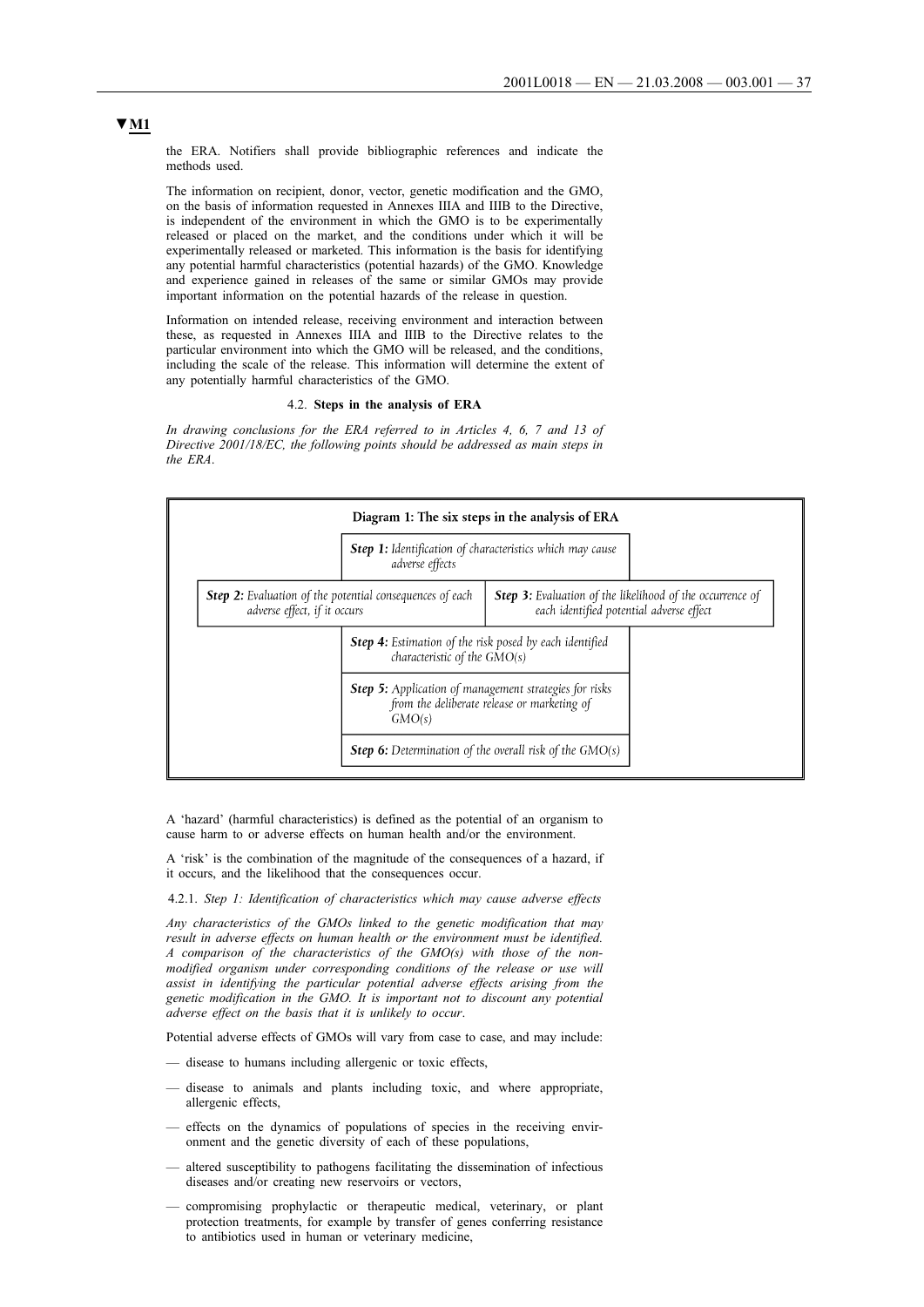— effects on biogeochemistry (biogeochemical cycles), particularly carbon and nitrogen recycling through changes in soil decomposition of organic material.

Examples of the above potential adverse effects are given in Annexes IIIA and IIIB to Directive 2001/18/EC.

Most of the identifiable hazards (harmful characteristics) which may cause adverse effects will be related to the gene or genes of interest, deliberately introduced into the GMO and the corresponding protein(s) being expressed from these genes. Additional adverse effects, for example, pleiotropic effects, might have been generated as a result of the method used to create the transgenes, and of the location of the construction in the genome of the GMO where the transgenes were inserted. Where more than one transgene is transferred into a recipient or where a transgene is transferred into a GMO, the potential interaction of the different transgenes has to be taken into account considering potentially epigenetic or regulatory effects.

While it is important to define the hazard as accurately as possible, it will, in many cases, be useful to consider hazards under the headings set out below, and then to specify the particular hazard identified for the purposes of ERA (for example, if in a specific case a potential for adverse effects on human health — allergenicity and toxigenicity — were identified, these should be considered separately in the ERA).

If a hazard is present in the GMO, it is always present and it can be regarded as an inherent property. Hazards can give rise — with a given likelihood (step  $3$ ) to negative consequences and these consequences in turn can have different orders of magnitude (step 2). Finally, the individual hazards have to be summarised for the GMO.

At this stage of the ERA, however, it is only necessary to consider the hazards introduced as a result of genetic modification that could cause adverse effects. Step 1 provides the scientific basis for the following steps in the ERA. Even at this stage, it is critical to identify, for each potential hazard, the specific level of scientific uncertainty so that it can be taken into account at a later stage.

Adverse effects may occur directly or indirectly through mechanisms, which may include:

 $-$  The spread of the GMO(s) in the environment

Distribution pathways show the potential pathways of distribution of the GMO or of the potential hazard into and within the environment (for example, human toxicity: inhalation of toxic microorganisms or toxic proteins).

The potential of a GMO to spread into the environment will depend, for example, on:

- its biological fitness (GMOs designed for better performance in the environment of interest by the expression of traits leading to increased competitiveness in natural environments, or qualitative and quantitative change in composition of ingredients, or GMOs with resistance to natural selection pressure like disease, or abiotic stress like heat, cold, salt, or production of anti-microbial substances in microorganisms),
- the conditions of the deliberate release or placing on the market (particularly the area of release and the scale, that is to say, the number of GMOs released),
- the likelihood of a deliberate release or placing on the market, or unintentional releases into the environment (for example, GMOs for processing),
- pathways of dispersal of viable material (for example, seeds, spores and so on) by wind, water, animals, etc.,
- particular environmental considerations (site-specific or regional-specific): to allow a site-by-site or a region-by-region assessment it may be useful to classify data by habitat area, reflecting aspects of the receiving environment relevant to the GMO (for example, botanical data on the occurrence of crossable wild relatives of GMO plants in different agricultural or natural habitats of Europe).

It is also important to assess the length of time an individual GMO or a specific number of GMOs of a certain species is generally likely to survive, and the readiness with which it can be disseminated and become established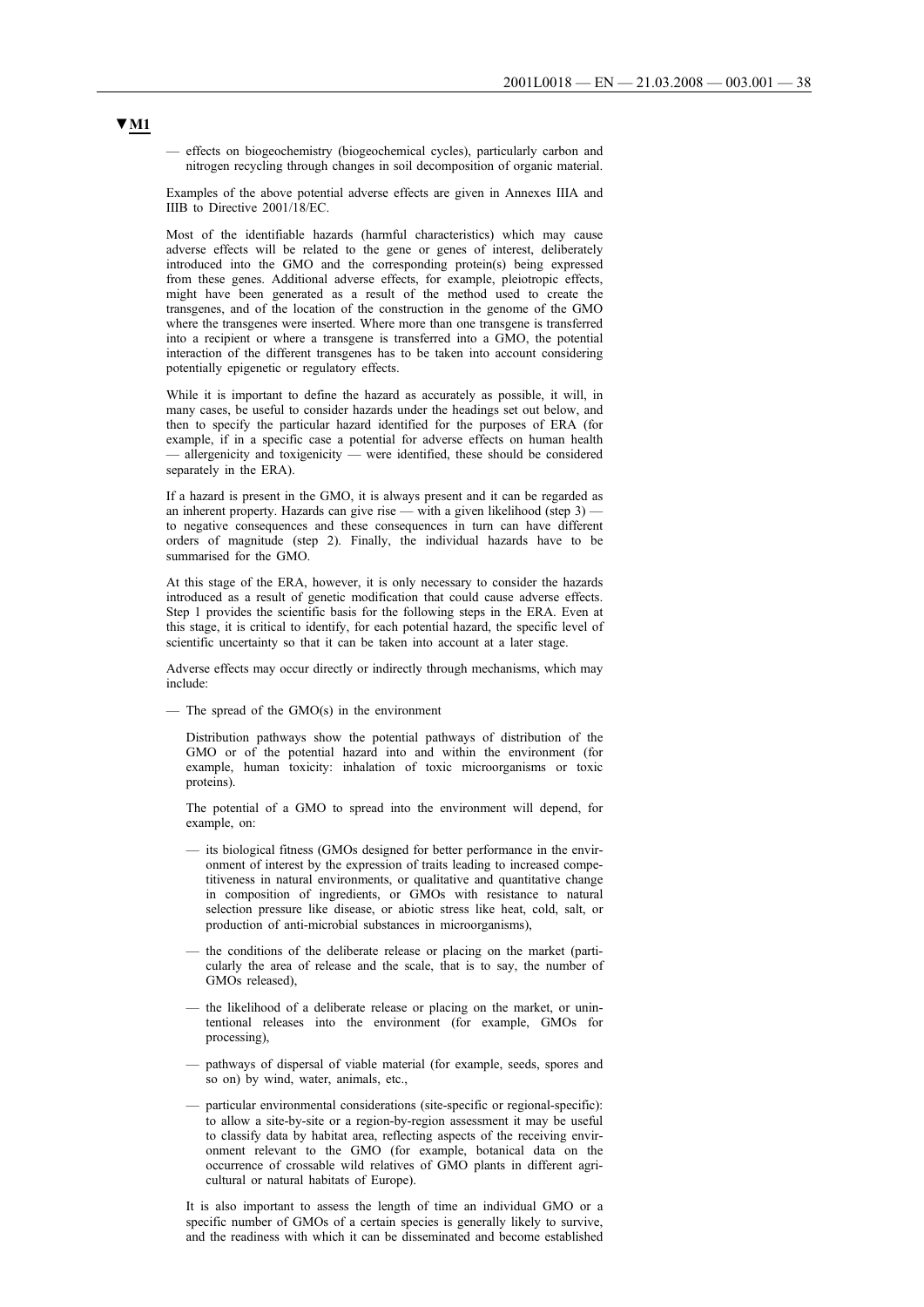in a variety of habitats. Consideration will need to be given to reproductive, survival and dormant forms, including, for example:

- for plants: the viability of pollen, seeds and vegetative structures,
- for microorganisms: the viability of spores as survival forms, or the potential of the microorganisms to enter the viable but not cultivable state.

The overall spread potential may vary considerably, depending on the species, the genetic modification and the receiving environment, for example plant cultivation in the desert or fish cultivation in the sea.

The transfer of the inserted genetic material to other organisms, or the same organism whether genetically modified or not

A hazard could result in adverse effects through gene transfer within the same species or to other species (vertical and horizontal gene transfer). The speed and extent of gene transfer to other species (usually sexually compatible in the case of higher organisms) will depend, for example, on:

- the reproductive properties of the GMO itself, including the modified sequences,
- the conditions of release, and particular environmental considerations such as climate (for example, wind),
- differences in reproduction biology,
- agricultural practices,
- the availability of potential crossing partners,
- transport and pollinating vectors (for example, insects or birds, animals in general),
- the availability of hosts for parasites.

The occurrence of specific adverse effects through gene transfer may be linked to the number of GMOs released. Large fields of transgenic plants may have a completely different potential for gene transfer from small fields, even on a proportional basis. Moreover, qualitative and quantitative information about the existence of potential crossing partners or recipients (for plants within relevant distances) is very important.

For higher plants and animals, further distinctions should be made regarding possible gene transfer to the same, closely related, distantly related and unrelated species.

In the case of microorganisms, horizontal gene transfer plays a more important role. Certain genetic material can be easy transferred between more closely related organisms, for example, via plasmids or phages. The potential rapid growth rate of microorganisms can enable gene transfer at relatively high levels compared to higher organisms.

Transfer of transgenes may lead to a mixed population of GMOs or to different gene-plant combinations after a time, which can then give rise to complex patterns of especially long-term adverse effects. These will become more complex as more transgenic material is transferred into a population (for example, gene stacking).

In some cases, the method of genetic modification may change the potential for gene transfer, such as in the case of non-integrating plasmids or viral vectors. The method of genetic modification may also decrease the potential for gene transfer, for example, chloroplast transformation.

Gene transfer may result in persistence of the introduced genetic material in natural populations. If a GMO has the potential for gene transfer, this does not necessarily mean intrinsic risk, or a change in the capacity to survive, to become established or cause adverse effects. This will depend on the genetic material inserted, the species and the receiving environment, including the potential recipients.

Phenotypic and genetic instability

The extent to which genetic (in)stability might lead to phenotypic (in)stability and result in a hazard should be considered. Instability of the genetic modification may in certain cases result in reversion into the wild type phenotype. Other cases should be considered, for example: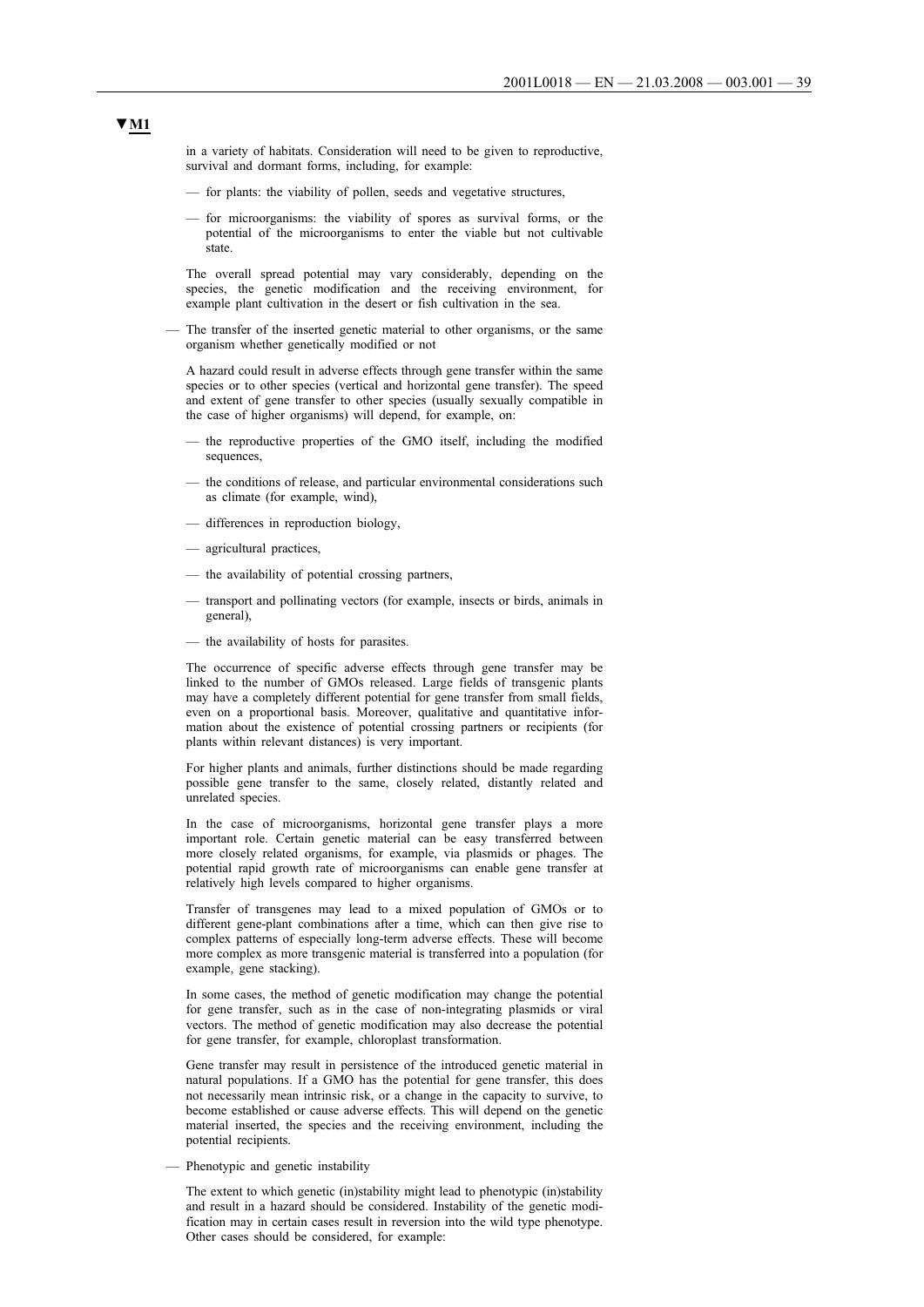- if in a transgenic plant line that contains more than one transgene, the subsequent segregation process results in these transgenes being divided up in the progeny, there could be plants with less transgenes but new phenotypes,
- if attenuated mutants may, due to instability (because of the construction of the particular mutation) revert to virulence,
- if duplication of transgenes leads to gene silencing,
- if copy numbers are very high,
- if re-insertion of transposable elements results in new phenotypes, due to inactivation of the transgene by the insertion of mobile genetic elements,
- if the level of transgene expression is important (for example, a very low expression of a toxic substance), the genetic instability of the regulatory element(s) may result in a higher transgene expression.

Phenotypic instability could result from interaction with the environment during cultivation, so the effects of environmental and agronomic factors on expression of transgenes should be considered in the ERA.

If transgene expression is limited to a certain compartment in the GMO (such as a certain plant tissue), instability of regulation could result in expression of the transgene in the entire organism. In this context regulatory signals (such as promoters) play an important role and should be considered.

Also the expression of the transgene at a certain time in the life cycle of the organism or under specific environmental conditions should be considered.

Specific infertility transgenes may have been introduced into the GMO to make it infertile (for example, to prevent transfer and spread of certain transgenes). Instability of the infertility transgenes could result in reactivation of the fertility of the plant allowing the spread of the transgenes, which could have adverse affects.

The stability of the different transgene(s) not only in the primary GMO but also in its progeny is of importance for long-term effects in particular.

Interactions with other organisms (other than exchange of genetic material/ pollen)

Possible interactions with other organisms, including other GMOs, have to be carefully assessed, taking into account the complexity of multitrophic interactions. Directly hazardous interactions which could cause adverse effects might include:

- exposure to humans (such as farmers, consumers),
- exposure to animals,
- competition for natural resources like soil, area, water, light,
- displacement of natural populations of other organisms,
- delivery of toxic substances,
- different growth patterns.

In general, if biological fitness is enhanced by the genetic modification, the GMO may invade new environments and replace existing species. Often the occurrence of specific adverse effects is proportionally linked to scale of release.

— Changes in management, including, where applicable, in agricultural practices

The relevance of changes in management procedures as an unavoidable consequence of the deliberate release of the GMO has to be assessed on the basis of existing procedures. Changes in farm management could, for example, relate to:

- sowing, planting, growing, harvesting or transporting crops (for example, planting in small or large fields), timing,
- crop rotation (for example, cultivating the same plant species every year or every fourth year),
- disease and pest control (for example, type and dose of insecticide for plants, or antibiotics for animals, or alternative measures),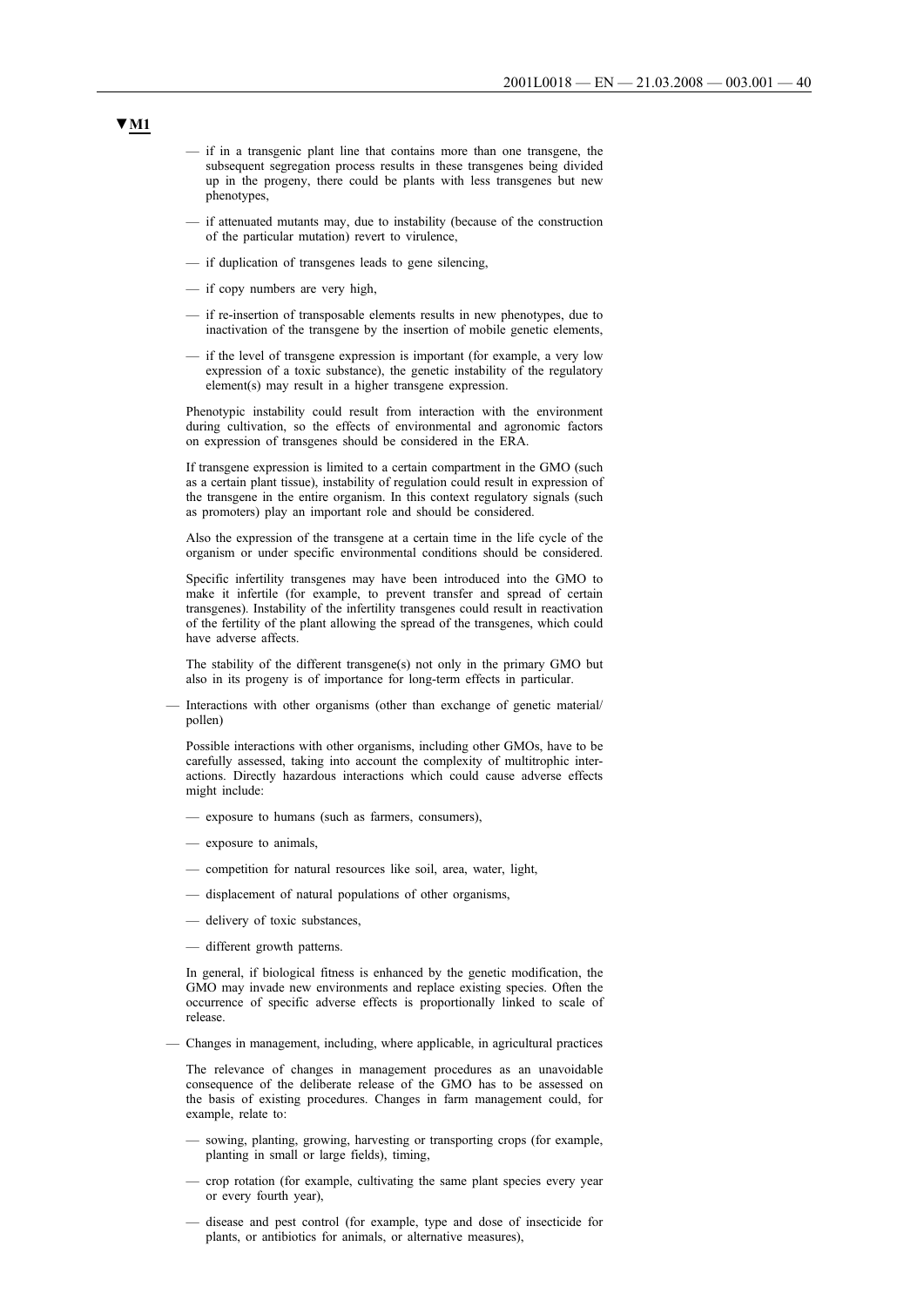- resistance management (for example, type and dose of herbicide for herbicide-tolerant plants, or change in use of biological control via Bt proteins, or impact of viruses),
- isolation in land agricultural and aquatic agricultural systems (for example, isolation distances in plant cultivation or quality of isolation in fish farms),
- agricultural practices (farming GMOs and non transgenic farming, including organic farming),
- management in non-agricultural systems (for example, isolation distances of natural habitats from GMO planting areas).
- 4.2.2. *Step 2: Evaluation of the potential consequences of each adverse effect, if it occurs*

*The magnitude of the consequences of each potential adverse effect should be evaluated*.

Apart from the likelihood that the potential harmful characteristics will occur (see Chapter 4.2.3, step 3), evaluating the magnitude of the consequences is an important part of risk assessment. The magnitude is the extent to which the consequences of any potential hazards of the GMOs to be deliberately released or placed on the market will be realised.

The magnitude is to be seen in relation to the baseline and likely to be influenced by:

- genetic construction,
- each adverse effect identified,
- the number of GMOs released (scale),
- the environment into which the  $GMO(s)$  is (are) to be released.
- the conditions of the release, including control measures,
- combinations of the above.

For each adverse effect identified, the consequences for other organisms, populations, species or ecosystems exposed to the GMO have to be evaluated. This requires detailed knowledge of the environment into which the GMO is to be released (site, region) and the method of release. Consequences will range from 'negligible' or insignificant and self-limiting to 'high' or significant, either having an immediate and serious adverse effect or possibly leading to longterm, permanent adverse effects.

In quantitative terms the magnitude should, if possible, be expressed as 'high', 'moderate', 'low' or 'negligible'. In some cases, it is not possible to identify an adverse effect in a particular environment. In such cases, the risk associated with that particular adverse effect could be assessed as 'negligible' or insignificant.

The following are suggested as illustrative and qualitative examples in a very broad sense. They are not intended to be definitive or exclusive, but to give an indication of the considerations that might be taken into account when weighing up the consequences:

- 'high level consequences' might be significant changes in the numbers of one or more species of other organisms, including endangered and beneficial species in the short or long term. Such changes might include a reduction in or complete eradication of a species leading to a negative effect on the functioning of the ecosystem and/or other connected ecosystems. Such changes would probably not be readily reversible and any recovery of the ecosystem that did take place would probably be slow,
- 'moderate consequences' might be significant changes in population densities of other organisms, but not a change which could result in the total eradication of a species or any significant effect on endangered or beneficial species. Transient and substantial changes in populations might be included if likely to be reversible. There could be long-term effects, provided there are no serious negative effects on the functioning of the ecosystem,
- 'low level consequences' might be non-significant changes in population densities of other organisms, which do not result in the total eradication of any population or species of other organisms and have no negative effects on functioning of the ecosystem. The only organisms that might be affected would be non-endangered, non-beneficial species in the short or long term,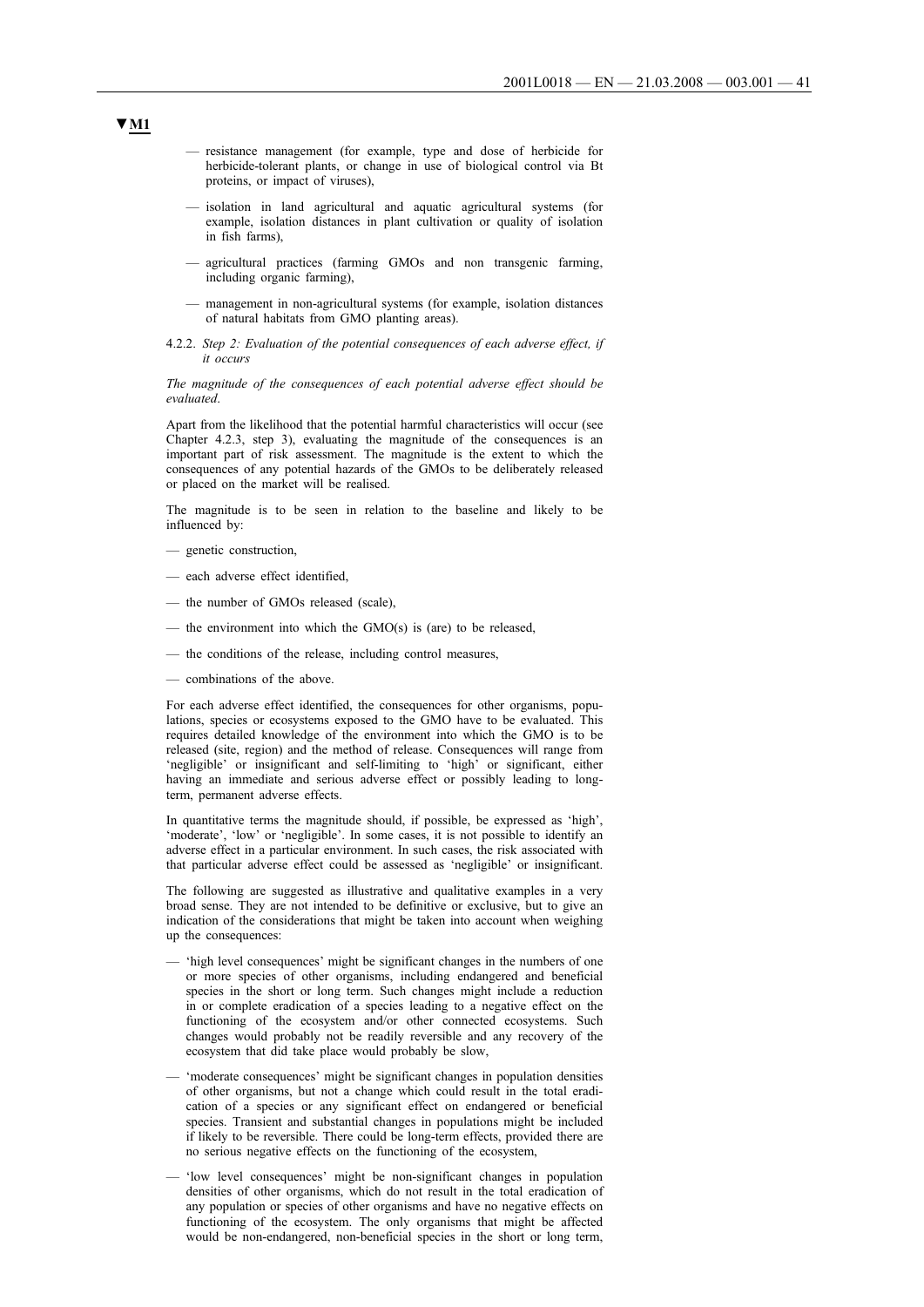— 'negligible consequences' would mean that no significant changes had been caused in any of the populations in the environment or in any ecosystems.

The above examples reflect the potential adverse effects of GMOs on populations, although in some cases, it may be more appropriate to consider the likely effects on individual organisms. One single hazard could have more than one adverse effect, and in fact the magnitudes of the individual adverse effects could be different. The adverse effects of one single hazard on human health, and agricultural and natural habitats could vary.

The potential consequences could be summarised in such a way as to cover all the ecological entities which could be affected (such as species, populations, trophic levels, ecosystems) including the potential effect and the level of uncertainty.

#### 4.2.3. *Step 3: Evaluation of the likelihood of the occurrence of each identified potential adverse effect*

*A major factor in evaluating the likelihood or probability of adverse effects occurring is the characteristics of the environment into which the GMO(s) is intended to be released, and the manner of the release*.

Besides the magnitude of the consequences of the hazards (see Chapter 4.2.2, step 2) evaluating the likelihood of adverse effects occurring is another important part in assessing risks. This step is to estimate how likely it is that adverse effects will actually occur. In some cases both the likelihood and the frequency should be addressed. As in step 2 (evaluate the potential consequences of each adverse effect if it occurs), besides the hazard itself, the number of GMOs, the receiving environment and the conditions of the release are important for defining the likelihood. Climatic, geographical, soil and demographic conditions, and the types of flora and fauna in the potential receiving environment are some of the important considerations.

For capability of survival, therefore, it is appropriate to assess the proportion of GMOs that are likely to survive, outside the intended risk management measures proposed for the deliberate release or placing on the market. Where gene transfer is likely, the probable number of such events or the extent to which transfer will occur should be considered. If the GMO has pathogenic or toxic characteristics, the proportion of target organisms in the environment likely to be affected should be assessed.

Moreover, the likelihood of the occurrence of an effect will depend on the specific risk management measures that may prevent that risk from occurring (for example, if pollen dispersal is impossible due to the destruction of the inflorescences).

For each adverse effect identified, the relative likelihood of the consequence can probably not be assessed quantitatively, but it can be expressed in terms of 'high', 'moderate', 'low' or 'negligible'.

The above examples reflect the potential adverse effect of the GMO on populations, although in some cases, it may be more appropriate to consider the likely effects on individual organisms. One single hazard could have more than one adverse effect, so the likelihood of individual adverse effects could also be different. The adverse effects of one single hazard on human health, agricultural and natural habitats could vary.

Likelihood could be summarised in a way which covers all the ecological entities which could be affected (such as species, populations, trophic levels, ecosystems) including measures about the potential effect as well as the level of uncertainty.

#### 4.2.4. *Step 4: Estimation of the risk posed by each identified characteristic of the GMO(s)*

*An estimation of the risk to human health or the environment posed by each identified characteristic of the GMO which has the potential to cause adverse effects should be made as far as possible, given the state of the art, by combining the likelihood of the adverse effect occurring and the magnitude of the consequences, if it occurs*.

On the basis of the conclusions reached in steps 2 and 3, an estimate of the risk of adverse effects should be made for each hazard identified in step 1. Again quantitative evaluation is unlikely to be possible. The evaluation for each hazard should consider:

- the magnitude of the consequences ('high', 'moderate', 'low' or 'negligible'),
- the likelihood of the adverse effect ('high', 'moderate', 'low' or 'negligible'),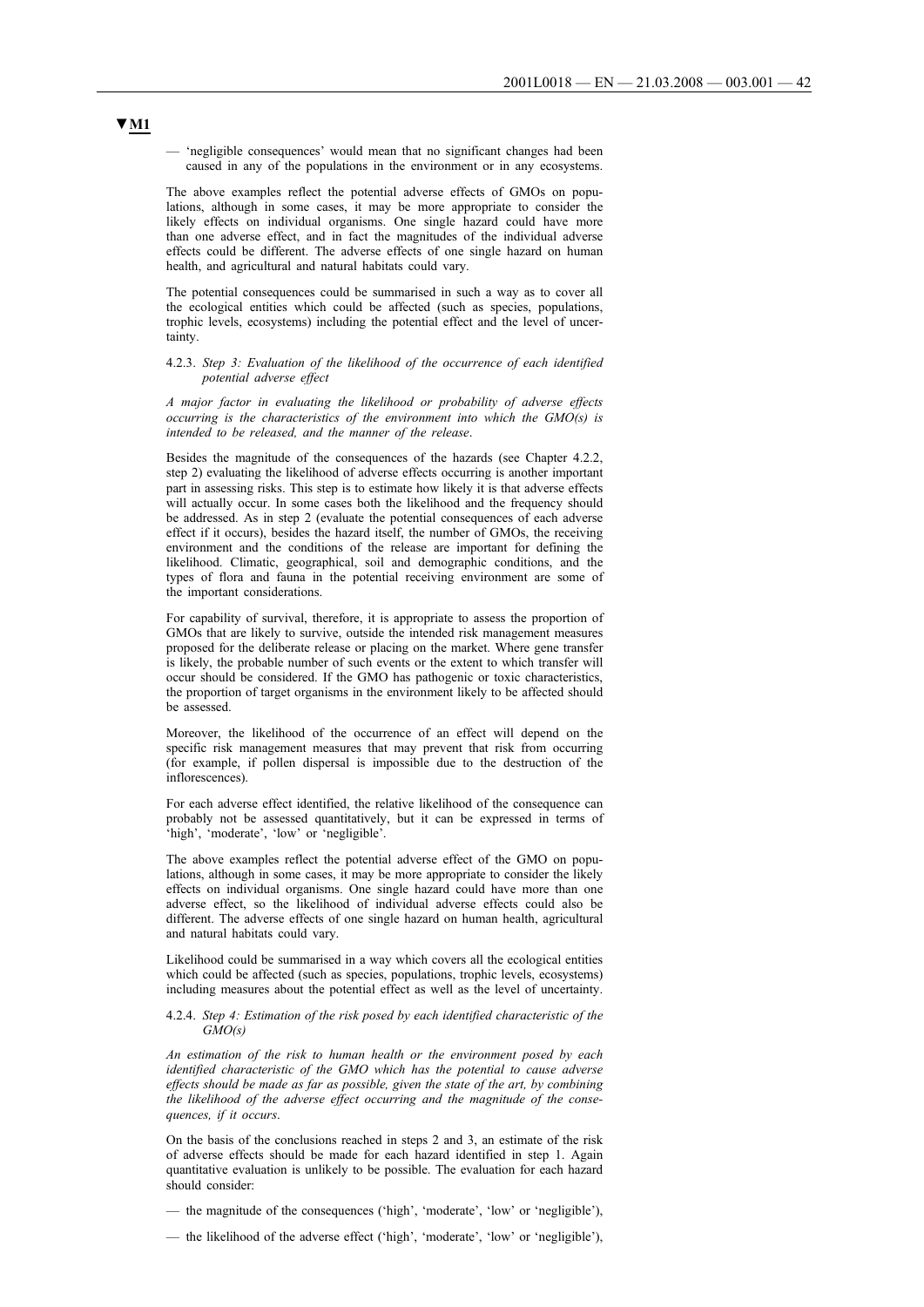— if a hazard has more than one adverse effect, the magnitude and likelihood of each individual adverse effect.

Each GMO has to be considered on a case-by-case basis. Any general attempt to quantify what has been described before has to be made very carefully. For example, in one case the high magnitude of the consequences of an adverse effect may be combined with a negligible likelihood of it occurring, resulting in the whole range from high risk down to negligible risk. The result will depend on the circumstances of the case and the weighting of certain factors by the notifier, all of which should be set out clearly and justified in the recorded ERA.

The overall uncertainty for each identified risk has to be described, possibly including documentation relating to:

- assumptions and extrapolations made at various levels in the ERA,
- different scientific assessments and viewpoints,
- uncertainties,
- the known limits of mitigation measures,
- conclusions that can be derived from the data.

Although the ERA should be based on quantifiable outcomes, it is likely that many of the results of the ERA will have to be qualitative. But it is necessary, wherever possible, to have ERA results which are relative (compared with a non-GM reference, for instance), even if they are qualitative.

#### 4.2.5. *Step 5: Application of management strategies for risks from the deliberate release or marketing of GMO(s)*

*The ERA may identify risks that require measures to manage them, and a risk management strategy should be defined*.

Before applying risk management, consideration should be given, with a view to prevention, to modifying the release, preferably until the risk is negligible. For example, genetic elements, which may cause adverse effects or are undefined, should be avoided in the gene construction process. If this is not possible, these genetic elements should preferably be removed from the GMO at a later stage, prior to its deliberate release or placing on the market.

This should be taken into account in steps 1 to 4. Risk management should control an identified risk and cover the uncertainties. Safeguard measures should be proportionate to the level of risk and to the level of uncertainty. When relevant data becomes available at a later stage, risk management should be adapted in line with that new data.

To reduce the risk by management, the measures should clearly achieve that end. For example, if there is a risk of a gene toxic to insects inserted into a crop plant being transferred to related plant species, suitable control measures might include spatial or temporal isolation from those related species or perhaps changing the release site to an area where there is no exposure to a specific risk (such as plant species).

Management strategies can include isolation measures at every relevant stage of the handling and use of GMOs. They can also include a wide range of measures, including various means to isolate reproduction, physical or biological barriers, and cleaning machines or containers in contact with GMOs, and so on.

Detailed risk management procedures will depend on:

- the use of the GMO (type and scale of deliberate release or placing on the market),
- the type of GMO (for example, genetically modified microorganisms, higher annual plant, higher long-life plant or animal, GMO with single or multiple modification, one or different kinds of GMOs),
- the general type of habitat (for example, biogeochemical status, climate, availability of inter- and interspecific crossing partners, centres of origin, connection of different habitats),
- the type of agricultural habitat (for example, agriculture, forestry, aquatic culture, rural areas, size of sites, number of different GMOs),
- the type of natural habitat (for example, status of preserved areas).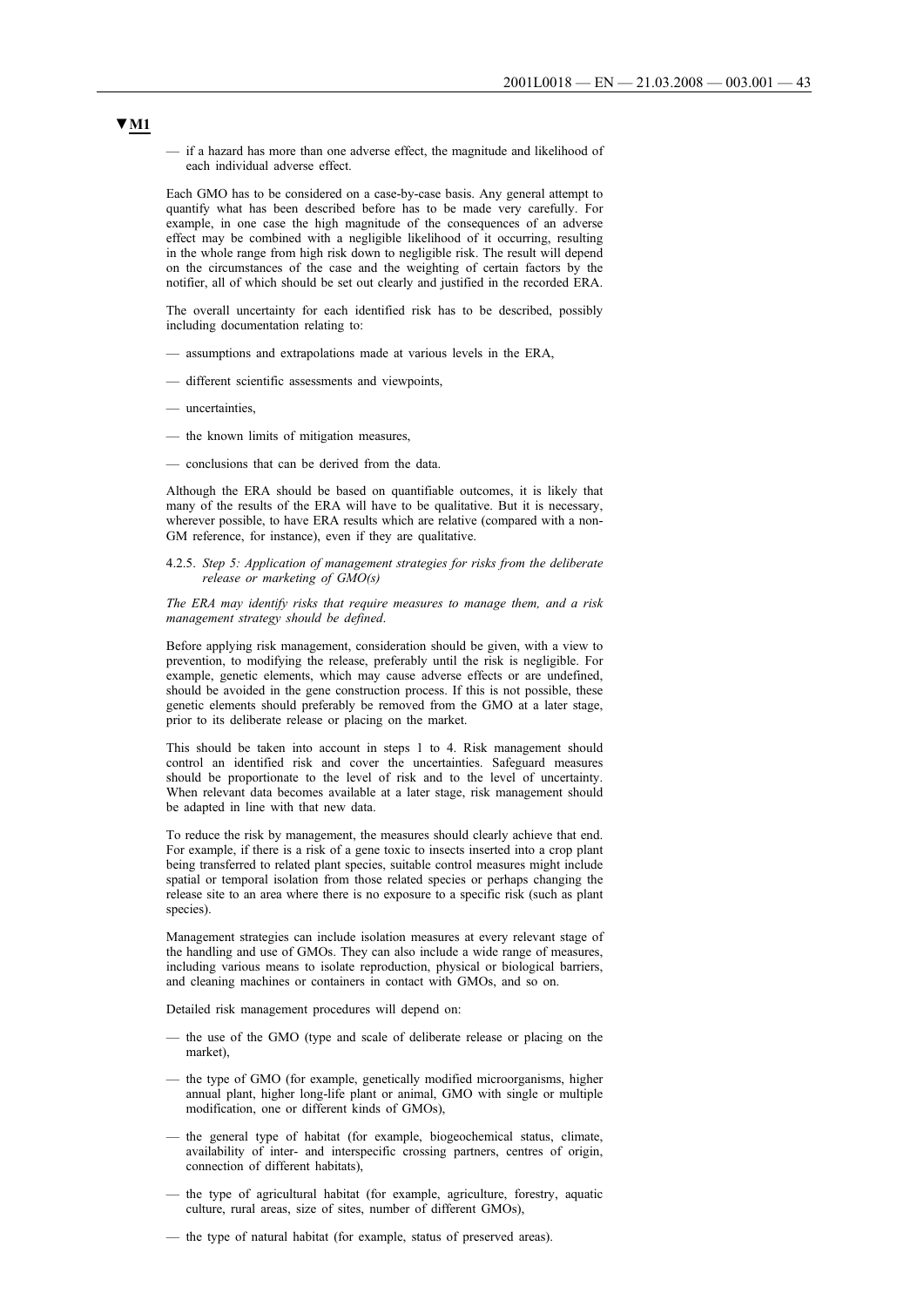There should be a clear statement of the implications of risk management in terms of the necessary adjustments to experiments, conditions for placing on the market, and so on, and the consequent reduction in risk likely to be achieved.

#### 4.2.6. *Step 6: Determination of the overall risk of the GMO(s)*

*An evaluation of the overall risk of the GMO(s) should be made taking into account any risk management strategies which are proposed*.

On the basis of step 4 and, if appropriate, step 5, a final evaluation should be made of the overall risk, including the magnitude and likelihood of the adverse effects of the GMO, based on the combination of the risks from each individual adverse effect, including cumulative effects from other GMOs. This final evaluation should be expressed in the form of a summary of the overall risks from deliberate release or placing on the market, including the overall uncertainties.

#### 5. **CONCLUSIONS ON THE POTENTIAL ENVIRONMENTAL IMPACT FROM THE RELEASE OR THE PLACING ON THE MARKET OF GMOs**

*On the basis of an ERA, carried out in accordance with the general principles and methodology outlined in sections 3 and 4, information on the points listed in sections D1 or D2 of Annex II to Directive 2001/18/EC should be included, as appropriate, in notifications with a view to assisting in drawing conclusions on the potential environmental impact from the release or the placing on the market of GMOs*.

Future developments, especially in the non-plant area, may give further guidance on the information to be included in the notifications.

#### 6. **REVIEW AND ADAPTATION**

#### 6.1. **Review and adaptation of an ERA**

An ERA should not be viewed as static. It should be regularly reviewed and updated or perhaps changed to take account of relevant new data (in accordance with Articles 8 or 20 of Directive 2001/18/EC). Any reviews should consider the effectiveness, efficiency and accuracy of the ERA and risk management, taking account of data from research, other deliberate releases and monitoring data. This will also depend on the level of uncertainty determined by the ERA.

Following any such reviews, the ERA and risk management should be adapted or upgraded as appropriate.

#### 6.2. **Review and adaptation of the ERA guidance**

Future developments in genetic modification may make it necessary to adapt to technical progress Annex II and these guidance notes. Further differentiation of information requirements for different types of GMOs, like single cell organisms, fish or insects, or for particular use of GMOs, like the development of vaccines, may be possible once there is sufficient experience with notifications for the release of particular GMOs in the Community (Annex III, fourth paragraph).

The review and adaptation of the ERA guidance should also take into account, where appropriate, the need to adapt to technical progress and the need to develop further guidance based on experience — where sufficient — with releases of certain GMOs into certain ecosystems, in accordance with the criteria set out in Annex V (Article 7(1)) of the Directive, as well as experience and scientific evidence relating to the safety of human health and the environment in connection with the placing on the market of certain GMOs (Article 16(2)).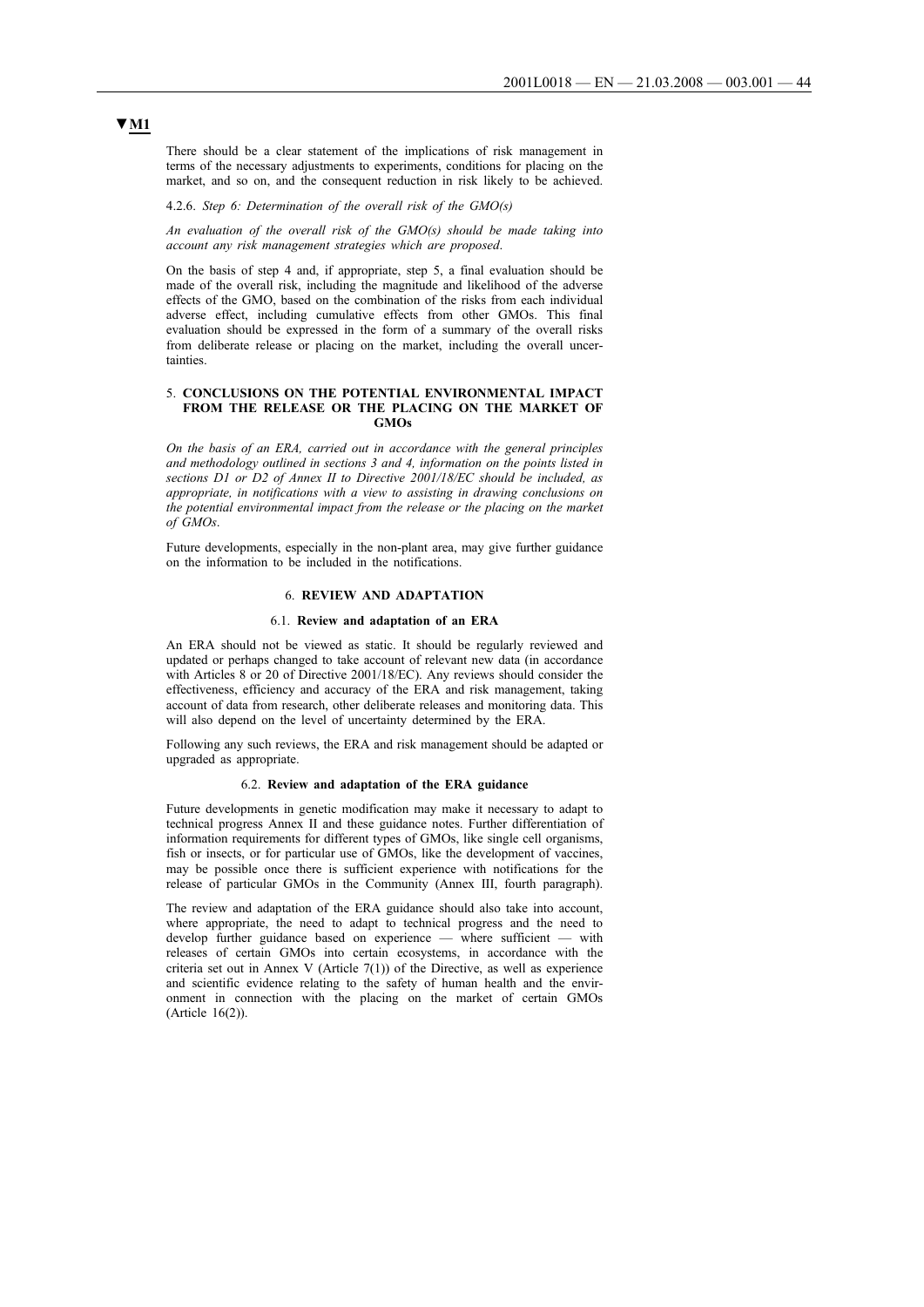### *ANNEX III*

# **INFORMATION REQUIRED IN THE NOTIFICATION**

A notification referred to in part B or part C of the Directive is to include, as appropriate, the information set out below in the sub-Annexes.

Not all the points included will apply to every case. It is to be expected that individual notifications will address only the particular subset of considerations which is appropriate to individual situations.

The level of detail required in response to each subset of considerations is also likely to vary according to the nature and the scale of the proposed release.

Future developments in genetic modification may necessitate adapting this Annex to technical progress or developing guidance notes on this Annex. Further differentiation of information requirements for different types of GMOs, for example single celled organisms, fish or insects, or for particular use of GMOs like the development of vaccines, may be possible once sufficient experience with notifications for the release of particular GMOs has been gained in the Community.

The description of the methods used or the reference to standardised or internationally recognised methods shall also be mentioned in the dossier, together with the name of the body or bodies responsible for carrying out the studies.

Annex III A applies to releases of all types of genetically modified organisms other than higher plants. Annex III B applies to release of genetically modified higher plants.

The term 'higher plants' means plants which belong to the taxonomic group Spermatophytae (Gymnospermae and Angiospermae).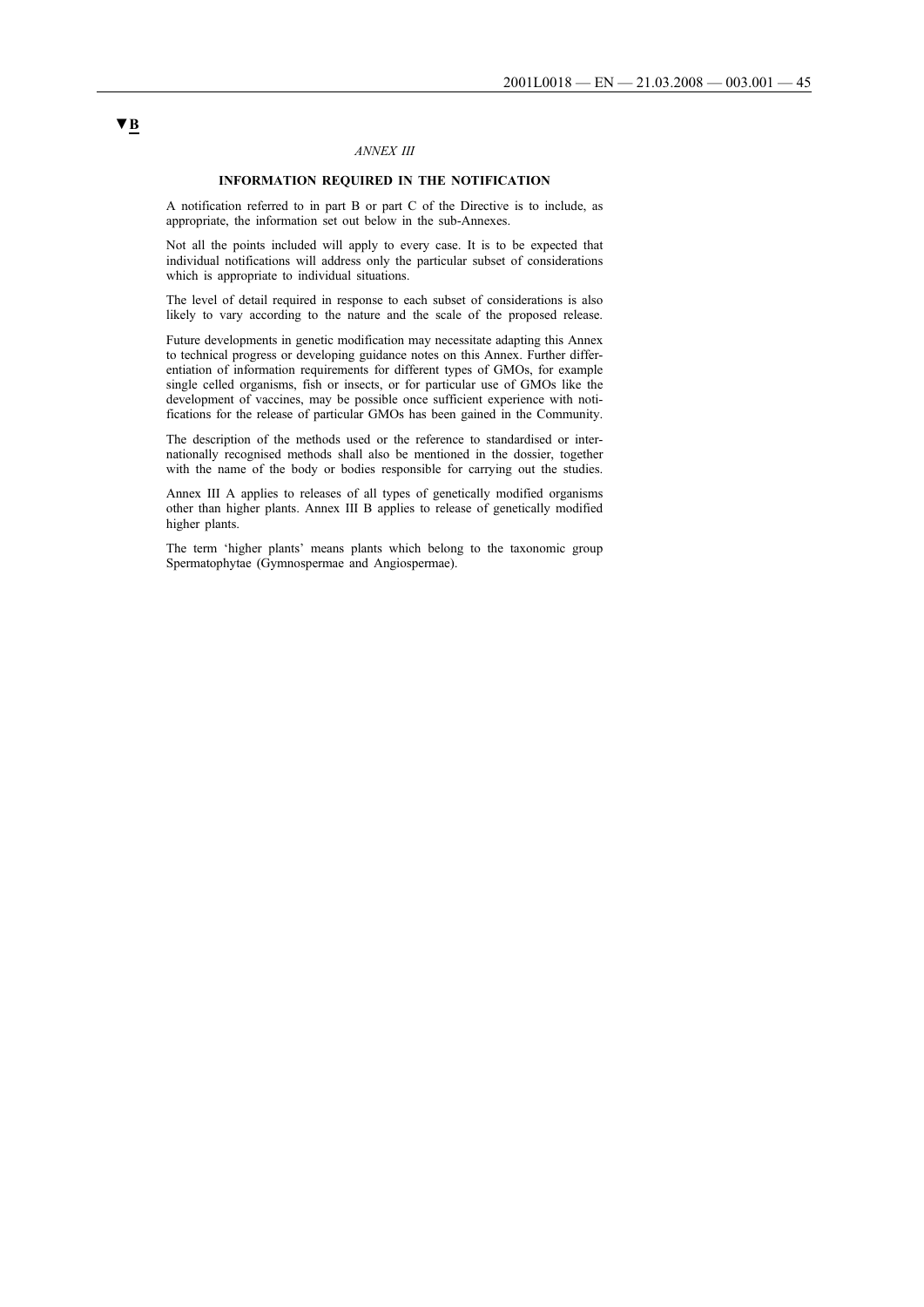#### *ANNEX III A*

#### **INFORMATION REQUIRED IN NOTIFICATIONS CONCERNING RELEASES OF GENETICALLY MODIFIED ORGANISMS OTHER THAN HIGHER PLANTS**

- I. GENERAL INFORMATION
	- A. Name and address of the notifier (company or institute)
	- B. Name, qualifications and experience of the responsible scientist(s)
	- C. Title of the project
- II. INFORMATION RELATING TO THE GMO
	- A. **Characteristics of (a) the donor, (b) the recipient or (c) (where appropriate) parental organism(s):**
		- 1. scientific name,
		- 2. taxonomy,
		- 3. other names (usual name, strain name, etc.),
		- 4. phenotypic and genetic markers,
		- 5. degree of relatedness between donor and recipient or between parental organisms,
		- 6. description of identification and detection techniques,
		- 7. sensitivity, reliability (in quantitative terms) and specificity of detection and identification techniques,
		- 8. description of the geographic distribution and of the natural habitat of the organism including information on natural predators, preys, parasites and competitors, symbionts and hosts,
		- 9. organisms with which transfer of genetic material is known to occur under natural conditions,
		- 10. verification of the genetic stability of the organisms and factors affecting it,
		- 11. pathological, ecological and physiological traits:
			- (a) classification of hazard according to existing Community rules concerning the protection of human health and/or the environment;
			- (b) generation time in natural ecosystems, sexual and asexual reproductive cycle;
			- (c) information on survival, including seasonability and the ability to form survival structures;
			- (d) pathogenicity: infectivity, toxigenicity, virulence, allergenicity, carrier (vector) of pathogen, possible vectors, host range including non-target organism. Possible activation of latent viruses (proviruses). Ability to colonise other organisms;
			- (e) antibiotic resistance, and potential use of these antibiotics in humans and domestic organisms for prophylaxis and therapy;
			- (f) involvement in environmental processes: primary production, nutrient turnover, decomposition of organic matter, respiration, etc.
		- 12. Nature of indigenous vectors:
			- (a) sequence;
			- (b) frequency of mobilisation;
			- (c) specificity;
			- (d) presence of genes which confer resistance.
		- 13. History of previous genetic modifications.

### B. **Characteristics of the vector**

1. nature and source of the vector,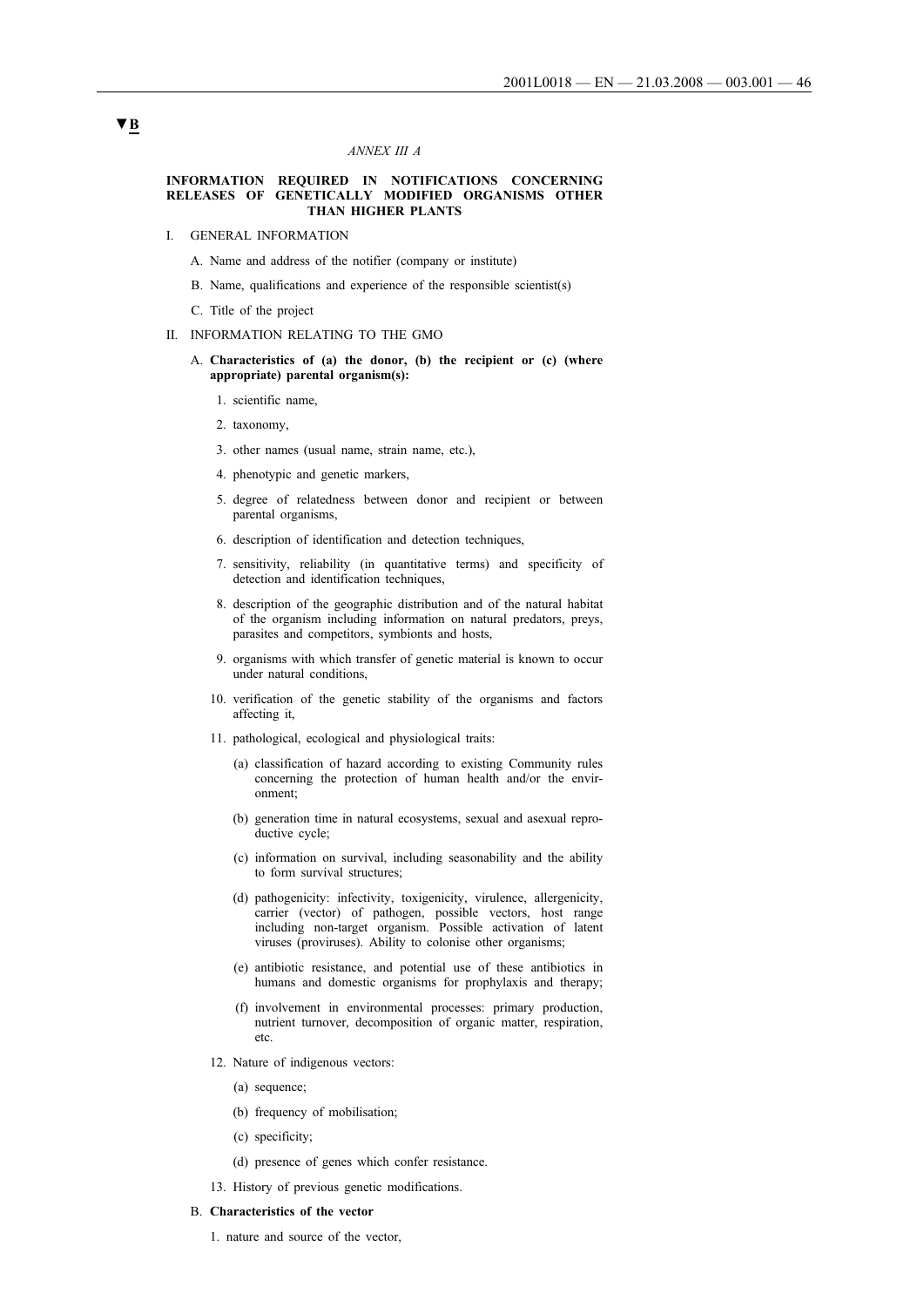- 2. sequence of transposons, vectors and other non-coding genetic segments used to construct the GMO and to make the introduced vector and insert function in the GMO,
- 3. frequency of mobilisation of inserted vector and/or genetic transfer capabilities and methods of determination,
- 4. information on the degree to which the vector is limited to the DNA required to perform the intended function.

#### C. **Characteristics of the modified organism**

- 1. Information relating to the genetic modification:
	- (a) methods used for the modification;
	- (b) methods used to construct and introduce the insert(s) into the recipient or to delete a sequence;
	- (c) description of the insert and/or vector construction;
	- (d) purity of the insert from any unknown sequence and information on the degree to which the inserted sequence is limited to the DNA required to perform the intended function;
	- (e) methods and criteria used for selection;
	- (f) sequence, functional identity and location of the altered/inserted/ deleted nucleic acid segment(s) in question with particular reference to any known harmful sequence.
- 2. Information on the final GMO:
	- (a) description of genetic trait(s) or phenotypic characteristics and in particular any new traits and characteristics which may be expressed or no longer expressed;
	- (b) structure and amount of any vector and/or donor nucleic acid remaining in the final construction of the modified organism;
	- (c) stability of the organism in terms of genetic traits;
	- (d) rate and level of expression of the new genetic material. Method and sensitivity of measurement;
	- (e) activity of the expressed protein(s);
	- (f) description of identification and detection techniques including techniques for the identification and detection of the inserted sequence and vector;
	- (g) sensitivity, reliability (in quantitative terms) and specificity of detection and identification techniques;
	- (h) history of previous releases or uses of the GMO;
	- (i) considerations for human health and animal health, as well as plant health:
		- (i) toxic or allergenic effects of the GMOs and/or their metabolic products;
		- (ii) comparison of the modified organism to the donor, recipient or (where appropriate) parental organism regarding pathogenicity;
		- (iii) capacity for colonisation;
		- (iv) if the organism is pathogenic to humans who are immunocompetent:
			- diseases caused and mechanism of pathogenicity including invasiveness and virulence,
			- communicability,
			- infective dose,
			- host range, possibility of alteration,
			- possibility of survival outside of human host,
			- presence of vectors or means of dissemination,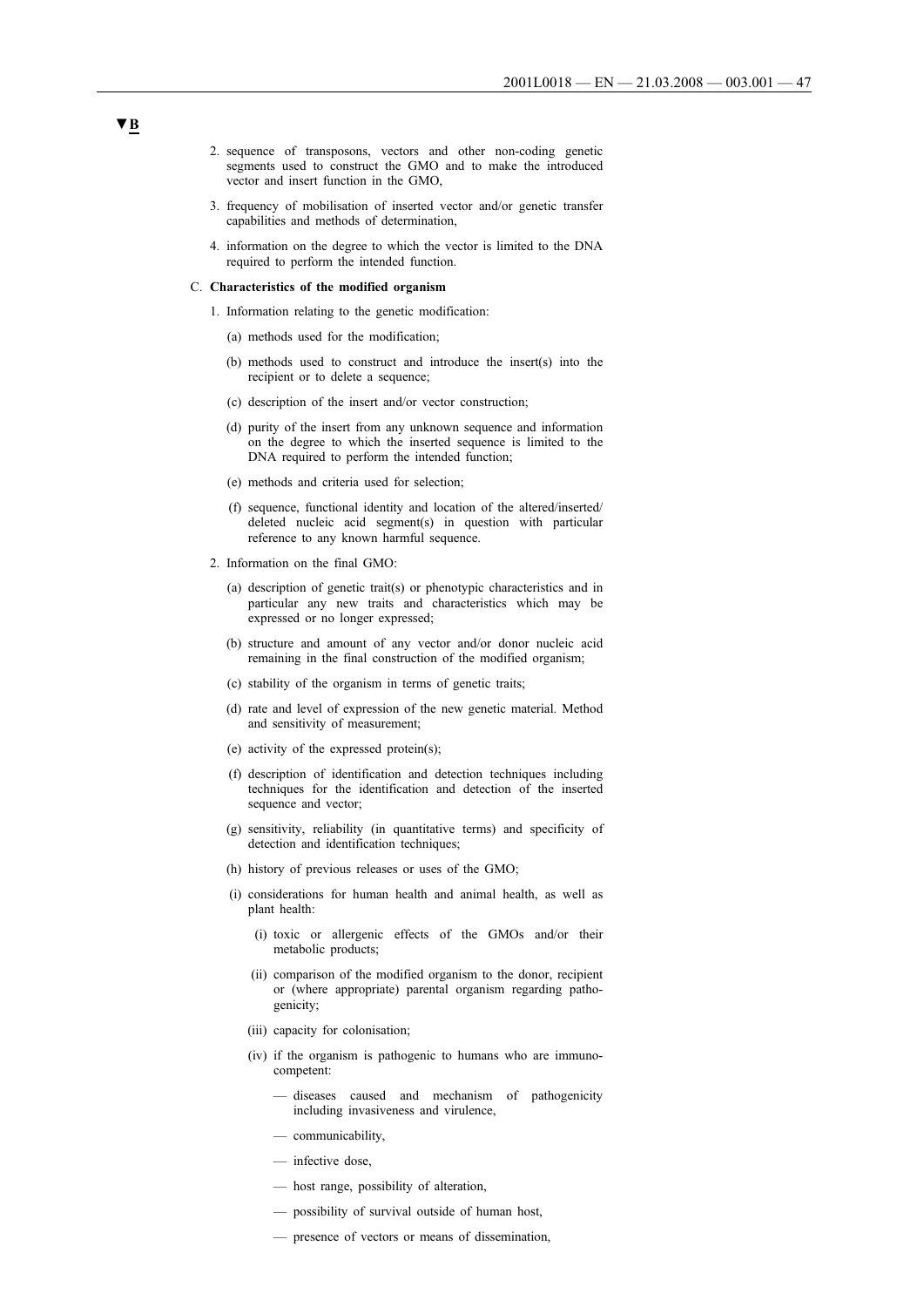- biological stability,
- antibiotic resistance patterns,
- allergenicity,
- availability of appropriate therapies;
- (v) other product hazards.

### III. INFORMATION RELATING TO THE CONDITIONS OF RELEASE AND THE RECEIVING ENVIRONMENT

#### A. **Information on the release**

- 1. description of the proposed deliberate release, including the purpose (s) and foreseen products,
- 2. foreseen dates of the release and time planning of the experiment including frequency and duration of releases,
- 3. preparation of the site previous to the release,
- 4. size of the site,
- 5. method(s) to be used for the release,
- 6. quantities of GMOs to be released,
- 7. disturbance on the site (type and method of cultivation, mining, irrigation, or other activities),
- 8. worker protection measures taken during the release,
- 9. post-release treatment of the site,
- 10. techniques foreseen for elimination or inactivation of the GMOs at the end of the experiment,
- 11. information on, and results of, previous releases of the GMOs, especially at different scales and in different ecosystems.

#### B. **Information on the environment (both on the site and in the wider environment):**

- 1. geographical location and grid reference of the site(s) (in case of notifications under part C the site(s) of release will be the foreseen areas of use of the product),
- 2. physical or biological proximity to humans and other significant biota,
- 3. proximity to significant biotopes, protected areas, or drinking water supplies,
- 4. climatic characteristics of the region(s) likely to be affected,
- 5. geographical, geological and pedological characteristics,
- 6. flora and fauna, including crops, livestock and migratory species,
- 7. description of target and non-target ecosystems likely to be affected,
- 8. a comparison of the natural habitat of the recipient organism with the proposed site(s) of release,
- 9. any known planned developments or changes in land use in the region which could influence the environmental impact of the release.
- IV. INFORMATION RELATING TO THE INTERACTIONS BETWEEN THE GMOs AND THE ENVIRONMENT

#### A. **Characteristics affecting survival, multiplication and dissemination**

- 1. biological features which affect survival, multiplication and dispersal,
- 2. known or predicted environmental conditions which may affect survival, multiplication and dissemination (wind, water, soil, temperature, pH, etc.),
- 3. sensitivity to specific agents.

#### B. **Interactions with the environment**

1. predicted habitat of the GMOs,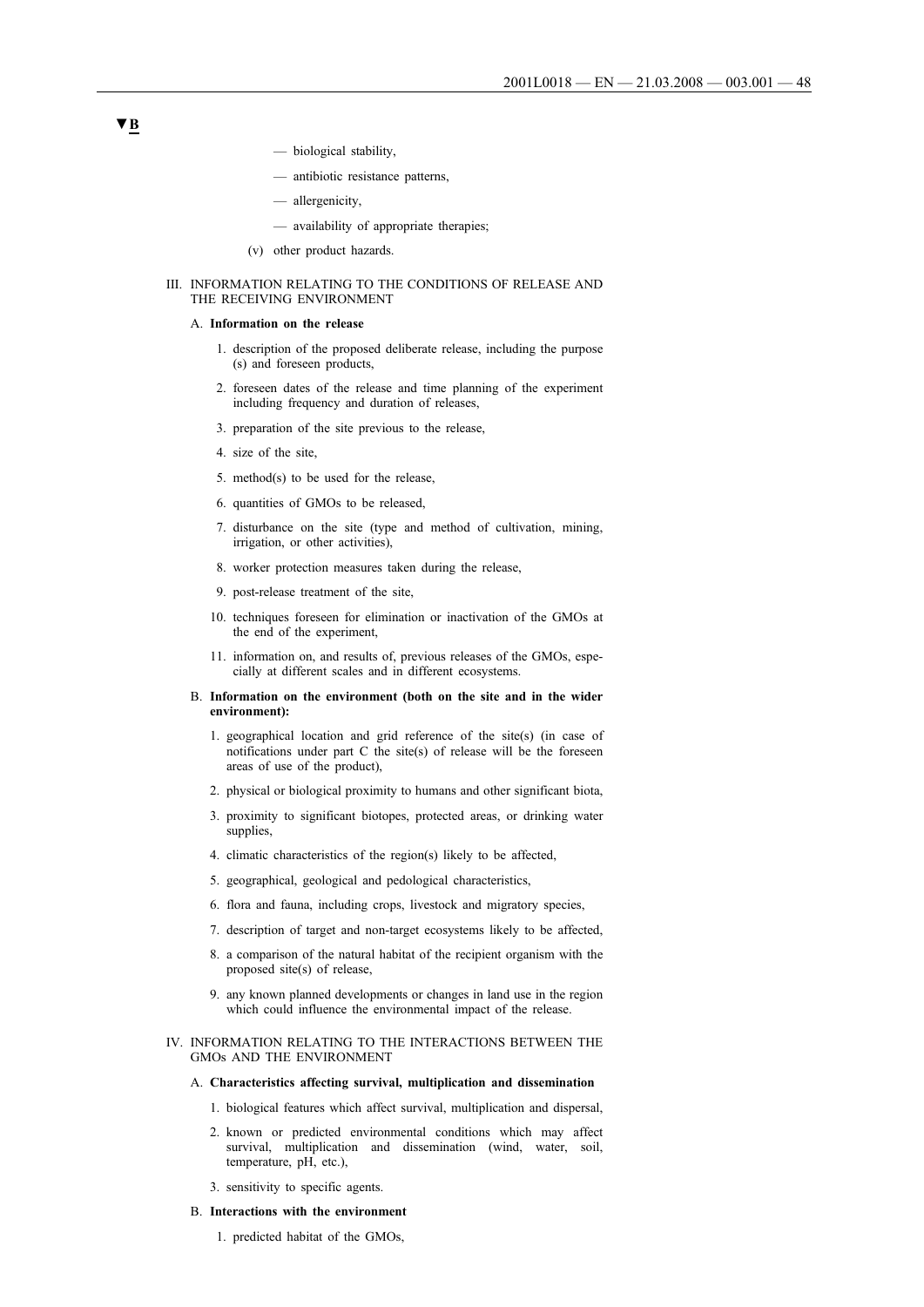- 2. studies of the behaviour and characteristics of the GMOs and their ecological impact carried out in simulated natural environments, such as microcosms, growth rooms, greenhouses,
- 3. genetic transfer capability
	- (a) postrelease transfer of genetic material from GMOs into organisms in affected ecosystems;
	- (b) postrelease transfer of genetic material from indigenous organisms to the GMOs,
- 4. likelihood of postrelease selection leading to the expression of unexpected and/or undesirable traits in the modified organism,
- 5. measures employed to ensure and to verify genetic stability. Description of genetic traits which may prevent or minimise dispersal of genetic material. Methods to verify genetic stability,
- 6. routes of biological dispersal, known or potential modes of interaction with the disseminating agent, including inhalation, ingestion, surface contact, burrowing, etc.,
- 7. description of ecosystems to which the GMOs could be disseminated,
- 8. potential for excessive population increase in the environment,
- 9. competitive advantage of the GMOs in relation to the unmodified recipient or parental organism(s),
- 10. identification and description of the target organisms if applicable,
- 11. anticipated mechanism and result of interaction between the released GMOs and the target organism(s) if applicable,
- 12. identification and description of non-target organisms which may be adversely affected by the release of the GMO, and the anticipated mechanisms of any identified adverse interaction,
- 13. likelihood of postrelease shifts in biological interactions or in host range,
- 14. known or predicted interactions with non-target organisms in the environment, including competitors, preys, hosts, symbionts, predators, parasites and pathogens,
- 15. known or predicted involvement in biogeochemical processes,
- 16. other potential interactions with the environment.

#### V. INFORMATION ON MONITORING, CONTROL, WASTE TREATMENT AND EMERGENCY RESPONSE PLANS

### A. **Monitoring techniques**

- 1. methods for tracing the GMOs, and for monitoring their effects,
- 2. specificity (to identify the GMOs, and to distinguish them from the donor, recipient or, where appropriate, the parental organisms), sensitivity and reliability of the monitoring techniques,
- 3. techniques for detecting transfer of the donated genetic material to other organisms,
- 4. duration and frequency of the monitoring.

#### B. **Control of the release**

- 1. methods and procedures to avoid and/or minimise the spread of the GMOs beyond the site of release or the designated area for use,
- 2. methods and procedures to protect the site from intrusion by unauthorised individuals,
- 3. methods and procedures to prevent other organisms from entering the site.

#### C. **Waste treatment**

1. type of waste generated,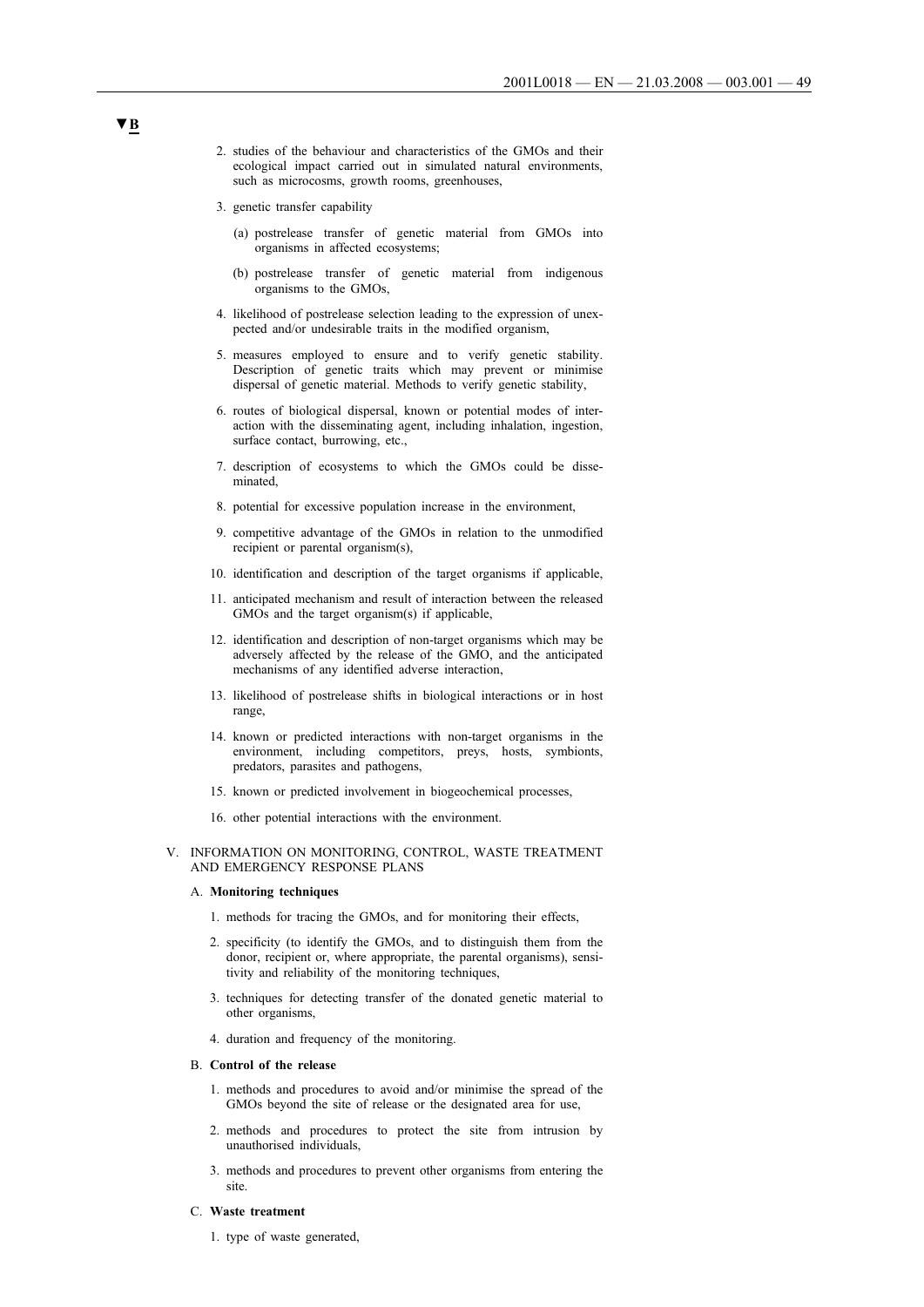- 2. expected amount of waste,
- 3. description of treatment envisaged.

### D. **Emergency response plans**

- 1. methods and procedures for controlling the GMOs in case of unexpected spread,
- 2. methods for decontamination of the areas affected, for example eradication of the GMOs,
- 3. methods for disposal or sanitation of plants, animals, soils, etc., that were exposed during or after the spread,
- 4. methods for the isolation of the area affected by the spread,
- 5 plans for protecting human health and the environment in case of the occurrence of an undesirable effect.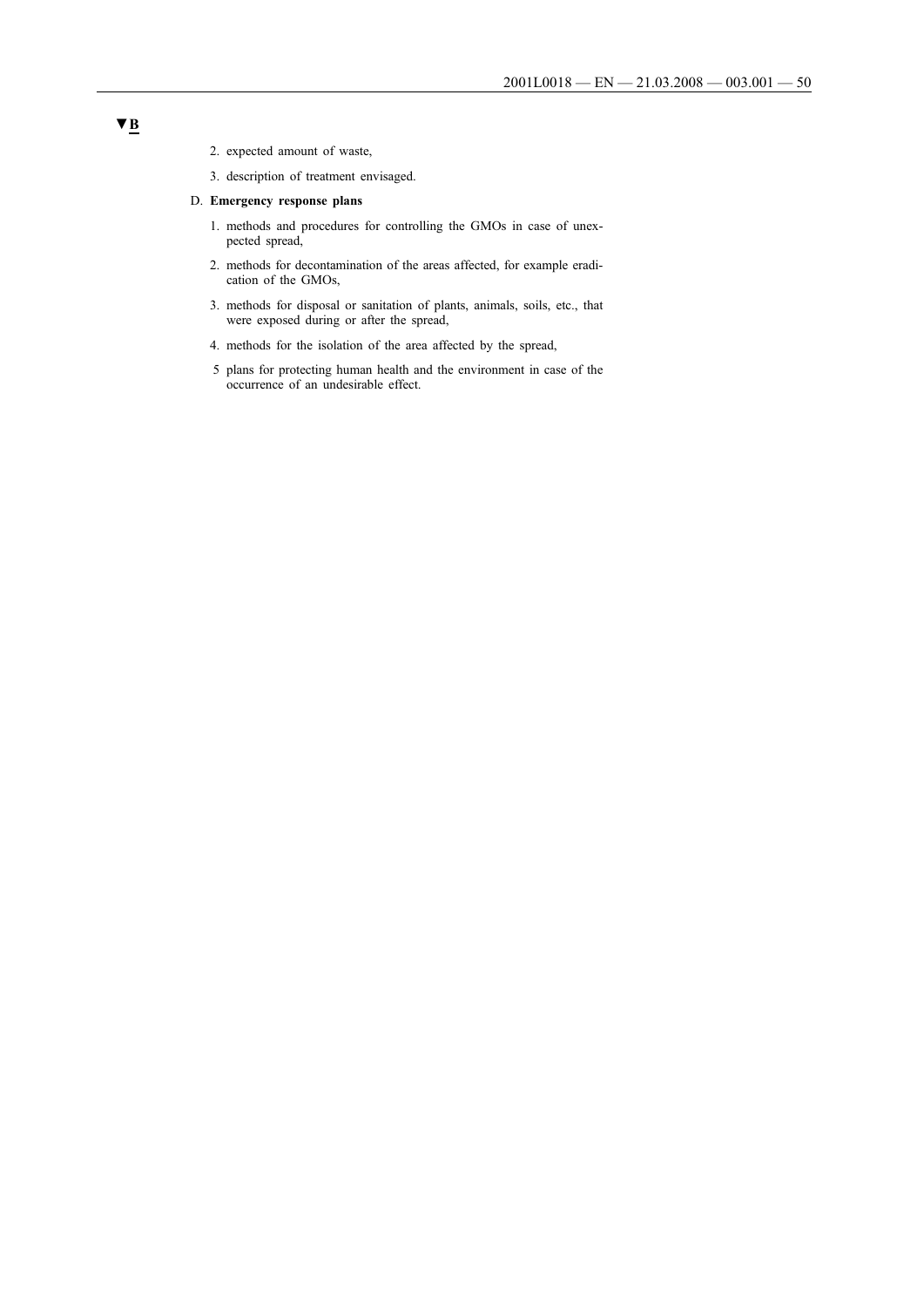### *ANNEX III B*

### **INFORMATION REQUIRED IN NOTIFICATIONS CONCERNING RELEASES OF GENETICALLY MODIFIED HIGHER PLANTS (GMHPs) (GYMNOSPERMAE AND ANGIOSPERMAE)**

- A. GENERAL INFORMATION
	- 1. Name and address of the notifier (company or institute),
	- 2. Name, qualifications and experience of the responsible scientist(s),
	- 3. Title of the project.
- B. INFORMATION RELATING TO (A) THE RECIPIENT OR (B) (WHERE APPROPRIATE) PARENTAL PLANTS
	- 1. Complete name:
		- (a) family name
		- (b) genus
		- (c) species
		- (d) subspecies
		- (e) cultivar/breeding line
		- (f) common name.
	- 2. (a) Information concerning reproduction:
		- (i) mode(s) of reproduction
		- (ii) specific factors affecting reproduction, if any
		- (iii) generation time.
		- (b) Sexual compatibility with other cultivated or wild plant species, including the distribution in Europe of the compatible species.
	- 3. Survivability:
		- (a) ability to form structures for survival or dormancy
		- (b) specific factors affecting survivability, if any.
	- 4. Dissemination:
		- (a) ways and extent (for example an estimation of how viable pollen and/ or seeds declines with distance) of dissemination
		- (b) specific factors affecting dissemination, if any.
	- 5. Geographical distribution of the plant.
	- 6. In the case of plant species not normally grown in the Member State(s), description of the natural habitat of the plant, including information on natural predators, parasites, competitors and symbionts.
	- 7. Other potential interactions, relevant to the GMO, of the plant with organisms in the ecosystem where it is usually grown, or elsewhere, including information on toxic effects on humans, animals and other organisms.

### C. INFORMATION RELATING TO THE GENETIC MODIFICATION

- 1. Description of the methods used for the genetic modification.
- 2. Nature and source of the vector used.
- 3. Size, source (name) of donor organism(s) and intended function of each constituent fragment of the region intended for insertion.
- D. INFORMATION RELATING TO THE GENETICALLY MODIFIED PLANT
	- 1. Description of the trait(s) and characteristics which have been introduced or modified.
	- 2. Information on the sequences actually inserted/deleted: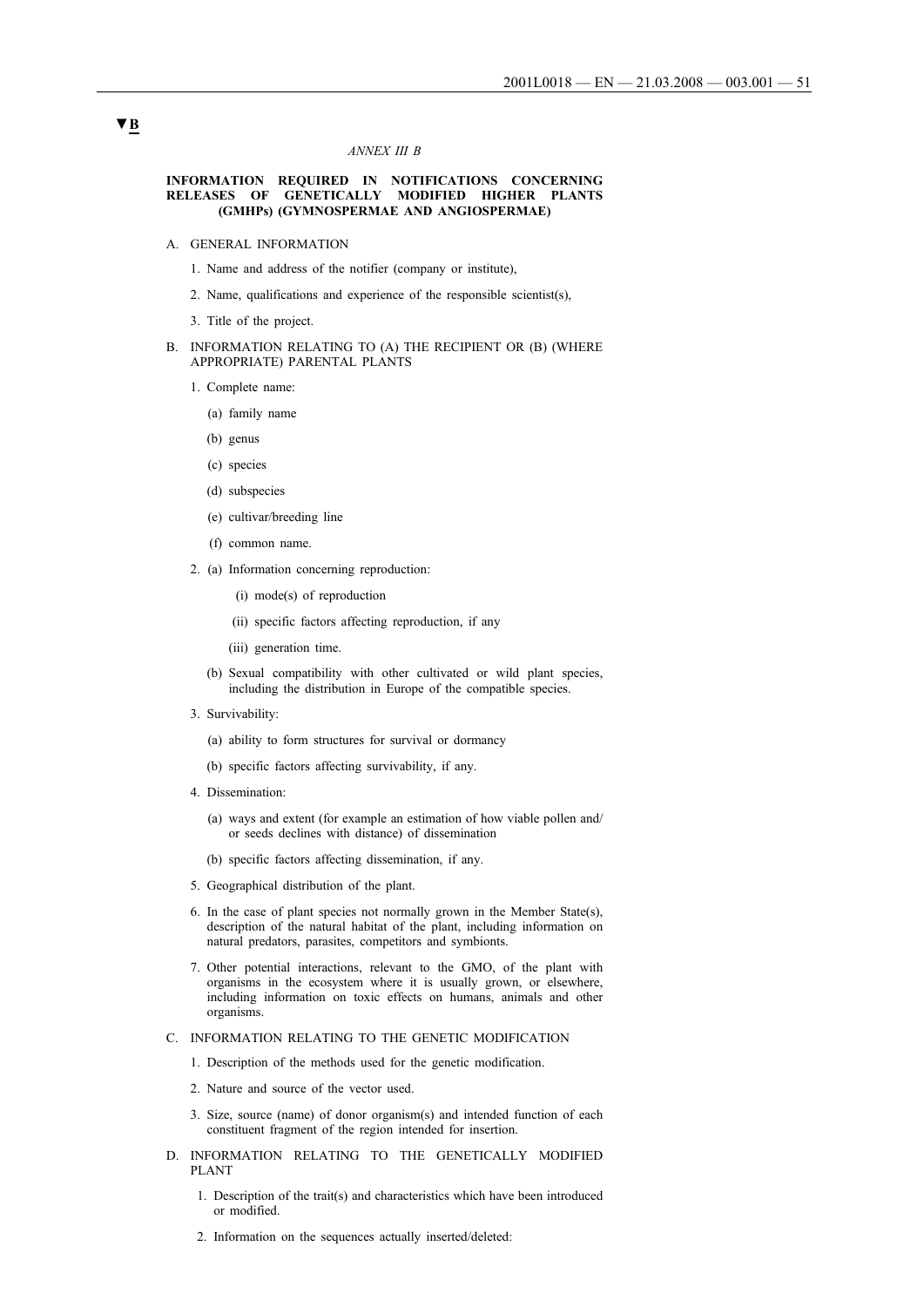- (a) size and structure of the insert and methods used for its characterisation, including information on any parts of the vector introduced in the GMHP or any carrier or foreign DNA remaining in the GMHP;
- (b) in case of deletion, size and function of the deleted region(s);
- (c) copy number of the insert;
- (d) location(s) of the insert(s) in the plant cells (integrated in the chromosome, chloroplasts, mitochondria, or maintained in a non-integrated form), and methods for its determination.
- 3. Information on the expression of the insert:
	- (a) information on the developmental expression of the insert during the lifecycle of the plant and methods used for its characterisation;
	- (b) parts of the plant where the insert is expressed (for example roots, stem, pollen, etc.).
- 4. Information on how the genetically modified plant differs from the recipient plant in:
	- (a) mode(s) and/or rate of reproduction;
	- (b) dissemination;
	- (c) survivability.
- 5. Genetic stability of the insert and phenotypic stability of the GMHP.
- 6. Any change to the ability of the GMHP to transfer genetic material to other organisms.
- 7. Information on any toxic, allergenic or other harmful effects on human health arising from the genetic modification.
- 8. Information on the safety of the GMHP to animal health, particularly regarding any toxic, allergenic or other harmful effects arising from the genetic modification, where the GMHP is intended to be used in animal feedstuffs.
- 9. Mechanism of interaction between the genetically modified plant and target organisms (if applicable).
- 10. Potential changes in the interactions of the GMHP with non-target organisms resulting from the genetic modification.
- 11. Potential interactions with the abiotic environment.
- 12. Description of detection and identification techniques for the genetically modified plant.
- 13. Information about previous releases of the genetically modified plant, if applicable.
- E. INFORMATION RELATING TO THE SITE OF RELEASE (ONLY FOR NOTIFICATIONS SUBMITTED PURSUANT TO ARTICLES 6 AND 7)
	- 1. Location and size of the release site(s).
	- 2. Description of the release site ecosystem, including climate, flora and fauna.
	- 3. Presence of sexually compatible wild relatives or cultivated plant species.
	- 4. Proximity to officially recognised biotopes or protected areas which may be affected.
- F. INFORMATION RELATING TO THE RELEASE (ONLY FOR NOTIFI-CATIONS SUBMITTED PURSUANT TO ARTICLES 6 AND 7)
	- 1. Purpose of the release.
	- 2. Foreseen date(s) and duration of the release.
	- 3. Method by which the genetically modified plants will be released.
	- 4. Method for preparing and managing the release site, prior to, during and postrelease, including cultivation practices and harvesting methods.
	- 5. Approximate number of plants (or plants per  $m<sup>2</sup>$ ).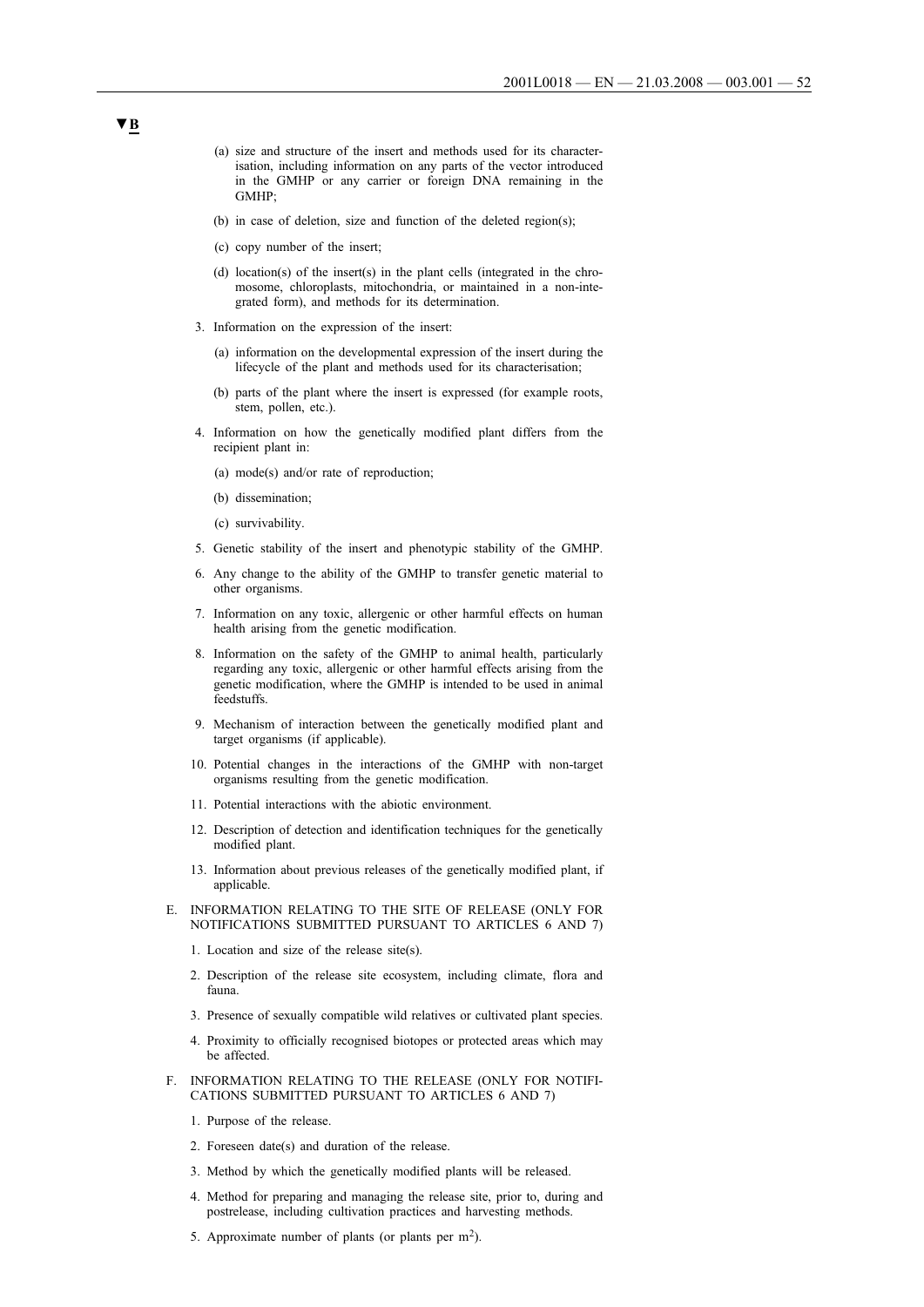- G. INFORMATION ON CONTROL, MONITORING, POSTRELEASE AND WASTE TREATMENT PLANS (ONLY FOR NOTIFICATIONS SUBMITTED PURSUANT TO ARTICLES 6 AND 7)
	- 1. Any precautions taken:
		- (a) distance(s) from sexually compatible plant species, both wild relatives and crops
		- (b) any measures to minimise/prevent dispersal of any reproductive organ of the GMHP (for example pollen, seeds, tuber).
	- 2. Description of methods for postrelease treatment of the site.
	- 3. Description of postrelease treatment methods for the genetically modified plant material including wastes.
	- 4. Description of monitoring plans and techniques.
	- 5. Description of any emergency plans.
	- 6. Methods and procedures to protect the site.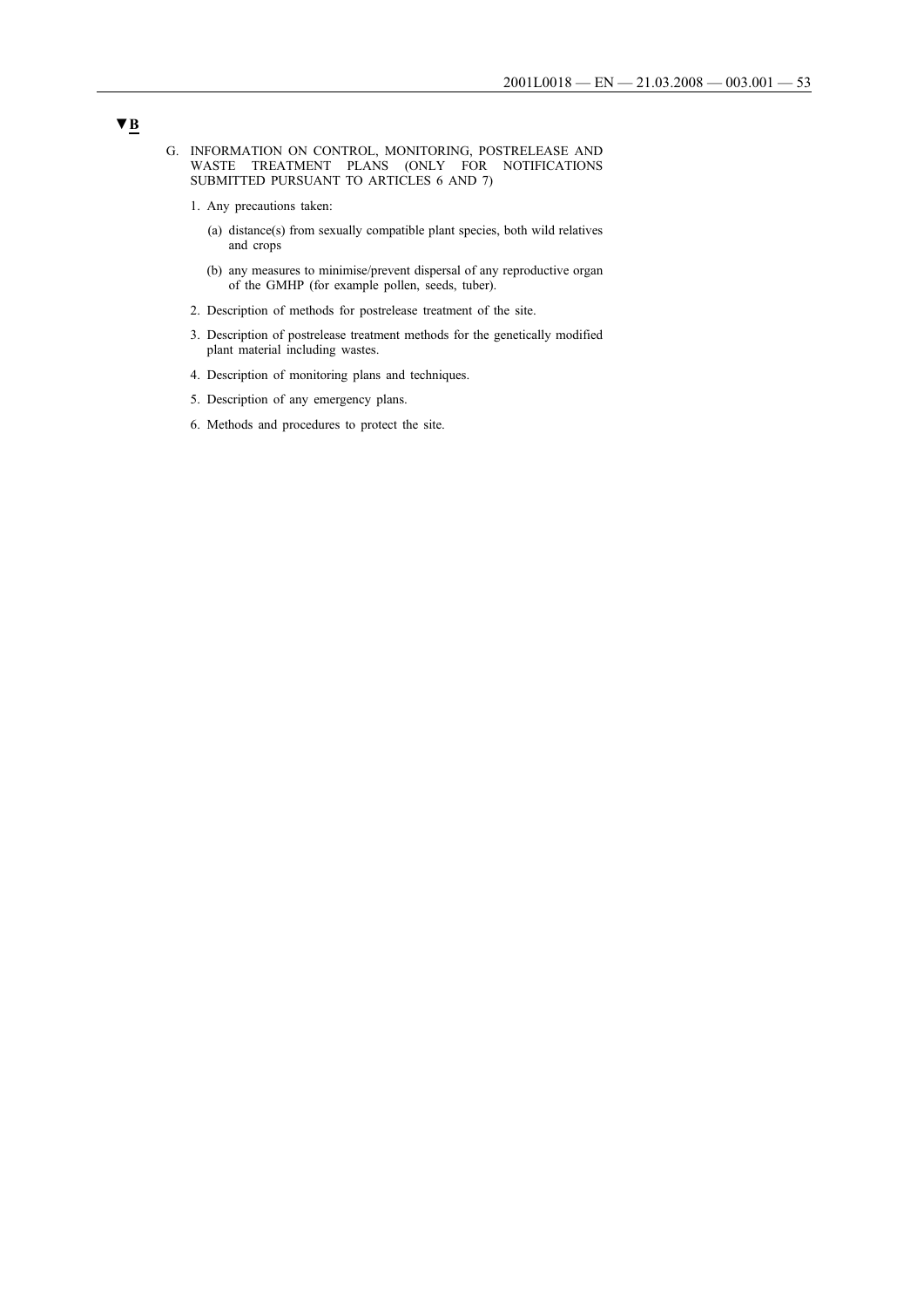#### *ANNEX IV*

### **ADDITIONAL INFORMATION**

#### **▼M4**

This Annex describes in general terms the additional information to be provided in the case of notification for placing on the market and the information for labelling requirements regarding GMOs as or in products to be placed on the market and GMOs exempted under the second subparagraph of Article 2(4). Technical guidance notes, as regards, *inter alia*, the description of how the product is intended to be used, may be developed in accordance with the regulatory procedure referred to in Article 30(2) in order to facilitate the implementation and explanation of this Annex. The labelling requirements for exempted organisms set out in Article 26 shall be met by providing appropriate recommendations for, and restrictions on, use.

# **▼B**

- A. The following information shall be provided in the notification for placing on the market of GMOs as or in product in addition to that of Annex III:
	- 1. proposed commercial names of the products and names of GMOs contained therein, and any specific identification, name or code used by the notifier to identify the GMO. After the consent any new commercial names should be provided to the competent authority,
	- 2. name and full address of the person established in the Community who is responsible for the placing on the market, whether it be the manufacturer, the importer or the distributor,
	- 3. name and full address of the supplier(s) of control samples,
	- 4. description of how the product and the GMO as or in product are intended to be used. Differences in use or management of the GMO compared to similar non-genetically modified products should be highlighted,
	- 5. description of the geographical area(s) and types of environment where the product is intended to be used within the Community, including, where possible, estimated scale of use in each area,
	- 6. intended categories of users of the product e.g. industry, agriculture and skilled trades, consumer use by public at large,
	- 7. information on the genetic modification for the purposes of placing on one or several registers modifications in organisms, which can be used for the detection and identification of particular GMO products to facilitate postmarketing control and inspection. This information should include where appropriate the lodging of samples of the GMO or its genetic material, with the competent authority and details of nucleotide sequences or other type of information which is necessary to identify the GMO product and its progeny, for example the methodology for detecting and identifying the GMO product, including experimental data demonstrating the specificity of the methodology. Information that cannot be placed, for confidentiality reasons, in the publicly accessible part of the register should be identified,
	- 8. proposed labelling on a label or in an accompanying document. This must include, at least in summarised form, a commercial name of the product, a statement that 'This product contains genetically modified organisms', the name of the GMO and the information referred to in point 2, the labelling should indicate how to access the information in the publicly accessible part of the register.
- B. The following information shall be provided in the notification, when relevant, in addition to that of point A, in accordance with Article 13 of this Directive:
	- 1. measures to take in case of unintended release or misuse,
	- 2. specific instructions or recommendations for storage and handling,
	- 3. specific instructions for carrying out monitoring and reporting to the notifier and, if required, the competent authority, so that the competent authorities can be effectively informed of any adverse effect. These instructions should be consistent with Annex VII part C,
	- 4. proposed restrictions in the approved use of the GMO, for example where the product may be used and for what purposes,
	- 5. proposed packaging,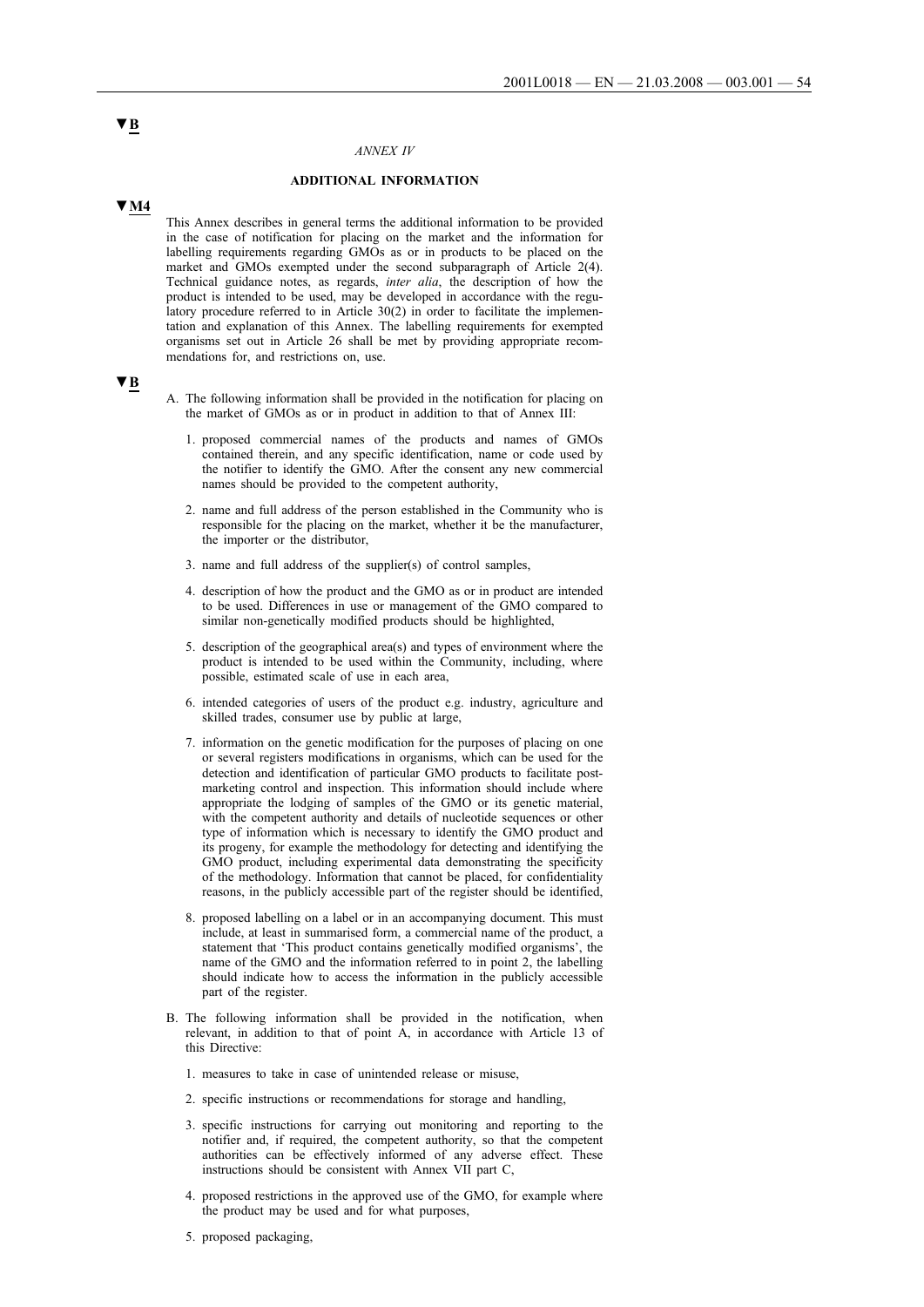- 6. estimated production in and/or imports to the Community,
- 7. proposed additional labelling. This may include, at least in summarised form, the information referred to in points A 4, A 5, B 1, B 2, B 3 and  $\overrightarrow{B}$  4.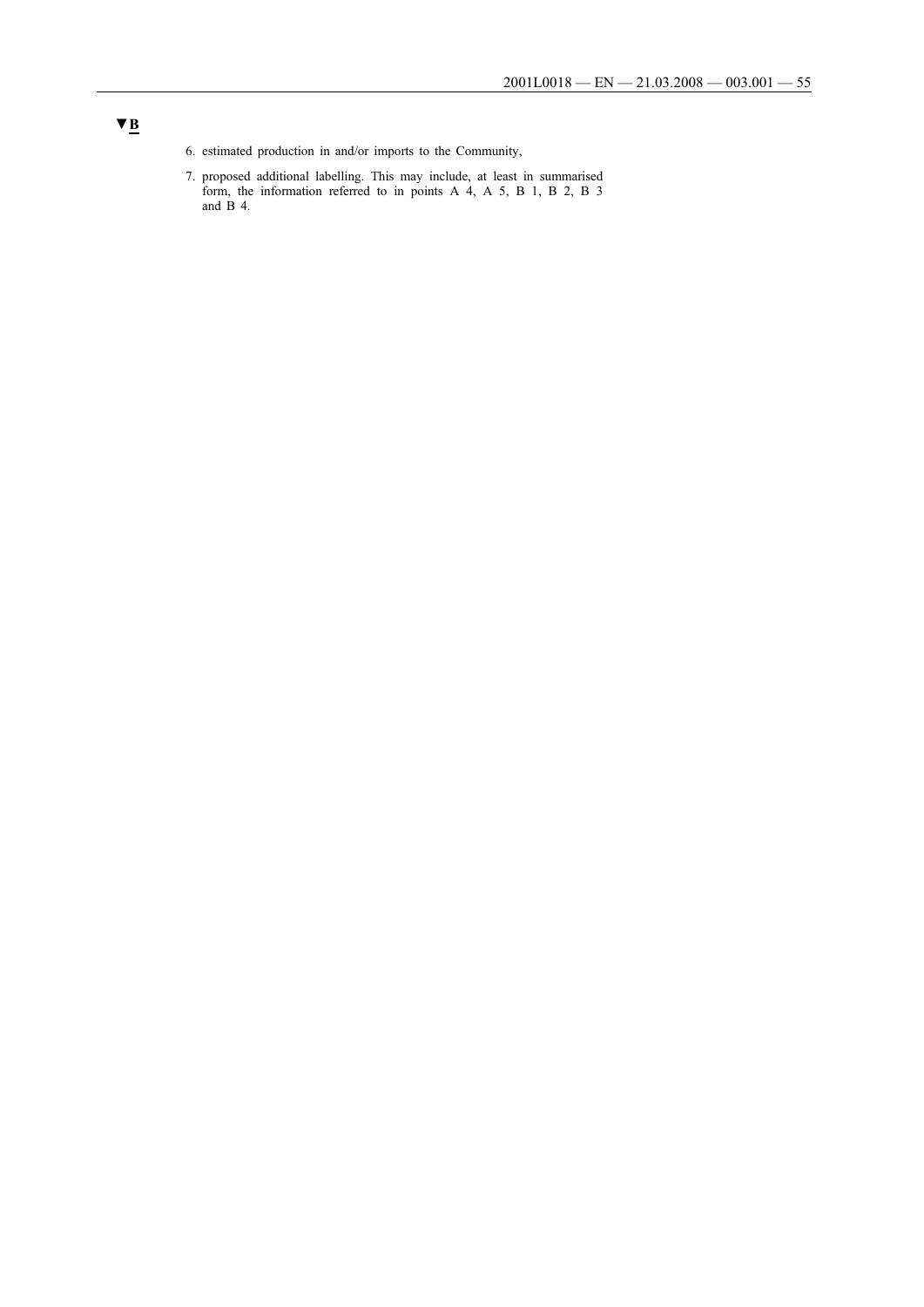### *ANNEX V*

### **CRITERIA FOR THE APPLICATION OF DIFFERENTIATED PROCEDURES (ARTICLE 7)**

The criteria referred to in Article 7(1) are set out below.

- 1. The taxonomic status and the biology (for example mode of reproduction and pollination, ability to cross with related species, pathogenecity) of the nonmodified (recipient) organism shall be well-known.
- 2. There shall be sufficient knowledge about the safety for human health and the environment of the parental, where appropriate, and recipient organisms in the environment of the release.
- 3. Information shall be available on any interaction of particular relevance for the risk assessment, involving the parental, where appropriate, and recipient organism and other organisms in the experimental release ecosystem.
- 4. Information shall be available to demonstrate that any inserted genetic material is well characterised. Information on the construction of any vector systems or sequences of genetic material used with the carrier DNA shall be available. Where a genetic modification involves the deletion of genetic material, the extent of the deletion shall be known. Sufficient information on the genetic modification shall also be available to enable identification of the GMO and its progeny during a release.
- 5. The GMO shall not present additional or increased risks to human health or the environment under the conditions of the experimental release that are not presented by releases of the corresponding parental, where appropriate, and recipient organisms. Any capacity to spread in the environment and invade other unrelated ecosystems and capacity to transfer genetic material to other organisms in the environment shall not result in adverse effects.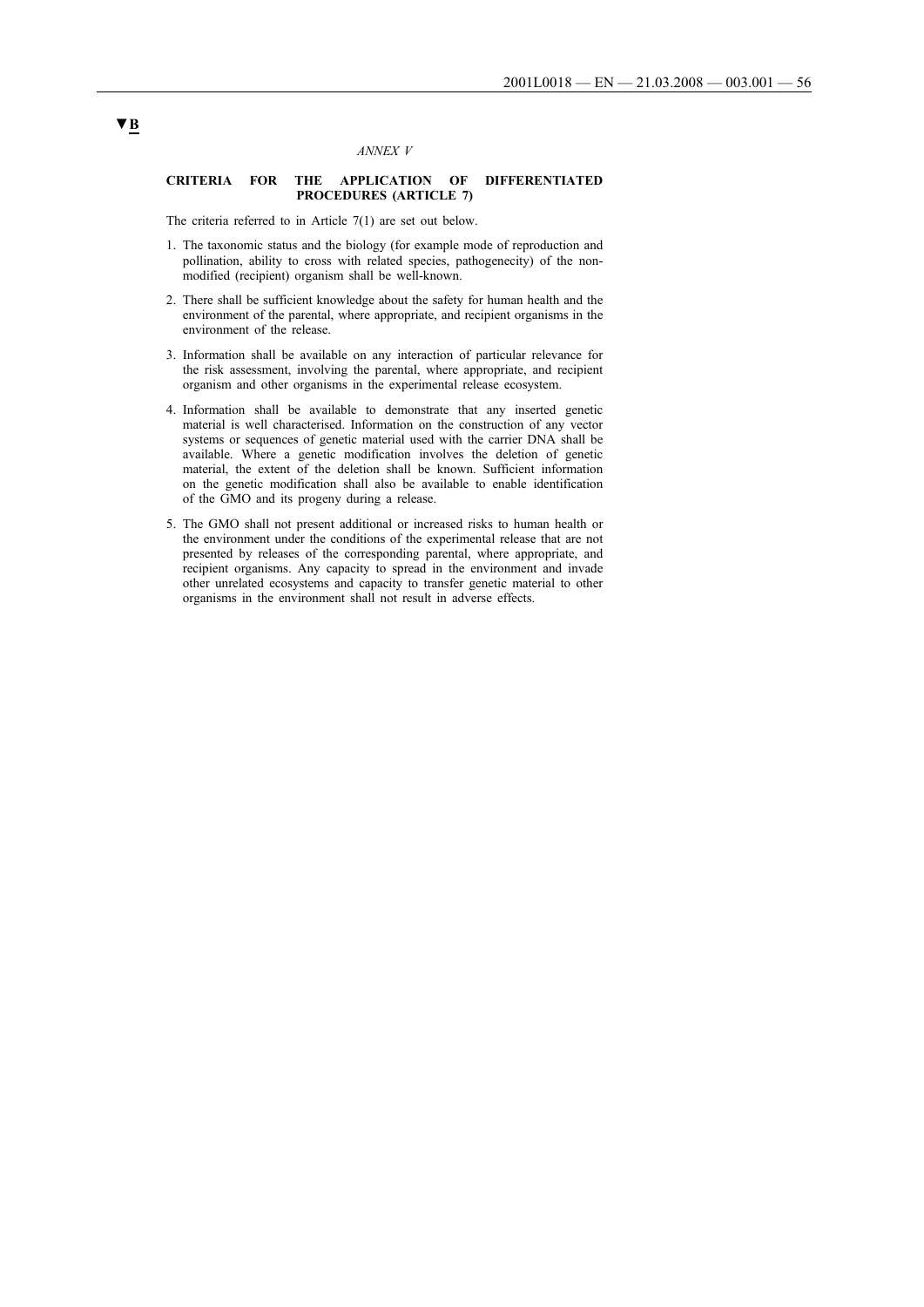### *ANNEX VI*

# **GUIDELINES FOR THE ASSESSMENT REPORTS**

The assessment report provided for by Articles 13, 17, 19 and 20 should include in particular the following:

- 1. Identification of the characteristics of the recipient organism which are relevant to the assessment of the GMO(s) in question. Identification of any known risks to human health and the environment resulting from the release into the environment of the recipient non-modified organism.
- 2. Description of the result of the genetic modification in the modified organism.
- 3. Assessment of whether the genetic modification has been characterised sufficiently for the purpose of evaluating any risks to human health and the environment.
- 4. Identification of any new risks to human health and the environment that may arise from the release of the GMO(s) in question as compared to the release of the corresponding non-modified organism(s), based on the environmental risk assessment carried out in accordance with Annex II.
- 5. A conclusion on whether the GMO(s) in question should be placed on the market or as (a) product(s) and under which conditions, whether the GMOs in question shall not be placed on the market or whether the views of other competent authorities and the Commission are sought for on specific issues of the e.r.a.. These aspects should be specified. The conclusion should clearly address the use proposed, risk management and the monitoring plan proposed. In the case that it has been concluded that the GMOs should not be placed on the market, the competent authority shall give reasons for its conclusion.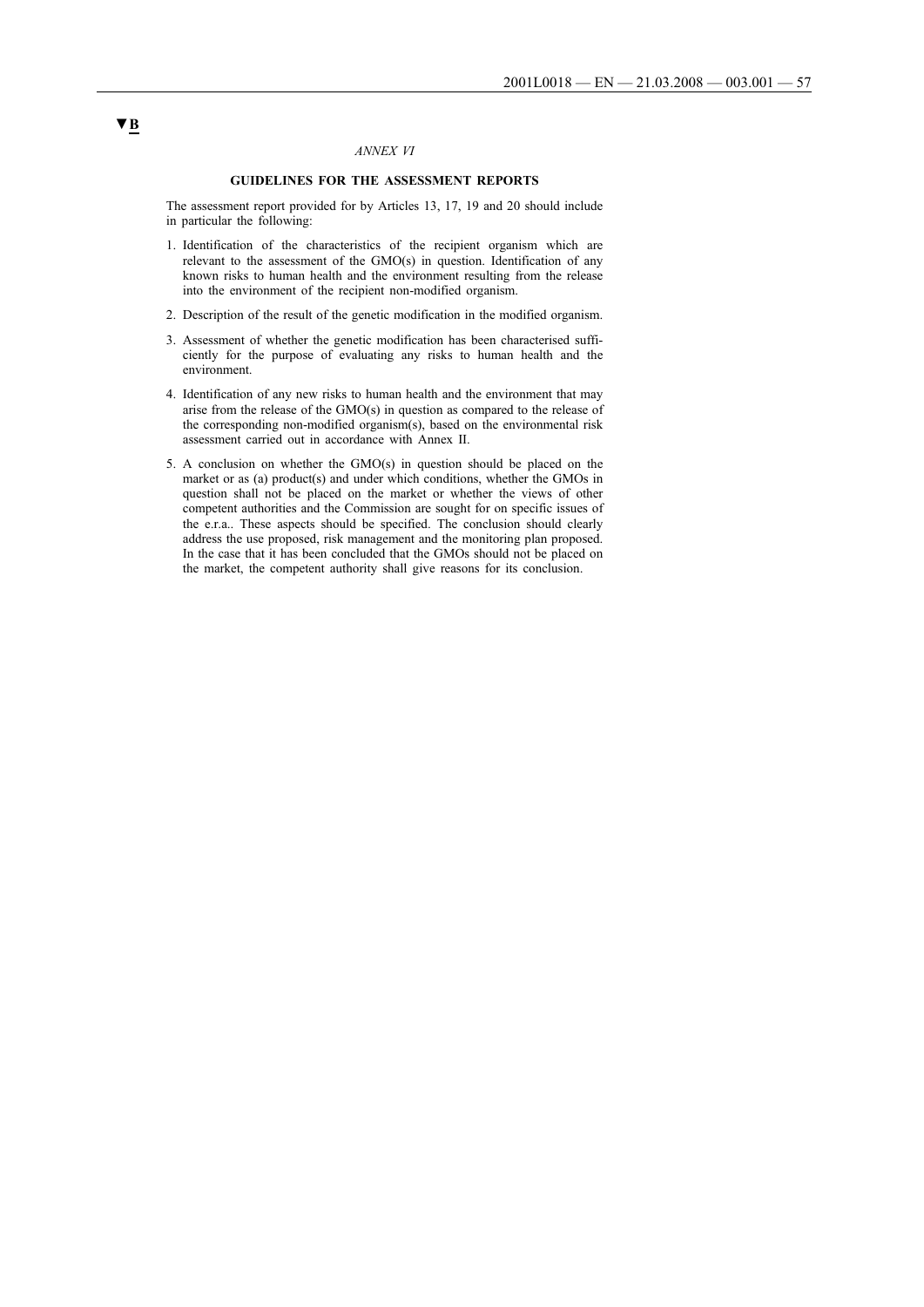#### *ANNEX VII*

## **MONITORING PLAN**

#### **▼M4**

This Annex describes in general terms the objective to be achieved and the general principles to be followed in the design of the monitoring plan referred to in Article 13(2), Article 19(3) and Article 20. Technical guidance notes may be developed in accordance with the regulatory procedure referred to in Article 30(2) in order to facilitate the implementation and explanation of this Annex.

#### **▼B** A. **Objective**

The objective of a monitoring plan is to:

- confirm that any assumption regarding the occurrence and impact of potential adverse effects of the GMO or its use in the e.r.a. are correct, and
- identify the occurrence of adverse effects of the GMO or its use on human health or the environment which were not anticipated in the e.r.a.

#### B. **General principles**

Monitoring, as referred to in Articles 13, 19 and 20, takes place after the consent to the placing of a GMO on the market.

The interpretation of the data collected by monitoring should be considered in the light of other existing environmental conditions and activities. Where changes in the environment are observed, further assessment should be considered to establish whether they are a consequence of the GMO or its use, as such changes may be the result of environmental factors other than the placing of the GMO on the market.

Experience and data gained through the monitoring of experimental releases of GMOs may assist in designing the post marketing monitoring regime required for the placing on the market of GMOs as or in products.

#### C. **Design of the monitoring plan**

The design of the monitoring plan should:

- 1. be detailed on a case by case basis taking into account the e.r.a.,
- 2. take into account the characteristics of the GMO, the characteristics and scale of its intended use and the range of relevant environmental conditions where the GMO is expected to be released,
- 3. incorporate general surveillance for unanticipated adverse effects and, if necessary, (case-) specific monitoring focusing on adverse effects identified in the e.r.a.:
	- 3.1. whereas case-specific monitoring should be carried out for a sufficient time period to detect immediate and direct as well as, where appropriate, delayed or indirect effects which have been identified in the e.r.a.,
	- 3.2. whereas surveillance could, if appropriate, make use of already established routine surveillance practices such as the monitoring of agricultural cultivars, plant protection, or veterinary and medical products. An explanation as to how relevant information collected through established routine surveillance practices will be made available to the consentholder should be provided.
- 4. facilitate the observation, in a systematic manner, of the release of a GMO in the receiving environment and the interpretation of these observations with respect to safety to human health or the environment.
- 5. identify who (notifier, users) will carry out the various tasks the monitoring plan requires and who is responsible for ensuring that the monitoring plan is set into place and carried out appropriately, and ensure that there is a route by which the consent holder and the competent authority will be informed on any observed adverse effects on human health and the environment. (Time points and intervals for reports on the results of the monitoring shall be indicated).
- 6. give consideration to the mechanisms for identifying and confirming any observed adverse effects on human health and environment and enable the consent holder or the competent authority, where appropriate, to take the measures necessary to protect human health and the environment.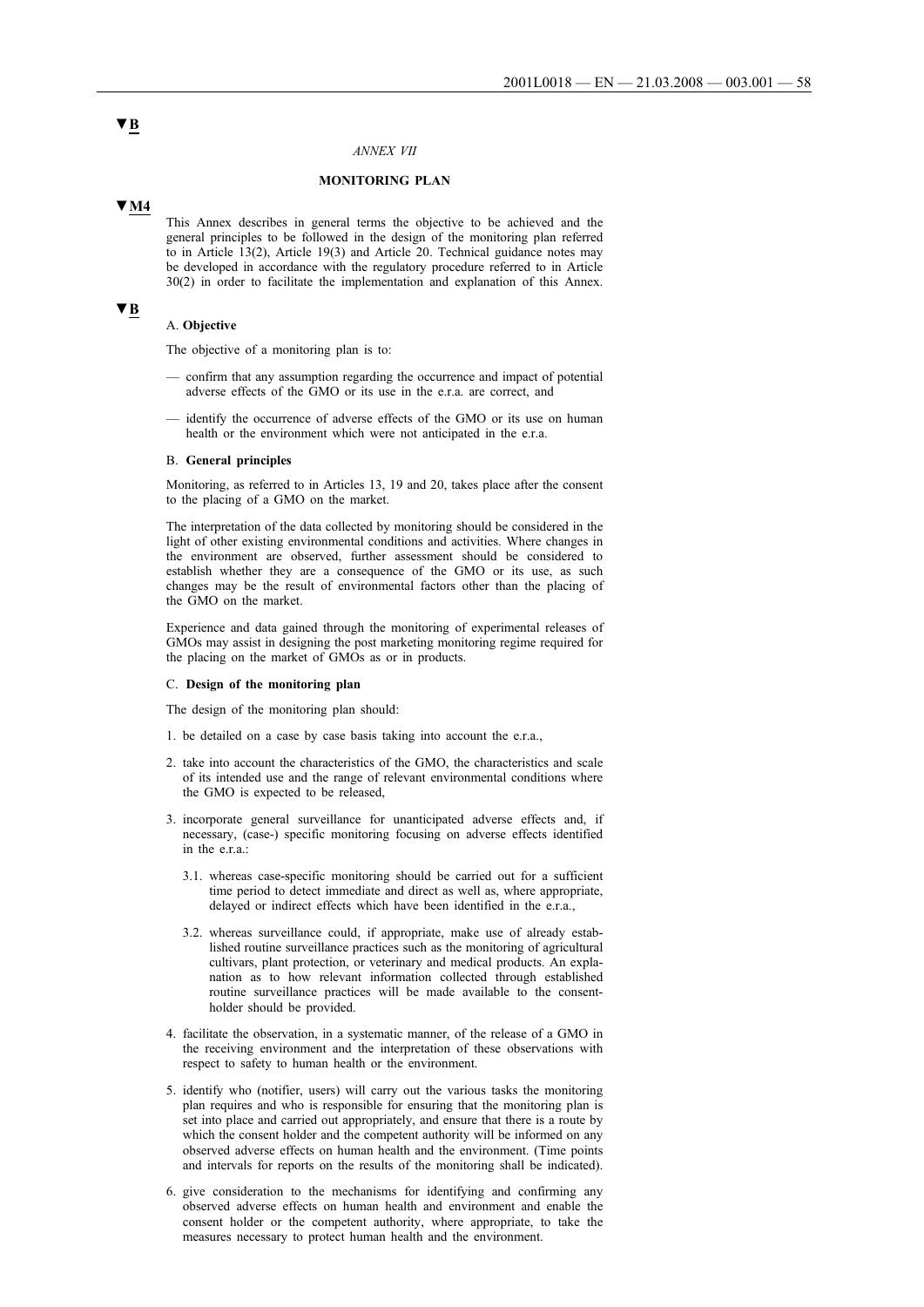# *ANNEX VIII*

| Directive 90/220/EEC              | This Directive                     |
|-----------------------------------|------------------------------------|
| Article $1(1)$                    | Article 1                          |
| Article $1(2)$                    | Article $3(2)$                     |
| Article 2                         | Article 2                          |
| Article 3                         | Article $3(1)$                     |
| Article 4                         | Article 4                          |
|                                   | Article 5                          |
| Article 5                         | Article 6                          |
| Article $6(1)$ to 4               |                                    |
| Article $6(5)$                    | Article 7                          |
| Article 6 (6)                     | Article 8                          |
| Article 7                         | Article 9                          |
| Article 8                         | Article 10                         |
| Article 9                         | Article 11                         |
| Article $10(2)$                   | Article 12                         |
| Article 11                        | Article 13                         |
| Article 12 (1) to $(3)$ and $(5)$ | Article 14                         |
| Article 13 (2)                    | Article $15(3)$                    |
|                                   | Article 15 $(1)$ , $(2)$ and $(4)$ |
|                                   | Article 16                         |
|                                   | Article 17                         |
| Article 13 $(3)$ and $(4)$        | Article 18                         |
| Article 13 $(5)$ and $(6)$        | Article $19(1)$ and $(4)$          |
| Article 12 (4)                    | Article $20(3)$                    |
| Article 14                        | Article 21                         |
| Article 15                        | Article 22                         |
| Article 16                        | Article 23                         |
|                                   | Article 24 (1)                     |
| Article 17                        | Article $24(2)$                    |
| Article 19                        | Article 25                         |
|                                   | Article 26                         |
| Article 20                        | Article 27                         |
|                                   | Article 28                         |
|                                   | Article 29                         |
| Article 21                        | Article 30                         |
| Article 22                        | Article 31 $(1)$ , $(4)$ and $(5)$ |
| Article $18(2)$                   | Article $31(6)$                    |
| Article $18(3)$                   | Article 31 (7)                     |
|                                   | Article 32                         |
|                                   | Article 33                         |
| Article 23                        | Article 34                         |
|                                   | Article 35                         |
|                                   | Article 36                         |
|                                   | Article 37                         |
| Article 24                        | Article 38                         |
| Annex I A                         | Annex I A                          |
| Annex I B                         | Annex I B                          |
|                                   | Annex II                           |